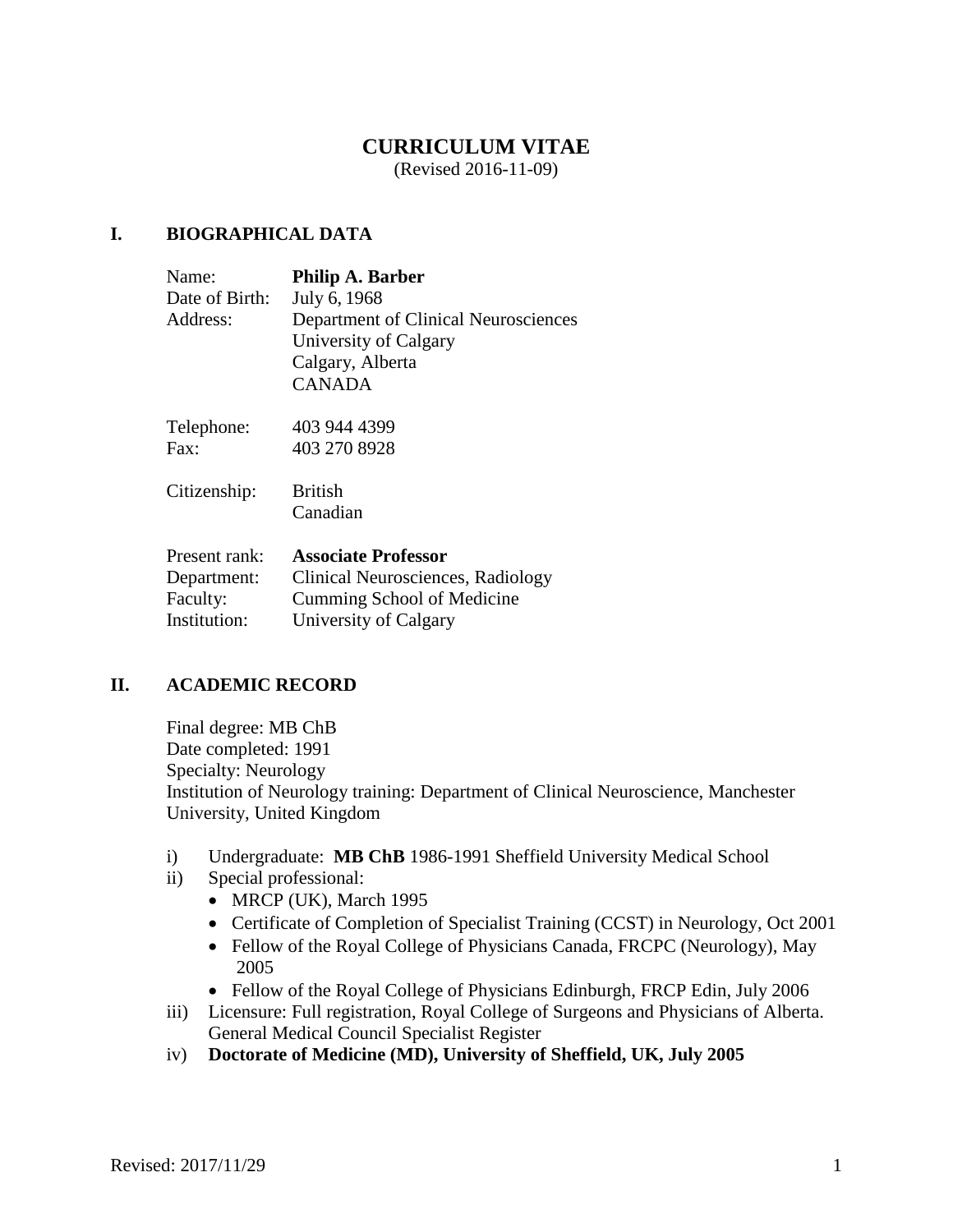## **III. AWARDS AND DISTINCTIONS**

The Old Cestrian Prize 1986 Swann Morten Medical Student Fellowship Award 1990 North of England Neurological Association Travel Award 1998 Glaxo Wellcome Fellowship Award 1998 Canadian Institute of Health Research Postdoctoral Fellowship 2001 Heart and Stroke Foundation of Canada Postdoctoral Fellowship 2001 Alberta Foundation for Medical Research Postdoctoral Fellowship 2001 Canadian Stroke Network Award for the best Postdoctoral Fellowship Application March 2001 EH Burrows Scientific Prize. Annual Scientific Meeting of the British Society of Neuroradiologists, Guildhall, Winchester, 11-12 October 2002

Alberta Heritage Foundation of Medical Research Clinical Investigator 2005-2008 Alberta Heritage Foundation of Medical Research Prize 2005-2011 Canadian Institute of Health Research New Investigator 2005-2010 (declined) Heart Stroke Foundation of Canada New Investigator 2005-2010 Henry JM Barnett Research Scholarship Award 2005/2006 University of Calgary Young Innovator Award 2005 2015 ASTech Award Winner: Societal Impact Calgary Stroke Program (Nov 2015) 2016 President's Excellence Award for Outstanding Achievement in Research - ESCAPE Trial Team

# **IV. ACADEMIC/CLINICAL APPOINTMENTS**

### **Present**

Associate Professor, Department of Clinical Neurosciences, University of Calgary, 3330 Hospital Drive NW, Calgary T2N 4N1, CANADA.

Adjunct Professor, Associate Professor, Department of Radiology, University of Calgary, Cumming School of Medicine (effective July 2009)

Joint Appointment, Associate Professor – Department of Community Health Sciences (May 1, 2017-June 30, 2019)

Consultant Neurologist, Foothills Hospital, 1403-29<sup>th</sup> ST NW, Calgary, AB, CANADA

### **Hospital Training & Positions**

August 1991- January 1992: House Officer in General Surgery and Orthopedics, Barnsley District General Hospital. Mr. B G Way & Mr. B Bhadeshwar

February 1992 April 1992: House Officer in General Medicine and Hepatology Royal Hallamshire Hospital Sheffield. Dr D Greaves, Dr N D S Bax & Professor D Triger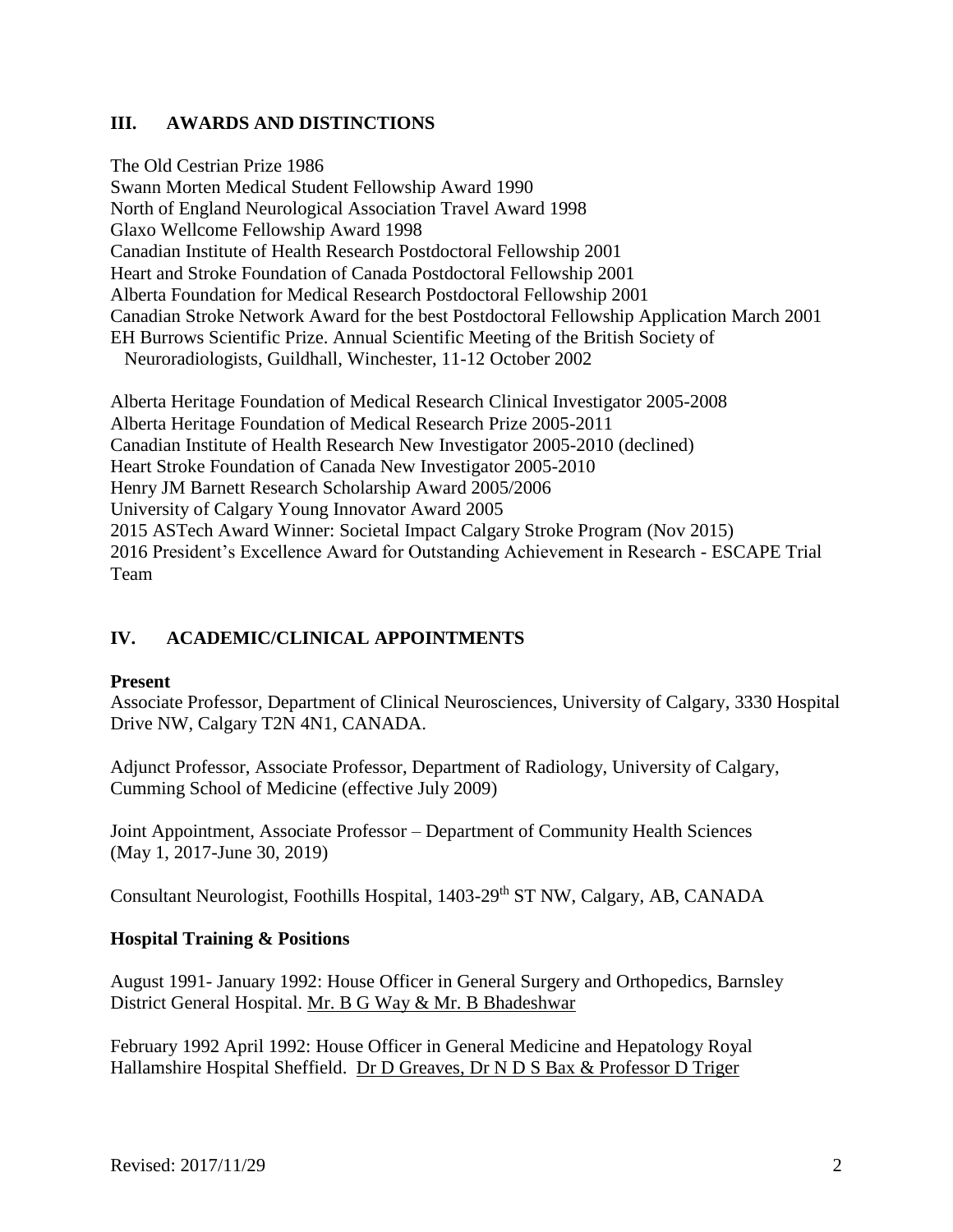May 1992 July 1992: House Officer in Neurology Royal Hallamshire Hospital Sheffield. Dr G A B Davies-Jones & Professor J H Sagar

August 1992- January 1993: Senior House Officer, General Medicine & Care of the Elderly St Georges Hospital Lincoln. Dr D M Stokoe

February 1993- July 1993: Senior House Officer in General Medicine and Hematology Lincoln County Hospital Lincoln. Dr D R Prangnell & Dr M I Adelman & Professor J. Walls

August 1993- January 1994: Senior House Officer in General Medicine & Respiratory Diseases Northern General Hospital Sheffield. Dr P B Anderson

February 1994- July 1994: Senior House Officer in Accident & Emergency Medicine, Northern General Hospital Sheffield. Mr. J Wardrope & Dr F P Morris

August 1994- January 1995: Senior House Officer in Cardiology, Northern General Hospital Sheffield. Dr S Campbell

February 1995-1 August 1995: Senior House Officer in Clinical Neurology Royal Hallamshire Hospital Sheffield. Dr G S Venables & Dr G A B Davies-Jones

August 1995-December 1995: Locum Registrar in Geriatrics and General Medicine Royal Hallamshire Hospital Sheffield. Dr P Lawson, Professor L Ramsay

December 1995 Locum Registrar in Neurology Leeds General Infirmary. Drs. Parsons & Spokes

### **Specialty Training**

1<sup>st</sup> January 1996- 30<sup>th</sup> April 1996: Registrar in Clinical Neurology and Neurophysiology. North Manchester General Hospital. Dr G M Yuill, Dr D I Shepherd & Dr J Smaje.

1<sup>st</sup> May 1996- 31<sup>st</sup> December 1996: Registrar in Clinical Neurology, Salford Royal Hospital Trust Dr A C Young & Dr P N Cooper

1<sup>st</sup> Jan 1997 –31<sup>st</sup> December 1997: Specialist Registrar in Clinical Neurology and Neurophysiology, Manchester Royal Infirmary Professor D Neary & Dr W Schady

1<sup>st</sup> January 1998- 31<sup>st</sup> September 1998: Specialist Registrar in Neurology and Neurophysiology, Salford Royal Hospital Trust. Dr G Yuill & Dr D Shepherd

1<sup>st</sup> October 1998- 31<sup>st</sup> September 2001: Clinical Neurology Fellow, Foothills Medical Centre, Calgary, Canada. Dr AM Buchan

October 1<sup>st</sup> 2001- June 30<sup>th</sup> 2003 Postdoctoral Fellow, and Visiting Scientist, National Research Council, Institute of Biodiagnostics (West), Room 153 3330 Hospital Drive NW, Calgary T2N 4N1, CANADA. Supervisor: Dr Alastair Buchan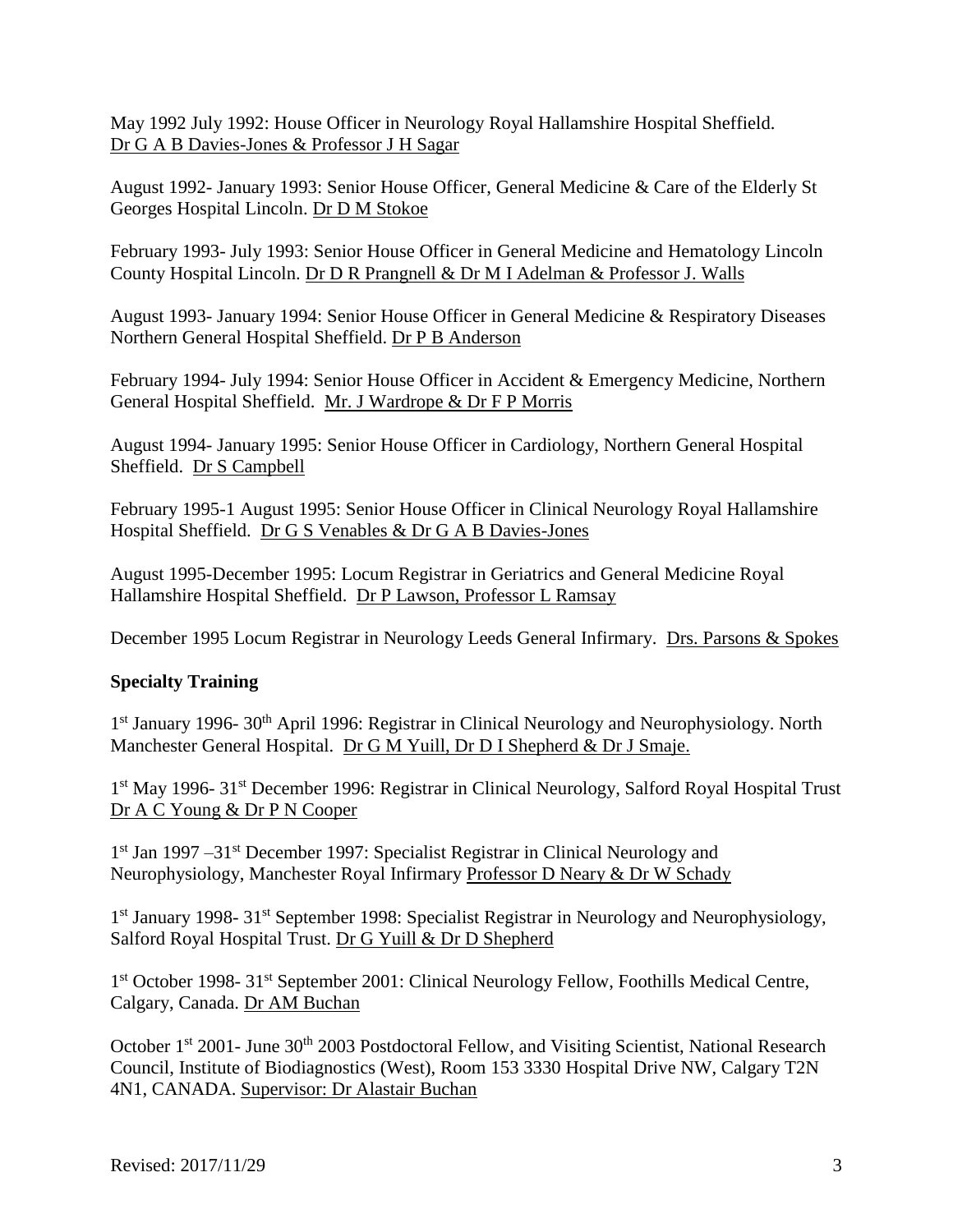July 1<sup>st</sup> 2003- March 30<sup>th</sup> 2009 Assistant Professor, Department of Clinical Neurosciences, University of Calgary and Visiting Scientist, National Research Council, Institute of Biodiagnostics (West), Room 153 3330 Hospital Drive NW, Calgary T2N 4N1, CANADA.

April 1<sup>st</sup> 2009-July 31<sup>st</sup> 2011 Associate Professor, Department of Clinical Neurosciences, University of Calgary and Visiting Scientist, National Research Council, Institute of Biodiagnostics (West), Room 153 3330 Hospital Drive NW, Calgary T2N 4N1, CANADA.

August 1<sup>st</sup> 2011-July 31<sup>st</sup> 2011 Honorary Senior Research Associate, Dementia Research Centre, National Hospital for Neurology and Neurosurgery, Queen Square, London WC1N 3BG

# **V. EDUCATIONAL ACTIVITIES**

# i. **Undergraduate**

Undergraduate clinical bedside and small group teaching 1994-1996 University of Sheffield, UK

Undergraduate weekly clinical bedside and small group teaching 1996-1998 University of Manchester, UK

Neurological Syndrome Classification. University of Manchester May 1997 Neuroscience Course clinical bedside teaching University of Calgary, 1999-2004 (6 week period)

Ischemic Stroke: symptoms and signs. Neuroscience Undergraduate Course August 1999 Neuroscience Clinical Small Group Teaching, August-September 2000-2008

Stroke Seminar: 'Stroke Symptoms and Signs', September 2000

Stroke Seminar: 'Pathophysiology of Ischemic and Hemorrhagic Stroke', Neuroscience Course September 2001-2008

Undergraduate Stroke Course Modulator 2010 to present

# ii. **Graduate (course and student supervision**)

MRCP part II teaching 1995-1998, University of Manchester and Sheffield, UK APSAC diploma March and September 1997 University of Manchester, UK Secondary Stroke Prevention. University of Calgary Therapeutics Course March 1999 Resident Stroke Rounds. Monthly teaching September-June 1999-2001 Neurology Resident Seminar: The Biochemistry of Ischemic Stroke November 2002- 2008

Resident stroke service in patient teaching: 2000-2009 TORCH PROGRAM, University of Calgary 2005-present

- - Animal Stroke Models and Neurotherapeutics
	- Clinical stroke treatments and thrombolysis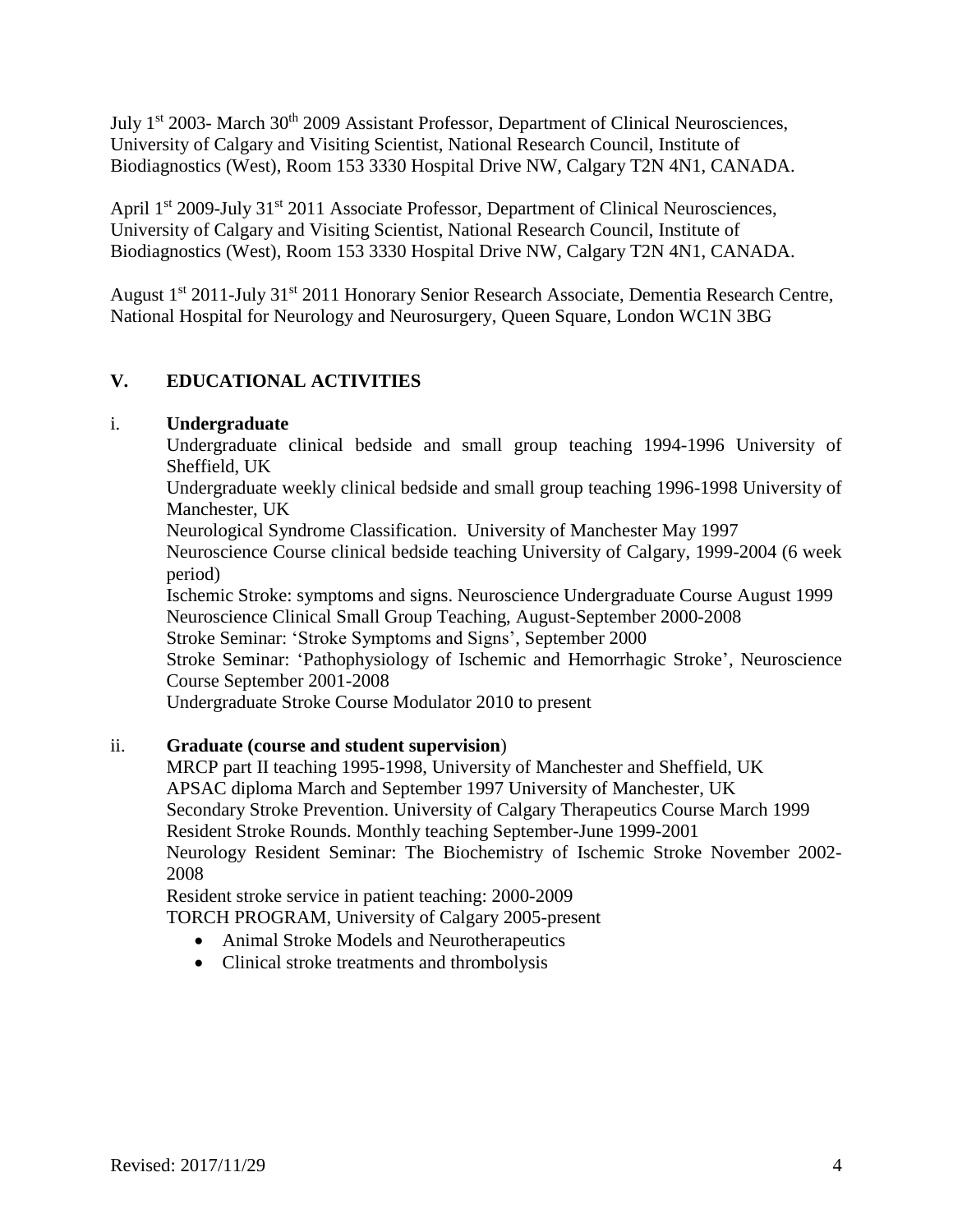## **Summer Student Supervision:**

- 1. Nitin Chauhan 2003
- 2. Hisham Assam 2005 and 2006
- 3. Jessica Hung King Sang (AHFMR Studentship 2007 and 2008)
- 4. Zahid Sunderani (AHFMR Studentship 2007)
- 5. Royce Henning (AHFMR Studentship 2008)
- 6. Brian Cechmaniek (AHFMR Studentship 2010)
- 7. Brian Cechmaniek (PURE Studentship 2011)
- 8. Ajay Mahajan 2013 (Volunteer Position)
- 9. Mohammad (Amlish) Munir 2013 (CIHR QE2 Scholarship Award)
- 10. Ajay Mahajan 2014 (CSN Studentship)
- 11. Samantha Hall 2014 (PURE Studentship)
- 12. Stephen Campeau 2015 (O'Brien Centre Summer Studentship Award) to Apr 2016
- 13. Ajay Mahajan 2015 (AI-HS Summer Studentship Award); 2016 Mar/Apr (Research Block)
- 14. Jacob Ursenbach 2016 (PREVENT Study)
- 15. Naomi-Rose A. Dutta 2016 (PREVENT Study)
- 16. Moiz Hafeez 2016 (QuICR Scholarship Award)
- 17. Gavin Lau 2017 May-Aug (QuICR Scholarship Award)
- 18. Meaghan Reid May –Aug 2017 (PREVENT Study)

## **Supervisory: Students & Fellows**

Clinical Stroke Fellows

- 1. *James Kennedy* (Feb01-Mar05) · Faculty Oxford University, England starting 2006
- 2. *Anna Tomane*k (Jul01-Jun03) · AIMG Program Family Medicine 2004 and now practicing as family physician in Calgary
- 3. *Jessica Simon* (Jul01-Dec04)
- · Medicine resident in Calgary, starting 2004 4. *Shelagh Coutts* (Aug2001-Jun2004)
- · Faculty, University of Calgary, starting 2006
- 5. *Vanessa Palumbo* (Dec02-Jun05) · Faculty, Florence, Italy, starting 2006
- 6. *Alexis Gagnon* (Jul03-Jun04)
	- · Faculty, University of Quebec, starting 2005
- 7. *Nicolas Weir* (Jan04-Dec05) · Faculty, University of Calgary, starting 2006-2009; Consultant Neurologist Southampton General Hospital)
- 8. *Chandresekaran Sivakumar* (May04-May05) · Faculty, University of Calgary, starting 2006
- 9. *Jayanta Roy* (Jul04-Mar05) · Faculty, Kolkata, India, starting 2006
- 10. *Suresh Subramaniam* (Jul2004-Mar2006) · Neurology resident in Calgary starting 2006
- 11. *Jean-Martin Boulanger* (Aug04-Jul05) · Faculty, University of Sherbrooke, starting 2005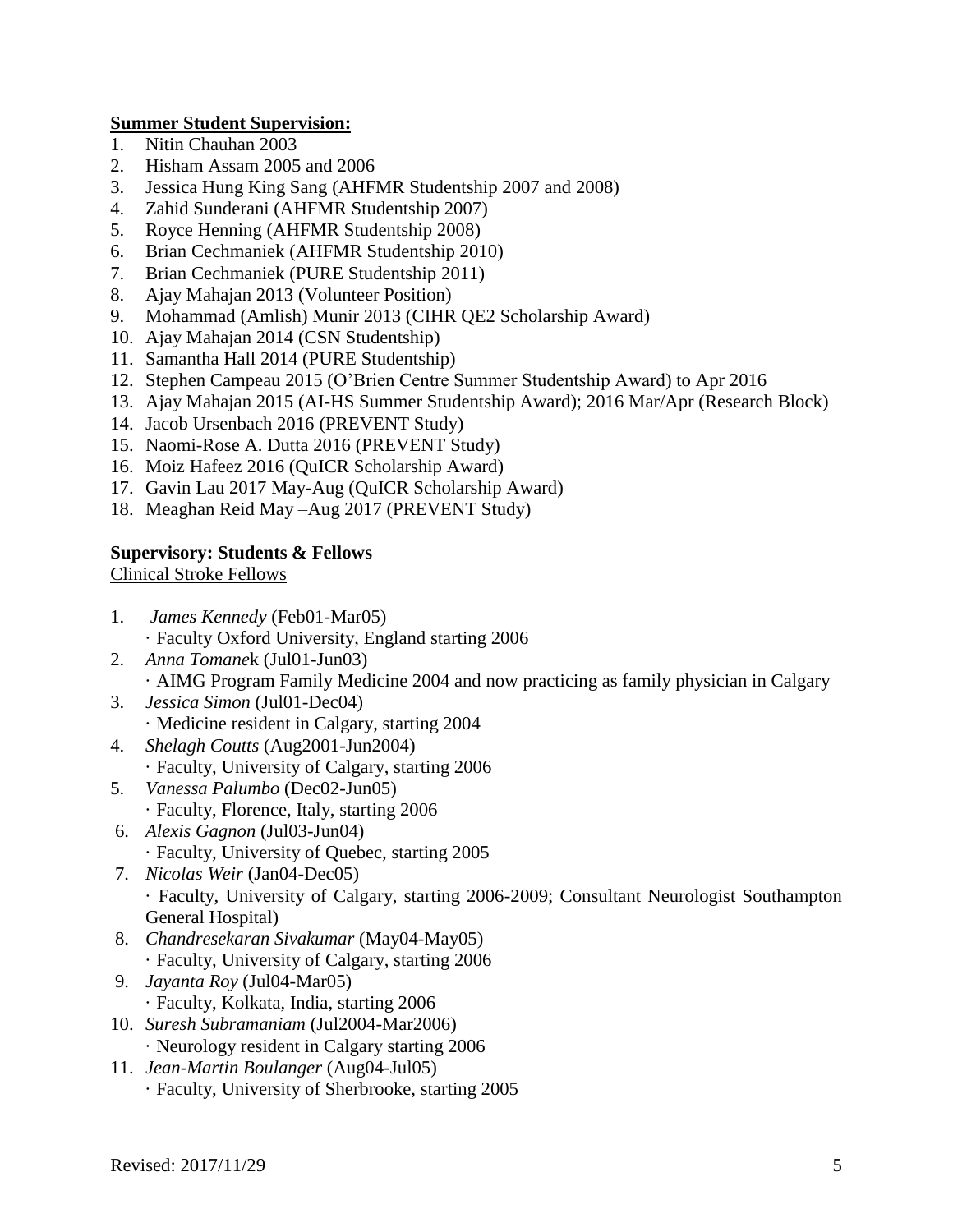- 12. *Imanuel Dzialowski* (Feb05-Jan06)
	- · Completing Neurology residency, Dresden, Germany, starting 2006
- 13. *Sylaja Pillai* (Jul05-Dec06)
- 14. *Volker Peutz* (Mar06- Dec07)
- 15. *Mohamad Awastami* (Jul06-)
- 16. *Ali Al-Khatami* (Aug06-Jul07)
- 17. *Albert Jin* (Aug06-Jul08) Faculty Queens's University, Kingston, ON
- 18. *Young Bin Choi* (Sep06-Jun07)
- 19. *Farosh Khan* (Jan 07-)
- 20. *Cynthia Herrera* (Feb 07-March 08)
- 21. *Alex Poppe* (Aug 2007-8)
- 22 *Talip Asi*l (Feb 2008-9)
- 23 *Pablo Garcia* (Mar 2008-Jul 2009)
- 24 *Nan Shoba* (Jul 2008-Nov 2010)
- 25. *Bejoy Menon* (Nov 2008-May 2011) Faculty, University of Calgary
- 26. *Rohit Bhatia* (Jan 2009-) Associate Professor, New Delhi
- 27. *Deon Fung* (Jul 09-2011)
- 28. *Francois Moreau* (Jul 09-2011) Faculty, Sherbrooke Hospital, QC
- 29. *Nagar Asdagi* (Jul 09-2011) Faculty, Vancouver General
- 30. *Anurag Trivedi* (Feb 2013-Jan 2015) Stroke Fellow, University of Victoria, BC
- 31. *Veronique Dubuc* (Jul 2013-Jun 2014) Staff Neurologist, Sacre Coeur Hospital, Montreal, QC
- 32. *Philip Choi* (Jul 2013-Nov 2014) Staff Neurologist, Box Hill Hospital, Melbourne, AU
- 33. *Evgenia Klourfeld* (Jul 2013-Jun 2015) Attending Neurologist, Foothills Medical Centre, AB
- 34. *Dilip Singh* (Aug 2013-) Clinical Instructor, Ohio State University Wexner Medical Center
- 35. *Tapuwa Musuka* (Aug 2013-Jun 2014) Staff Neurologist, Fiona Stanley Hospital, Perth, AU
- 36. *Ramana Appireddy* (Jan 2014-) Stroke Fellow, University of Calgary
- 37. *Sarah Blayney* (Mar 2014-Feb 2015) Consultant Physician in Stroke & Geriatric Medicine, Cheltenham & Gloucester NHS Foundation Trust
- 38. *Unuigboje Imoukhuede* (Jul 2014-Jun 2015) Attending Neurologist, Red Deer Hospital Centre, Red Deer, AB
- 39. *Davar Niknesham* (Jul 2014-Jun 2015) Staff Neurologist, St. Catherine's Site, Niagara Health System, St. Catherine's, ON
- 40. *Amy Yu* (Jul 2014-Jun 2106) Stroke Fellow, University of Calgary
- 41. *Fahad S. Al-Ajlan* (Sept 2014-Jun 2015) Research Fellow, Calgary Stroke Program
- 42. *Ruba Baamer* (Jan-Mar 2015) Stroke Fellow, Calgary Stroke Program
- 43. *Charlotte Zerna* (Jan 2015-Dec 2016) Stroke Fellow, Calgary Stroke Program
- 44. *Janka Hegedus* (Jul 2015- Jun 2016) Stroke Fellow, Calgary Stroke Program
- 45. *Prasanna Eswaradass* (Jul 2015-ongoing) Stroke Fellow, Calgary Stroke Program
- 46. *Carol Tham* (Aug 2015-Jul 2016) Stroke Fellow, Calgary Stroke Program
- 47. *Sadanand Dey* (Dec 2015-Nov 2016) Stroke Fellow, Calgary Stroke Program
- 48. *James Evans* (Feb 2016-Jan 2017) Stroke Fellow, Calgary Stroke Program
- 49. *Amith Sitaram* (Mar 2016-ongoing) Stroke Fellow, Calgary Stroke Program
- 50. *Ericka Teleg* (Apr 2016-ongoing) Stroke Fellow, Calgary Stroke Program
- 51. *Brett Graham* (Jul 2016-ongoing) Stroke Fellow, Calgary Stroke Program
- 52. *Stephen Van Gaal* (Jul 2016-ongoing) Stroke Fellow, Calgary Stroke Program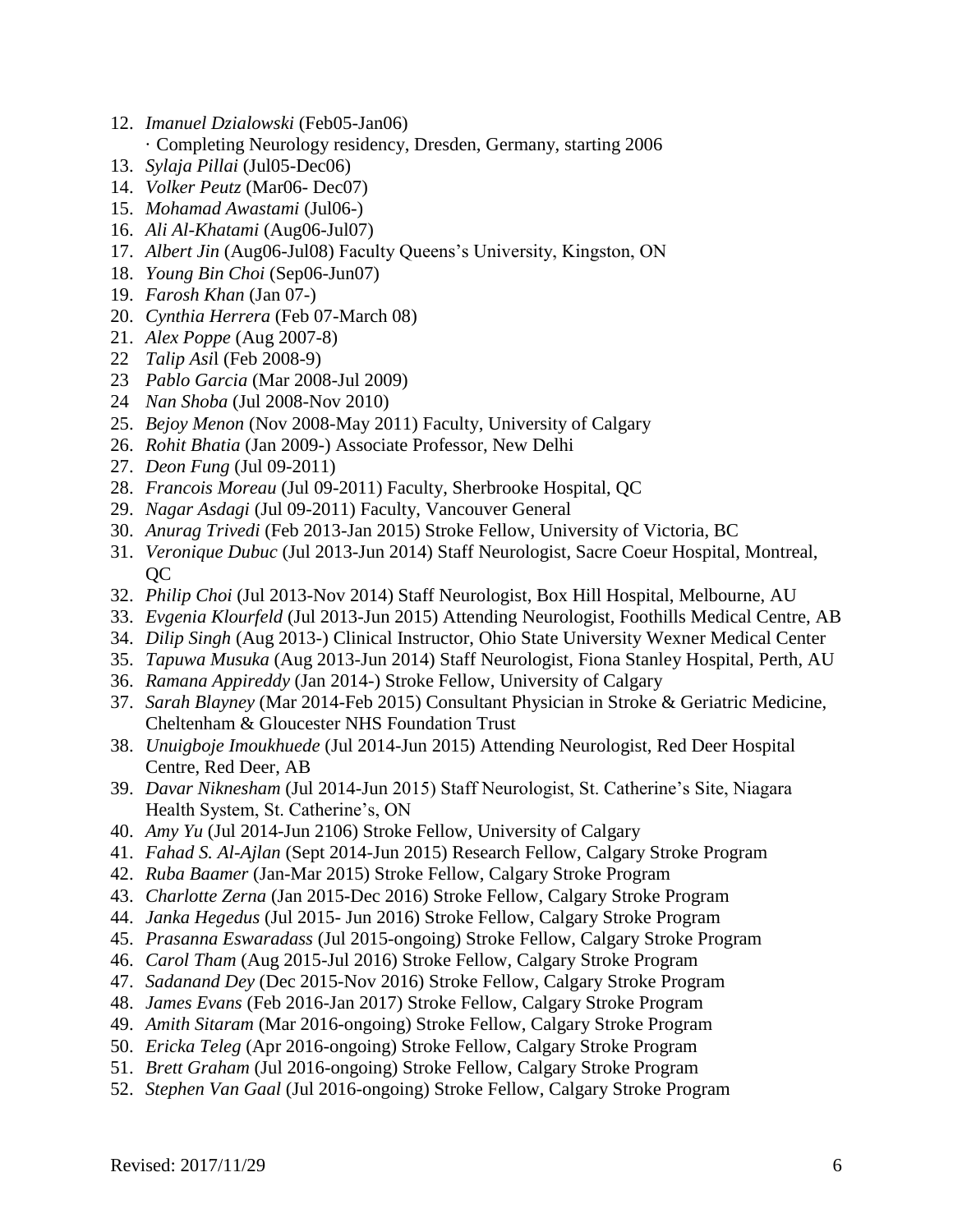- 53. *Aimen Moussaddy* (Sept 2016-ongoing) Stroke Fellow, Calgary Stroke Program
- 54. *Debabrata Chakraborty* (Nov 2016-ongoing) Stroke Fellow, Calgary Stroke Program
- 55. *Nicolas Maraj* (Jan 2017-ongoing) Stroke Fellow, Calgary Stroke Program
- 56. Abdulaziz Sulaiman Al Sultan (Jul 2017-ongoing)
- 57. Shuo Chen (Jul 2017-ongoing)
- 58. Andrew Lockey (Jul 2017-ongoing)
- 59. Ravinder Singh (Jul 2017-ongoing)

Post-Doctoral Fellows

- 68. Albert Jin 2006-2008
- 69. Jaspreet Kaur 2006-2009
- 70. Chris d'Esterre May 2014-
- 71. Kelvin Au (Postgraduate) 2015 Jan-
- 72. Rani Gupta Sah 2015 Jan-2018 Apr
- 73. Charlotte Zerna 2015 Jan-2016 Dec
- 74. Noreen Kamal 2016 Jan-2016 Sept (Co-Supervisor)
- 75. Amith Sitaram 2016 Mar-ongoing

### Graduate Students – Department of Clinical Neurosciences (Primary Supervisor)

- 76. Lisa Hoyte 2002-2003
- 77. Pia Crone Christensen 2007-2008
- 78. Nabeela Nathoo 2009-2010
- 79. Mohammad (Amlish) Munir 2013 Dec-2015 Dec (MSc Student)
- 80. Sana Tariq 2016 Jan-2017 May (Master's MSc Candidate)
- 81. Moiz Hafeez 2016 Sept-2017 May (Master's MSc Student) *Accepted to UofC MD Program Fall 2018 (under a new supervisor)*
- 82. Samaneh Nobakht 2016 Sept- (PhD, Neurosciences Program)
- 83. Meaghan Reid 2017 Sept-(MSc Graduate) Master of Science, Fall 2018 (Co-Supervisor)

Undergraduate Thesis Candidates (Primary Supervisor)

Brian Cechmanek 2013

Kathy Le April 2014 Stephen Campeau 2015 Sept-2016 Aug (Honour's)

Gavin Lau Sept 2017 to May 2018 (Honour's)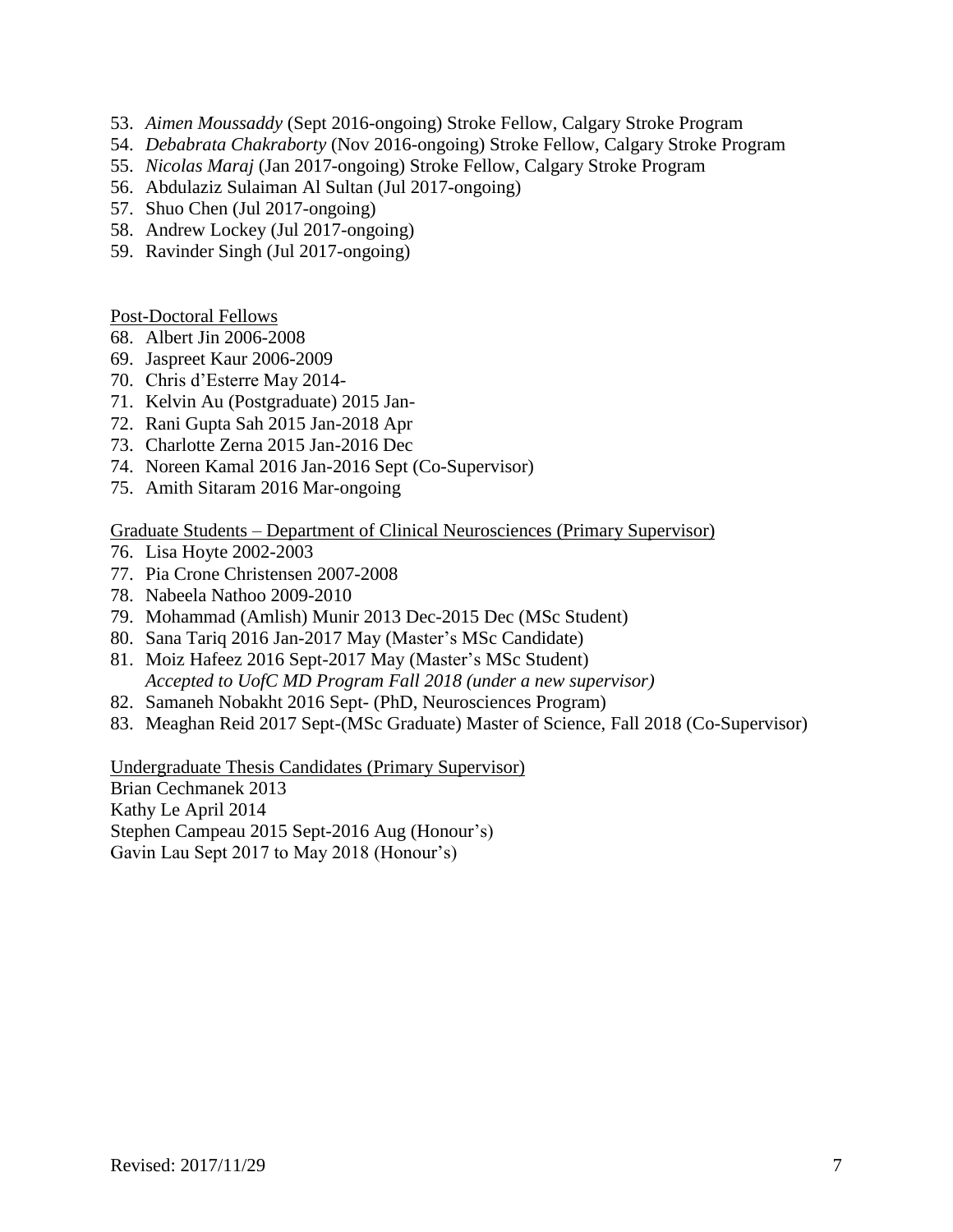Research Associate Zonghang Zhao 2006-present Limei Wang 2009-2011

Research Assistant Sana Tariq 2014 Sept-2015 Dec (Graduate MSc, Neuroscience Program; PREVENT/REPERFUSE)

University of Calgary MD Program

Robert Kosior - 2012-2014 (Affiliate member of the Leaders in Medicine Program) Robert Kosior - 2014-2015 (440 Candidate Program, Mentorship Program) Omar Danji - 2015-2016 Jun (440 Candidate Program, Mentorship Program)

# iii. **Continuing Medical Education**

- March 1991 Radiation Protection Course, Sheffield UK
- March 1995 Advanced Cardiac Life Support, Sheffield UK
- May 1997 Medical Statistics, Sheffield Statistics Unit, UK
- June 1997 Botulinum Toxin Workshop, Manchester Royal Eye Hospital UK
- October 1997 International League Against Epilepsy, Specialist Registrar Training Course, Oxford UK
- November 1997- Edinburgh Stroke Course, Edinburgh UK
- March 1998 Advanced Neurology Course, Edinburgh UK
- October 1998 Acute Stroke Symposium, Calgary, Ca
- January 1999 Neuroradiology Conference, Banff, Canada.
- February 1999 American Heart (stroke) Association Meeting, Nashville, United States.
- March 1999 Association of British Neurologists, Parkinson's Disease Symposium. Southampton UK.
- April 17-21 1999 American Academy of Neurology, Toronto, CAN Attended courses: Treatment of myoclonus, neuroimmunology, ophthalmology, atypical movement disorders, inflammatory muscle
- June 1999 Canadian Congress of Neurosciences, Edmonton, Ca., Attended courses in migraine, neurobahaviour, neurophysiology of radiculopathy and plexopathy
- January 2000 Millennium Stroke Conference, Banff, Ca
- February 2000 International Stroke Conference, New Orleans, United States
- May 2000 American Academy of Neurology, San Diego, United States.
- Attended courses in: ophthalmology, clinical genetics, neuromuscular update, therapeutics of psychiatric disease in neurology, therapeutics of Parkinson's disease.
- May 2000 TIPS Workshop, University of Calgary, Ca
- June 2000 Canadian Congress of Neurological Science, Ottawa, Ca. Attended Courses in: Mechanisms of Epilepsy, Mechanisms in Neuromuscular disease
- July 2001 NHS Management Course, Staff Development Department, St. Mary's Hospital, Manchester, UK.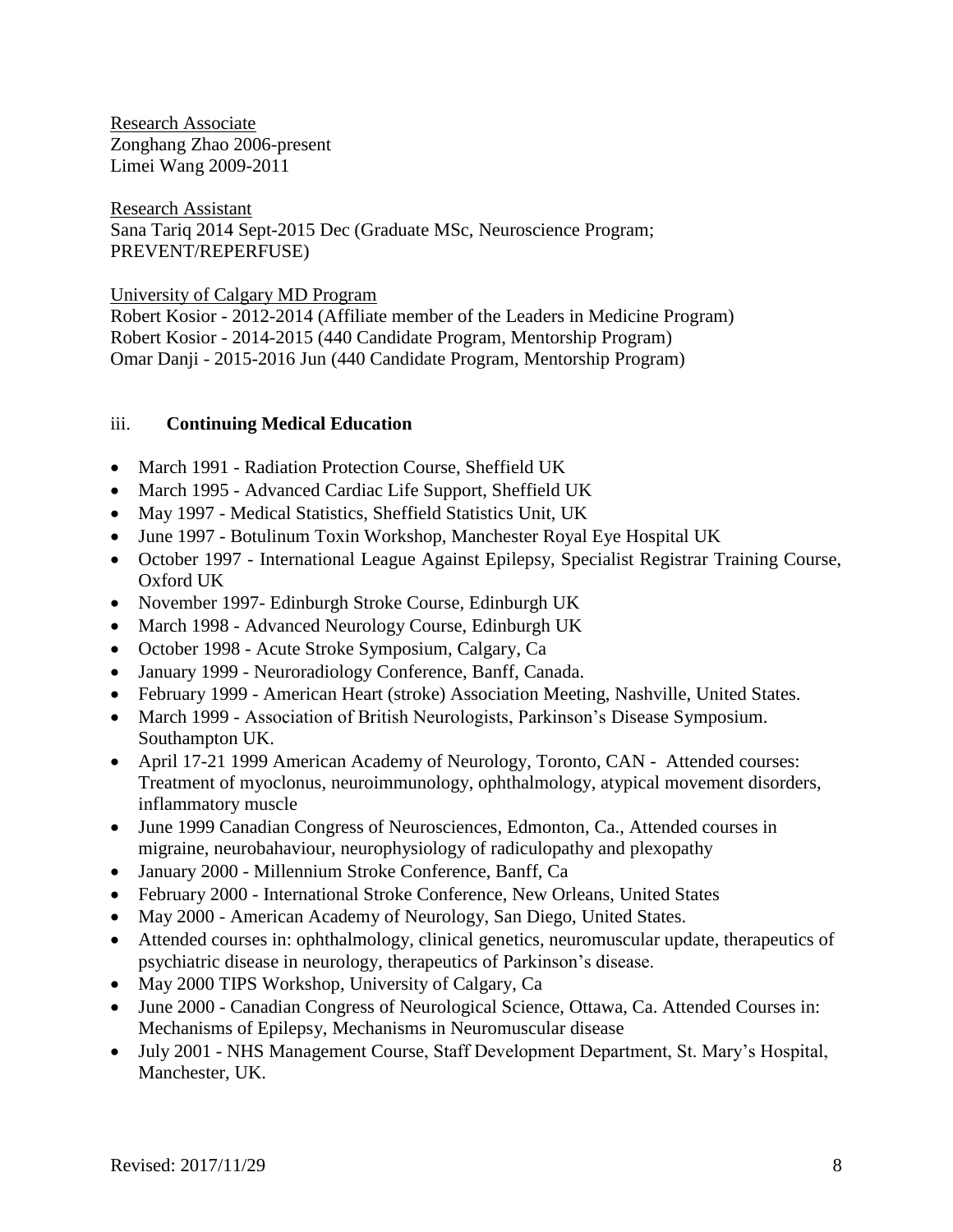- March 2002 Stroke Molecular, Cellular, Pharmacological and Development of New Therapeutics, Taos, New Mexico, USA
- April 2002 American Academy of Neurology, Denver USA
- April 2002 5th International Workshop on Maturation Phenomenon in Stroke, Banff, Canada
- Winter Semester 2003: Basics of Inflammation, University of Calgary
- May 2003 International Society of Magnetic Resonance Meeting Workshop: Molecular Imaging Bordeaux France
- January 2005, University of Pennsylvannia Neurology Course, Philadelphia, USA
- April 2007 Vascular Biology Meeting Sherrington Hotel, Calgary, Canada
- May 2007 The 23<sup>rd</sup> International Symposium on Cerebral Blood Flow, Metabolism  $\&$ Function (Brain'07) and the 8<sup>th</sup> International Conference on Quantification of Brain Function with Pet (BrainPET'07)
- June 2008, European Stroke Conference, Nice, France
- June 2010, European Stroke Conference, Barcelona, Spain
- October 2011, Association of British Neurologists Annual General Meeting, Newcastle UK
- May 2012, European Stroke Conference, Lisbon, Portugal
- November 2012, Professionalism and Ethics course (through AHS-Provincial Medical Affairs), Edmonton AB
- March 2013, 3<sup>rd</sup> Annual Therapeutic Hypothermia and Temperature Management: Current and Future, Miami FL
- May 2013, Getting Things Done Through Influence (University of Calgary Continuing Education)
- May 2013, European Stroke Conference, London UK
- $\bullet$  June 2013, 6<sup>th</sup> Congress of The International Society for Vascular Behavioural and Cognitive Disorders (VAS-COG), Toronto, ON
- July 2013, Alzheimer's Association International Conference, Boston, MA
- September 2013, Advanced Course in Epidemiological Analysis, London UK
- May 2014, European Stroke Conference, Nice FR
- June 2014, Canadian Neurological Sciences Federation 29<sup>th</sup> Annual Congress, Banff AB
- October 2014, The  $9<sup>th</sup>$  International Conference on Frontotemporal Dementia (FTD)
- February 2015, The International Stroke Conference, Nashville TN
- April 2015, The European Stroke Organization Conference, Glasgow UK
- Sept 2015, How to Get Great Buy-in for Your Projects (University of Calgary-Cumming School of Medicine Leadership Workshop)
- $\bullet$  Sept 2015, 7<sup>th</sup> World Congress of the International Society for Vascular Behavioural and Cognitive Disorders (VAS-COG), Tokyo, JAPAN
- February 2016, International Stroke Conference (ISC), Los Angeles CA
- May 2016, European Stroke Organisation Conference (ESOC), Barcelona SPAIN
- May 2016, CCNA Workshop on Clinical Trials for Vascular Cognitive Impairment, Banff AB
- May 2016, Campus Alberta Neuroscience 2016 International Conference -Promoting Healthy Brain Aging and Preventing Dementia - Research and Translation, Banff AB
- January 2017, HBI Neuro Stroke Team Retreat, Winsport Canada, Calgary AB Provided by the Calgary Stroke Program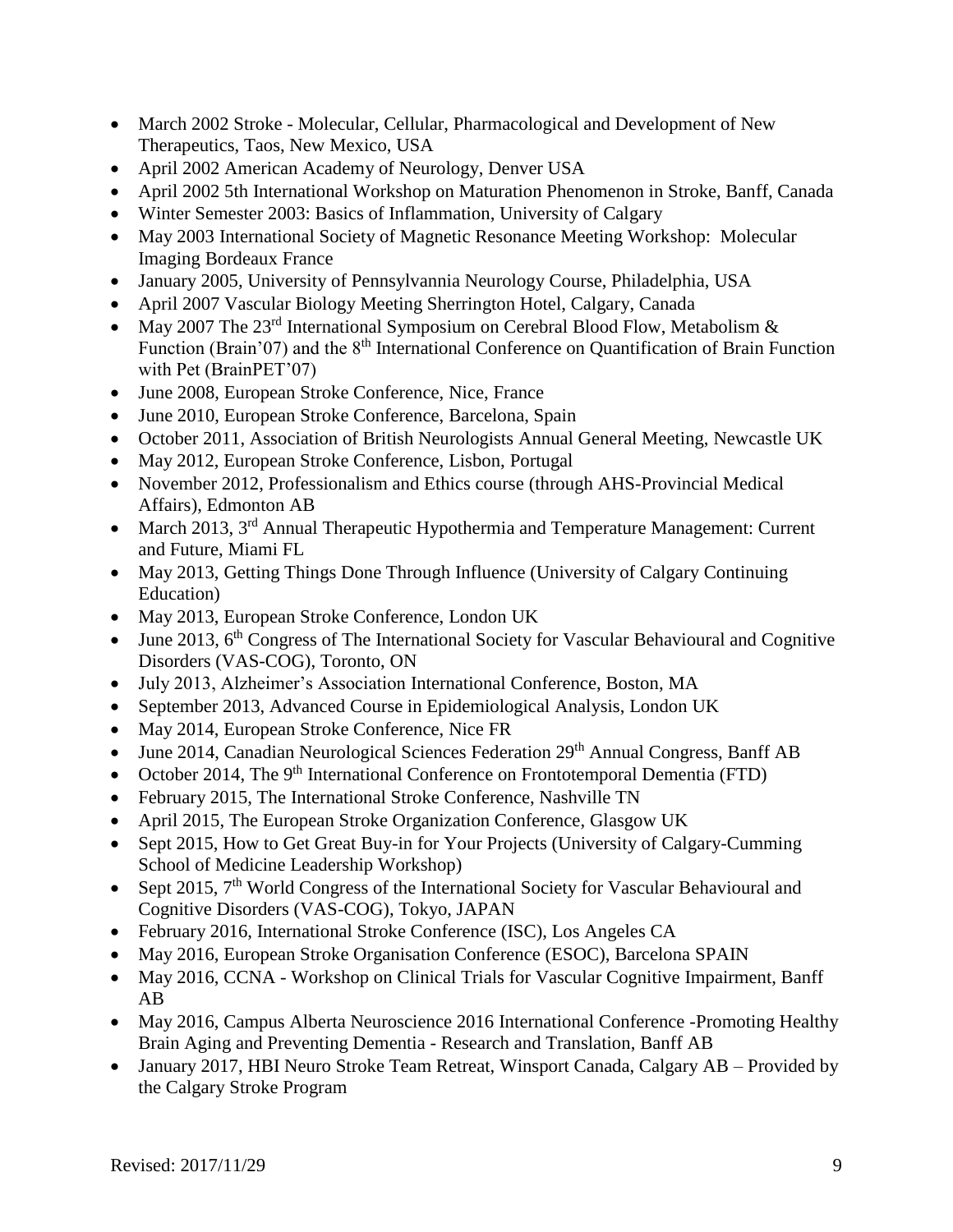• May 8-9, 2017, 39<sup>th</sup> Int'l Symposium of the GRSNC – Dementia and Cognition: A Vascular Perspective, Montreal, Quebec

## **VI. PROFESSIONAL ACTIVITIES**

#### **i. Membership in professional and learned societies**

Alberta Medical Association (since Oct 1998) Association of British Neurologists (since Jan 1995) Canadian Stroke Consortium (since Oct 1998) Canadian Medial Protective Association (since Jul 1 2005) College of Physicians and Surgeons of Alberta (since Jan 2001) General Medical Council, UK (since Jan 1991) Royal College of Physicians of Edinburgh (since Jan 2003) Royal College of Physicians and Surgeons of Canada (since Oct 1998)

#### **ii. Professional service**

Grant Panels

- Member of the Heart and Stroke Foundation of Canada Scientific Review Committee 2004-2016
- University of Calgary MSc Examination Committee 2004-Amber Wong (External Examiner)
- Member of Canadian Institute of Health Research Health Professional (Fellowship) Review Committee 2005-present

University of Calgary Mentorship Committee 2007-present

University of Calgary Graduate Studies Advisory Committee, Sanju Lama 2007-2009 University of Calgary MSc Examination Committee 2009, Sanju Lama (Examiner) Hotchkiss Brain Institute (HBI) – Robertson Foundation 2009-2011

Grant Reviews

Heart and Stroke Foundation of Canada Scientific Review Committee 2005- (external reviewer)

Canadian Institute of Health Research 2005- (external reviewer) Heart and Stroke Foundation of Canada Fellowship Awards [67] - (external reviewer) Medical Research Council (UK) 2005- (external reviewer) Wellcome Trust Fellowship (UK) 2005- (external reviewer)

Journal Reviewer (journals listed below) British Medical Journal 2000- Stroke 2000- Canadian Journal of Physiology and Pharmacology 2001-2014 Canadian Journal of Neurological Sciences 2003- Lancet Neurology 2004- Brain Research 2004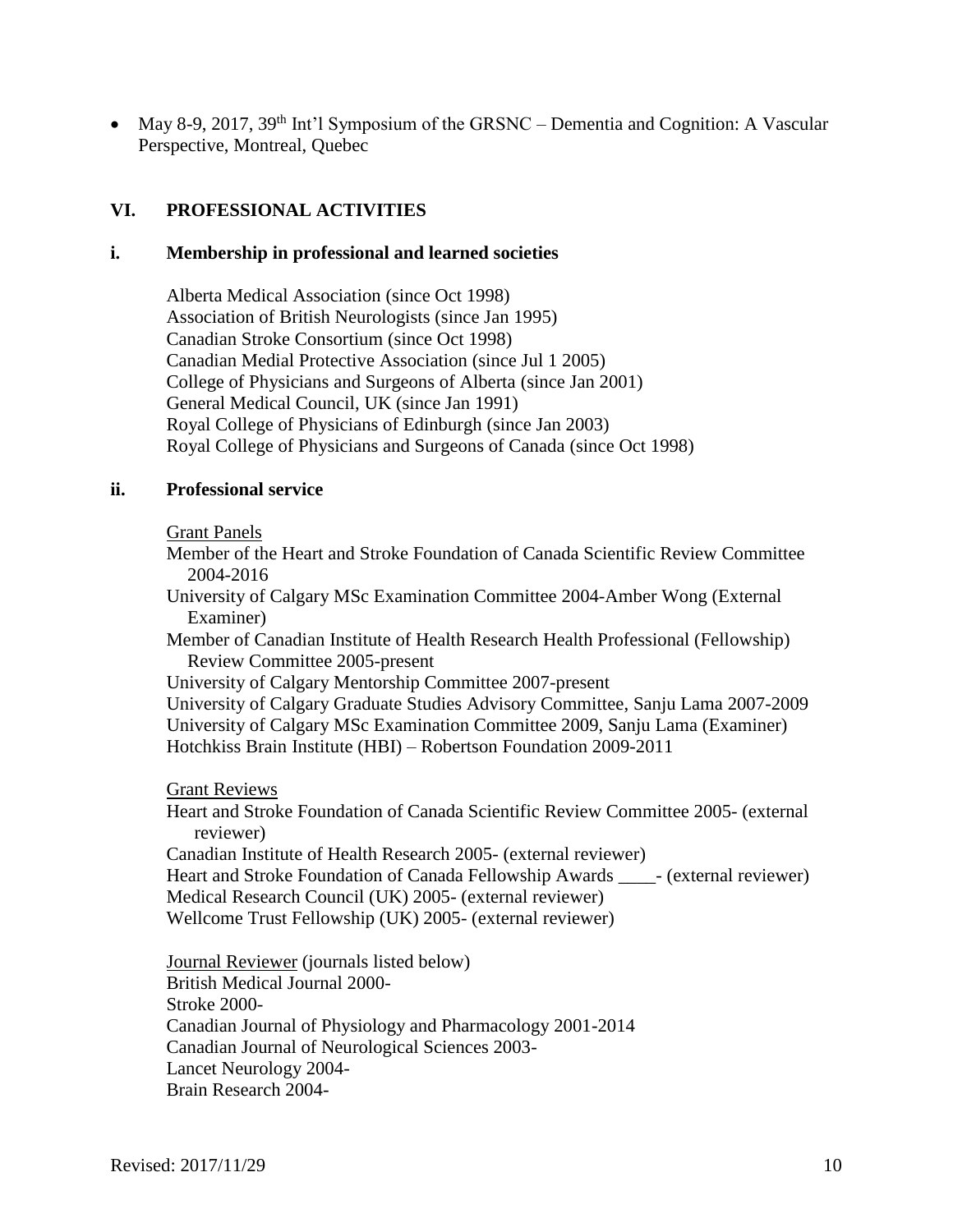Annals of Neurology 2004- Journal of Neuroimmunology 2004- Neuroscience Letters 2005- American Journal of Neuroradiology 2005- Journal of Neurology, Neurosurgery and Psychiatry 2005- Journal of Contrast Media and Molecular Imaging 2005- Neurology 2006- Journal of Cerebral Blood Flow Metabolism 2006- Brain 2006- Journal of Neuroprotection 2006- Public Library of Science 2012- Administrative Activity/Committees Calgary Stroke Program Executive Committee 2001- University of Calgary Experimental Imaging Scientific Review Committee 2003- Division of Neurology Members Meetings 2003- Participant, Thesis Defence and Examination Committees, Neuroscience Programs and Psychology 2004 Experimental Imaging Centre Procedures Committee 2005- Patient Incident and Safety Committee 2009- Education Director, Calgary Stroke Program Seminar Series 2009- Editorial Board Member, Frontiers in Neurology 2012- Department of Clinical Neurosciences Standing Committee 2012- Neurology Alternative Academic Relationship Plan (NAARP) *(Neurology Management Committee)* 2012- Poster Adjudicator for the HBI Research Day 2013- Alberta Alternative Relation Plan (AARP) Neurology Membership Committee 2013- Calgary Health Regional Ethics Board (CHREB) 2013-14 Director, Calgary Stroke Program Mentorship Program 2014- Graduate Student Supervisory Committee 2014- Director, Alberta Stroke Program Education Funding Plan (QuICR) 2014- Chair, Quality Improvement & Clinical Research (QuICR) Educational Committee, 2014- Director, Stroke Prevention Clinic, Foothills Hospital 2015- Principal Investigator, Stroke Prevention Clinic Registry 2015-

# **VII. RESEARCH SUPPORT**

### **Experimental Grants**

- 1999-2001 Alberta Foundation for Health Research. "Acute Stroke-CT vs. MR imaging" (coinvestigator) -\$500,000
- 1999-2001 Canadian Stroke Consortium/Hoffmann-La Roche "Canadian Activase in Stroke Effectiveness Study" (co-investigator) -\$200,000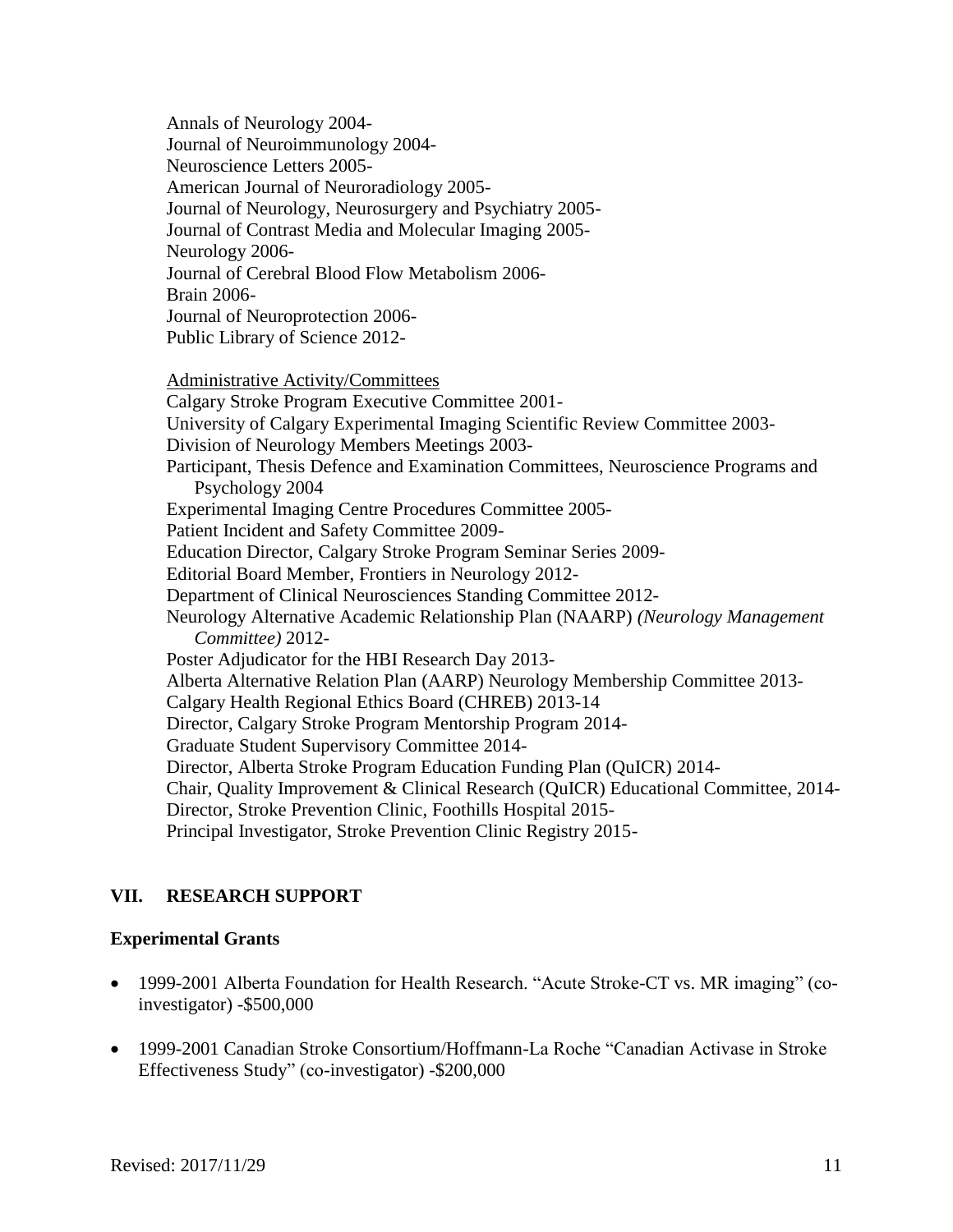- 2000-2003 Heart and Stroke Foundation of Alberta-"Caspase and NF-kB Activation Mediated Inflammation in Cerebral Maturation" (co-investigator)-\$195,000
- 1999-Biochemical Markers in Acute Stroke (BMASS) (co-investigator)
- 2003- FASTER- Heart and Stroke Foundation (Co-Investigator)-\$500,000
- 2003- FASTER- Canadian Institute of Health Research (Co-Investigator) -\$1000,000

# **Clinical Trial Funding-NIH and Canadian Stroke Consortium** (sub-investigator)

- 1998-1999 GAIN Americas Stroke Study (Glaxo Wellcome), PI: Drs Sacco, S Phillips- \$172,500
- 1998-1999 ECCO 2000- Citicholine Study-(Interneuron Inc.), PI: Dr A Bellevance-\$106,000
- 1998- SPARCL-Lipitor Study-(Parke-Davis), PI- Dr F Marcoux-\$140,625
- 1998- BRAVO-IIb/IIIa Study-PI- Dr G Klein-\$65,000
- 1999-POST- Bristol Myers Squibb- Acute Stroke Study-\$181,500
- 2000-IMS-National Institutes of Health, USA, PI-Dr J Broderick-\$30,000
- 2000- Headfirst-National Institute of Health, USA, PI Dr J Franks-\$30,000
- 2001- BAYER Stroke Randomized Neuroprotective Study, PI Dr Alastair Buchan-\$100,000
- 2001- Reopro Acute stroke Trial, PI Dr Alastair Buchan-\$30,000
- 2001- ASTIN Stroke Randomized Neuroprotective Study PI Dr Alastair Buchan-\$80,000
- 2001- ATLANTIS CT study Using ASPECTS, PI Michael Hill-\$100,000

# **Clinical Trial Funding-NIH and Canadian Stroke Consortium** (co-investigator)

- 2001 -Joint MRC-HSF Partnership program clinical fellowship grant Co-investigator -Validation of the Alberta Stroke Program Acute CT Score using the Canadian Activase for Stroke Effectiveness Study. July 1, 1999 - June 30, 2001 \$44 000.00/y
- 2003-ECASSII CT scan review for ASPECTS Co-investigator Operating Grant 2003 Boston University \$30 000.00
- 2003-vascular imaging of acute stroke for identifying predictors of clinical outcome and recurrent ischemic events (VISION)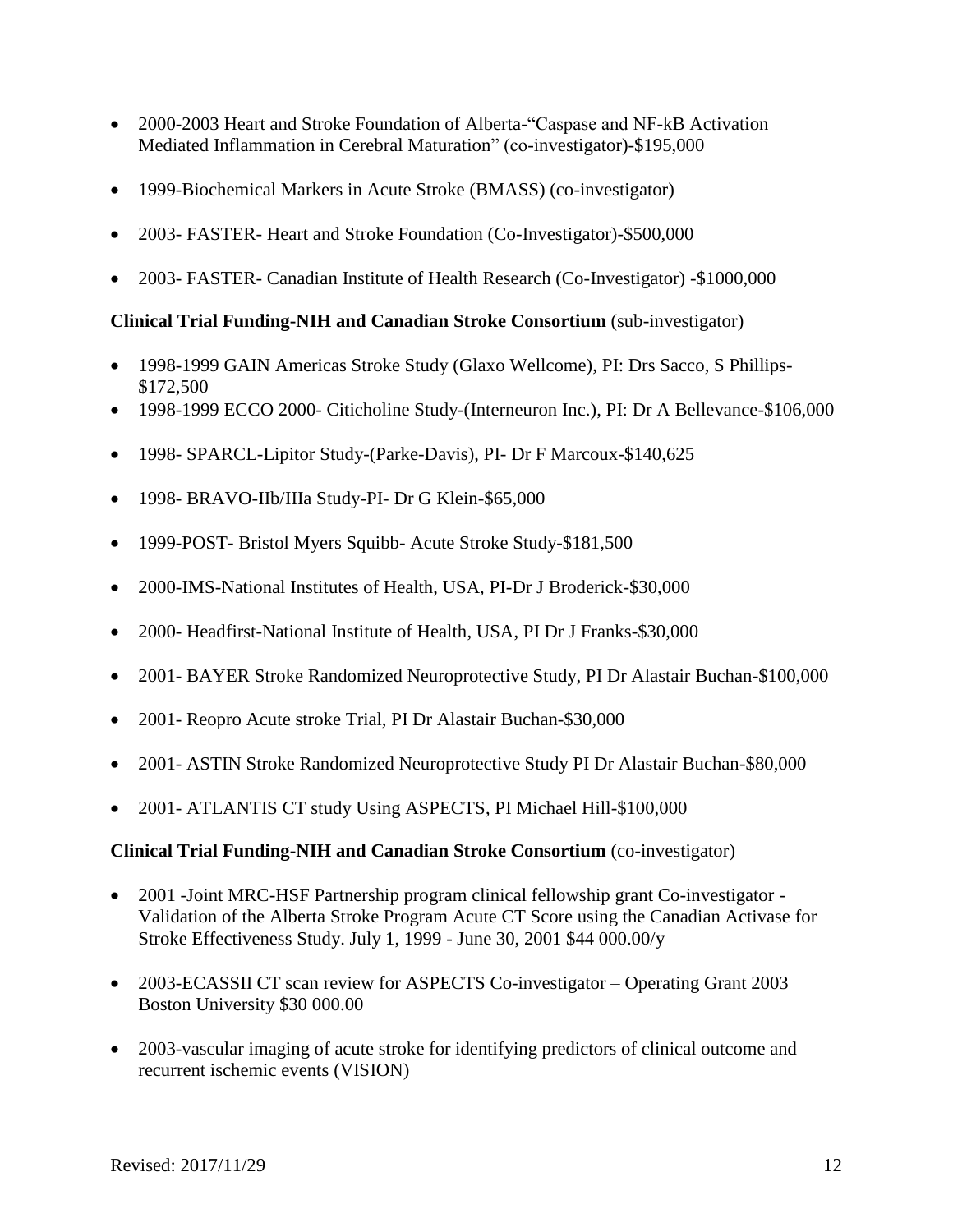- Co-Investigator Operating grant PI – Andrew Demchuk (University of Calgary) 2003-2006 CIHR \$117 736 per year
- 2003-Fast Assessment of Stroke and Transient ischemic attack to prevent Early Recurrence (FASTER) - A pilot study for a multicentre randomized controlled, double blind trial of combination anti-platelet therapy versus aspirin and statin therapy to prevent stroke in those at high-risk of early recurrence after transient ischemic attack or mild stroke. Co-Investigator – Clinical Trial PI – Alastair M. Buchan (University of Calgary) 2003-2004 CIHR \$408 275.00
- 2003-ONO Pharmaceuticals Inc. 3T vs. 1.5T MRI comparison in acute ischemic stroke Co-Investigator Investigator – Clinical Trial sub-study 2003-2004 \$30 000.00 2005-3 Trial Clinical trial grant 2005-2010 NIH-NINDS – US\$24 million
- 2003-Fast Assessment of Stroke and Transient Ischemic Attack to Prevent Early Recurrence (FASTER) Trial Co-Investigator – Clinical Trial Ontario Ministry of Health and Long-Term Care / Canadian Stroke Consortium / Canadian Stroke Network / Merck Inc. / Calgary Health Region 2002-2003 \$1,257,500
- 2005-AS Trial Clinical trial grant 2005-2010 NIH-NINDS US\$25 million Role Co-Investigator

# **PAST Peer Reviewed Grants**

- 2004-2007 (Jul-Jun) Grant-in-Aid *(New Investigator)* Heart and Stroke Foundation of Alberta, NWT and Nunavut "The Characterisation of the Neuroinflammatory Endothelial Response to Ischemia/Reperfusion by Magnetic Resonance Molecular Imaging" (MRMI) \$49,000 annually for 3 years, totalling \$147,000 (Principal Investigator)
- 2005-2008 Alberta Heritage Foundation for Medical Research Establishment grant \$210,000
- 2005-2008 Alberta Heritage Foundation for Medical Research Equipment Grant \$45,000
- 2006-2009 (Mar-Apr) Operating Grant Canadian Institute of Health Research "Magnetic Resonance Imaging of Tissue Plasminogen Activator Induced Toxicity Following Ischemic Stroke: Influence of Aging" \$300,000 (Principal Investigator)
- 2007-2010 (Jul-Jun) Grant-in-Aid (Renewal) Heart and Stroke Foundation of Alberta, NWT and Nunavut, "The Characterisation of the Neuroinflammatory Endothelial Response to Ischemia/Reperfusion by Magnetic Resonance Molecular Imaging" (MRMI) \$54,000 annually for 3 years, totalling \$164,000 (Principal Investigator)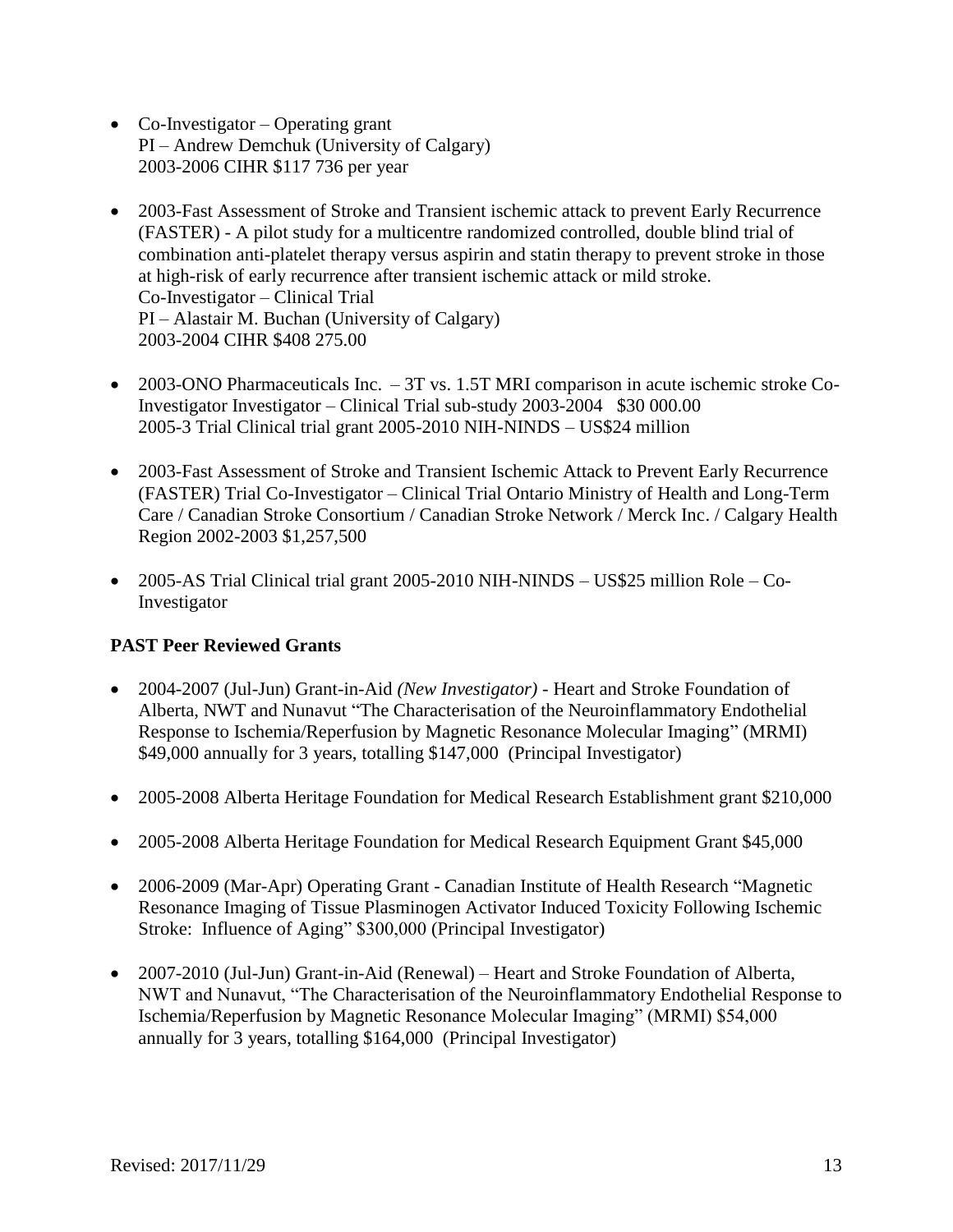• 2007-2010 (Apr-Mar) Operating Grant - Canadian Institute of Health Research "Resveratrol" neuroprotection for stroke recurrence following minor stroke" \$120,000 annually for 3 years, totaling \$360,000 (Co-applicant)

## **CURRENT Peer Reviewed Grants**

2009-2015 (Jun1-Dec31) Operating Grant – Pfizer – "Cognition and brain ATrophy after Cerebrovascular event in High risk patients." \$50,000 (Co-principal investigator)

2012-2017 (Nov26-Nov30) Operating Grant (Ongoing/Renewed) – Department of Clinical Neurosciences – Acute Quantitated T1 and T2. Stroke Prevention Program, \$25,000; Department of Clinical Neurosciences, 25,000; \$50,000 in total.

2013-2015 (Mar1-Jun30) Studentship Grant – Katthy Taylor Vascular Dementia Research Chair – "Imaging Biomarker Diagnosis of Cognitive Impairment in Mild Stroke and TIA." \$37,000.00 over 3 years

2011-2016 (Apr-Mar) Operating Grant - Canadian Institute of Health Research "Pathophysiology and treatment of stroke recurrence" \$114,900 annually over 5 years, totaling \$574,500 (Co-applicant)

2014-2019 (Apr-Mar) Operating Grant - Canadian Institute of Health Research. Canadian Consortium on Neurodegeneration in Aging. "Vascular Illness and its Impact on Neurodegenerative Diseases." \$750,000 over 5 years (clinical) (Co-applicant)

2014-2019 (Jul-Jun) Alberta Innovates–Health Solutions, Collaborative Research & Innovation Opportunities Grant (Dec 2013) - Quality Improvement Clinical Research (QuICR): Alberta Stroke Program. \$5M over 5 years (Co-applicant and Educational Lead)

2014-2017 (Jul-Jun) Grant-in-Aid - Heart and Stroke Foundation of Canada "Recanalization following Endovascular treatment and imaging of PErfusion, Regional InFarction and atrophy to Understand Stroke Evolution (REPERFUSE)." \$197,505.00 over 3 years (Principal Investigator)

2014-2017 (Oct1-Jun30) Operating Grant - The Weston Brain Institute – "A blood test for Alzheimer's based on fluorescence spectroscopy." \$150,000 over 3 years (Co-applicant)

2014-2019 (Apr-Mar) Operating Grant - Canadian Institute of Health Research – "Canadian Stroke Trials for Optimized Results (CaSTOR)." \$1.5M over 5 years (Co-applicant)

2016-2019 (Jul-Jun) 2016/17 Grant-in-Aid - Heart and Stroke Foundation of Canada. "Predementia Neuroimaging of Transient Ischemic Attack (TIA) – PREVENT Study" \$293,000 over 3 years (Principal Investigator)

2016-2019 (Jul-Jun) 2016/17 Grant-in-Aid – Heart and Stroke Foundation of Canada.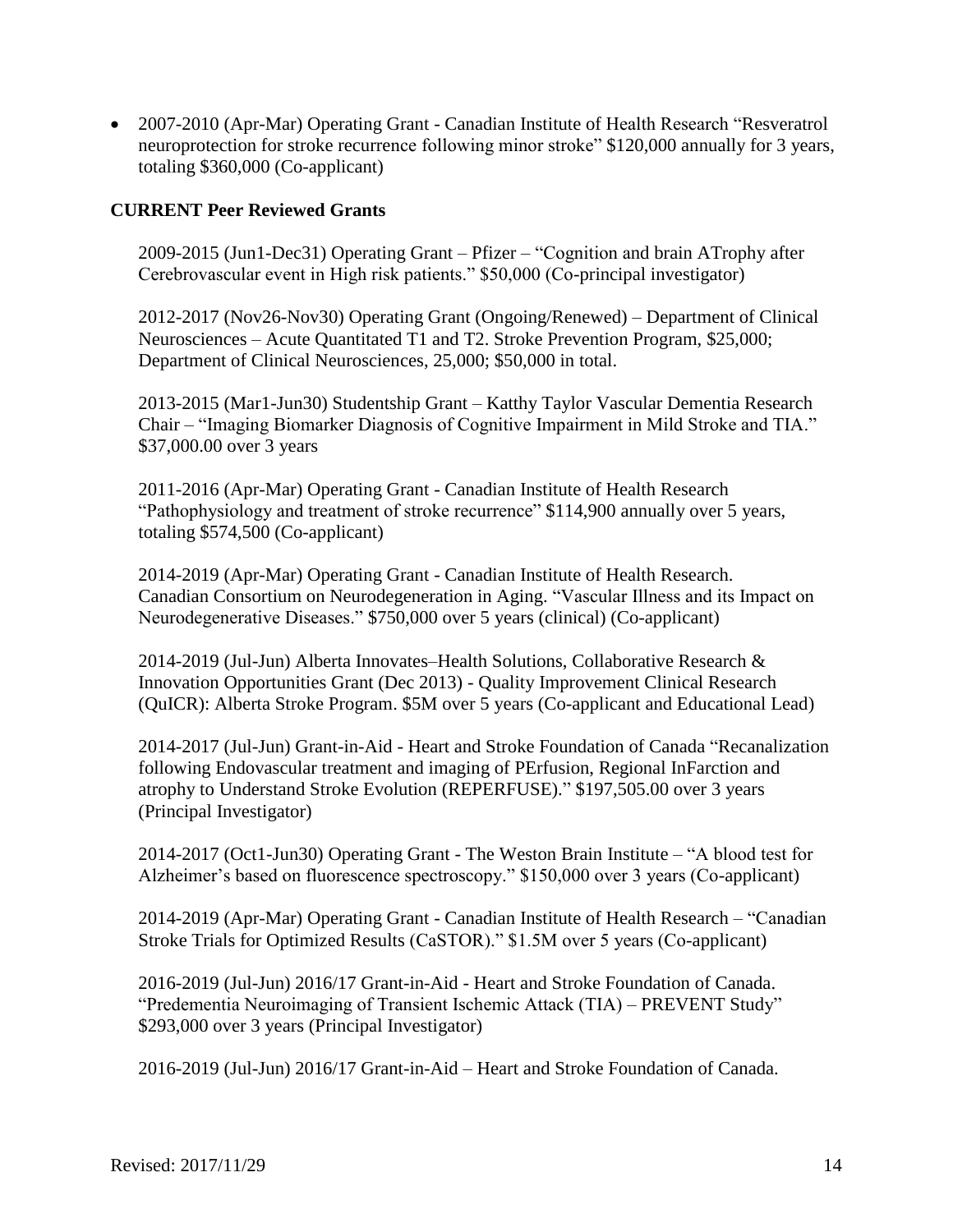"TEMPO-2 – A randomized controlled trial of TNK-tPA versus standard of care for minor ischemic stroke with proven occlusion." \$256,990 over 3 years (Co-Applicant)

2017-2022 (Jul-Jun) Project Scheme Grant – Canadian Institutes of Health Research, Fall 2016. "A Multicentre, Randomized, Double-blinded, Placebo-controlled, Parallel Group, Single- dose Design to Determine the Efficacy and Safety of Intravenous NA-1 in Subjects with Acute Ischemic Stroke Undergoing Endovascular Thrombectomy (ESCAPE-NA1 Trial) " \$2,445,000 over 5 years (Co-Applicant)

2018-2021 Project Scheme Grant- Canadian Institute of Health Research, Fall 2017 "REPERFUSE NA1" \$467,000 over 3 years (Principal Investigator)

2018-2021 Grant in Aid- Heart and Stroke Foundation of Canada, Fall 2017 "REPERFUSE NA1" \$300,000 over 3 years (Principal Investigator)

2018-2023 Project Scheme Grant-Canadian Institute of Health Research, Fall 2017 "Tempo 2" \$2.1 M, over 5 years (Site PI, Co-investigator).

# **PENDING Peer Reviewed Grants**

- 2018-2021 (Apr-Mar) Project Scheme Grant Canadian Institutes of Health Research (Fall 2017. "Magnetic Resonance Imaging Evaluation of NA1 Neuroprotection on Infarct Growth Following Endovascular Treatment for Acute ischemic Stroke." \$610,000 over 3 years (Principal Investigator)
- 2018-2021 (Jul-Jun) Grant-in-aid Heart Heart and Stroke Foundation of Canada (Fall 2017) "Magnetic Resonance Imaging Evaluation of NA1 Neuroprotection on Infarct Growth Following Endovascular Treatment for Acute Ischemic Stroke." \$300,000 over 3 years (Principal Investigator)
- 2018-2023 (Apr-Mar) Project Scheme Grant Canadian Institutes of Health Research (Fall 2017). "TEMPO-2 – A randomized controlled trial of TNK-tPA versus standard of care for minor ischemic stroke with proven occlusion." \$2,605,000 over 5 years (Co-Applicant)

# **Salary Supported Peer-Reviewed Grants**

- 2001-2003 Canadian Institute of Health Research/ Heart and Stroke Foundation of Canada Postdoctoral Fellowship (Declined)
- 2001-2003 Alberta Heritage Foundation for Medical Research Postdoctoral Fellowship
- 2005-2008 Alberta Heritage Foundation of Medical Research Clinical Investigator
- 2005-2010 Canadian Institute of Health Research New Investigator (declined)
- 2005-2010 Heart Stroke Foundation of Canada New Investigator
- 2005/2006 Henry JM Barnett Research Scholarship award (\$15,000)
- 2006 University of Calgary Young Innovator Award (20,000)
- 2008-2012 Alberta Heritage Foundation of Medical Research Clinical Investigator (Renewed) (\$50,000)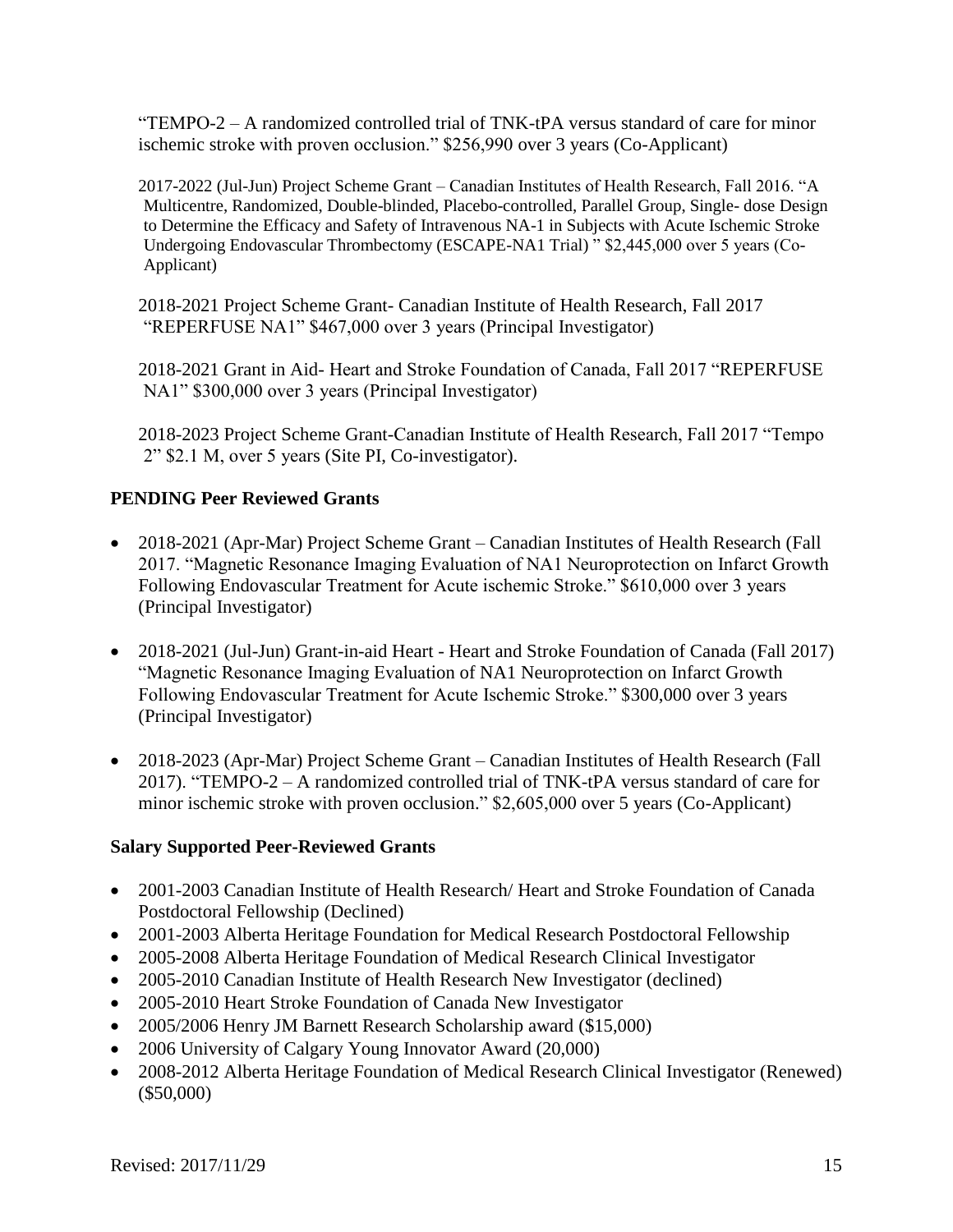## **Equipment Grant (Non Peer-Reviewed)**

Western Economic Diversification 2001 (\$221,000)

# **VIII. INVITED LECTURES**

- "Headache in Neurophthalmology". Neurophthalmology Course. Manchester University. December 1997.
- "Clinical signs and symptoms of acute stroke". Beverly Care Nursing Home November 1998.
- "Stroke Prevention". University of Calgary Therapeutics Course May 1999.
- "Symptoms and signs of ischemic stroke". University of Calgary Neuroscience Course, September 1999.
- "Thresholds of Cerebral Ischemia" Millennium Stroke Conference, Banff, Ca, January 2000.
- "Animal Stroke Models" Imaging Network Ontario Symposium, Toronto Colony Hotel, Toronto, Canada, September 2002.
- "From Animal Stroke Models Towards Molecular Imaging", University of Calgary, June 2003.
- "The Filament Middle cerebral Artery Occlusion Model in Mice", Memorial University, Newfoundland, July 2003.
- "Macrobleeds and Microbleeds" Canadian Congress for the Neurosciences, Calgary July 2004.
- Developmental Molecular MRI in Stroke. 4<sup>th</sup> National Research Council Nanotechnology Meeting, Edmonton, Alberta June 2006.
- Molecular Magnetic Resonance Imaging: An Update Cerebral Vascular Conference, Ottawa, Canada, June 2007.
- Trials and Tribulations of Molecular Magnetic Resonance Imaging. Advance Bio-Imaging Technology Conference, Banff, Alberta, Canada, September 16-18, 2009.
- Vascular Cognitive Impairment: An Update. NHNN, Queen Square, UK, December 14, 2011.
- Can we extend the Acute Stroke Treatment Window? Manchester Clinical Neuroscience, Hope Hospital, UK, May 18, 2012.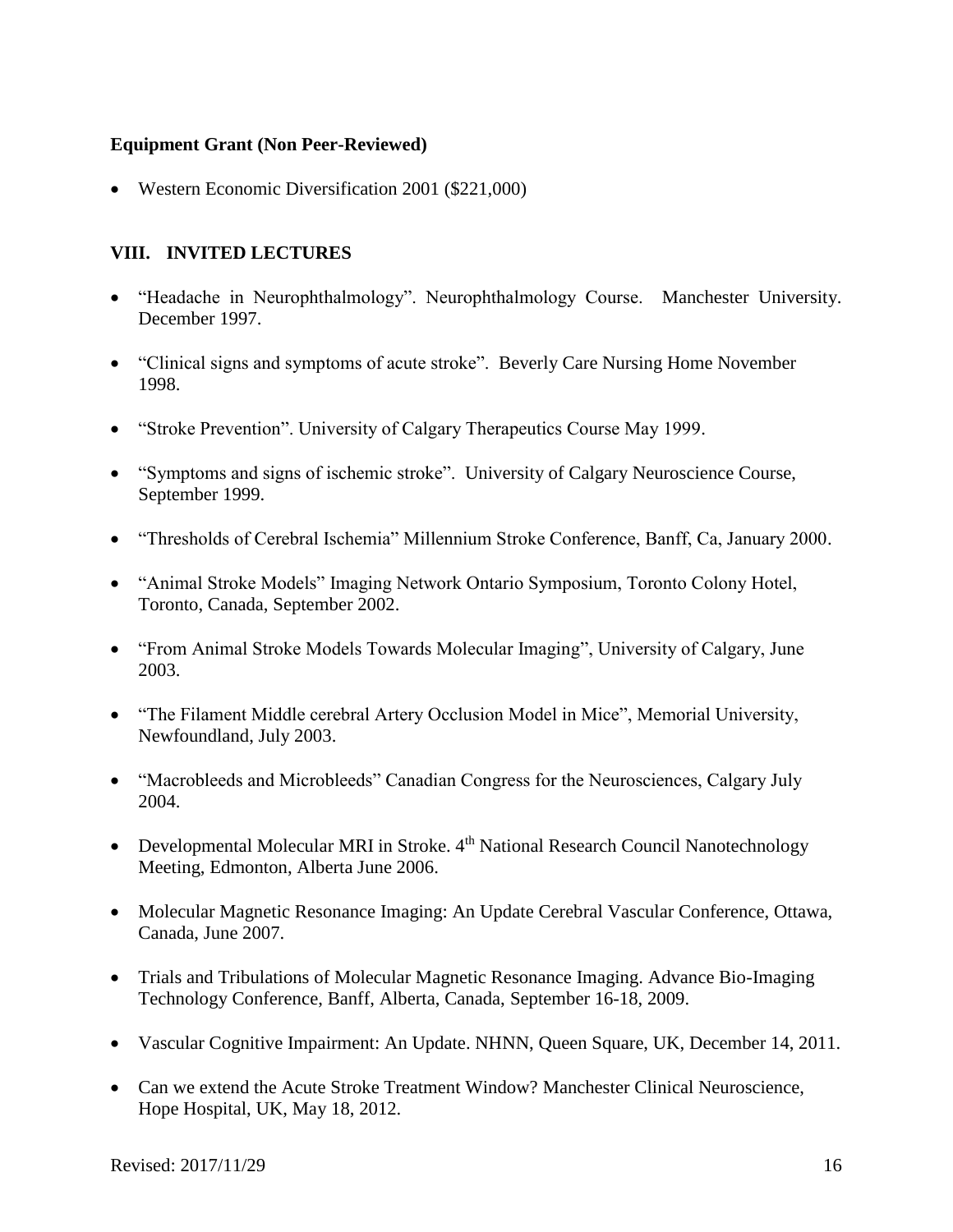- Vascular Cognitive Impairment. Short Course in Dementia, NHNN, Queen Square, UK, May 22, 2012.
- Deciphering Vascular Dementia. University of Calgary, Calgary, Alberta. June 14, 2012.
- The Impact of Preventing Recurrent Stroke: Canadian Neurological Sciences Federation  $(CNSF)$  29<sup>th</sup> Annual Congress, June 5, 2014. Banff AB June 3-6, 2014.
- Insights into Reperfusion Injury. Lecture title, "Tight Junction Protein Degradation in Ischemia Reperfusion". International Stroke Conference, Los Angeles, CA, February 17-19, 2016.
- Canadian Consortium on Neurodegeneration in Aging. Workshop Banff Springs Conference Centre, Banff AB May 23-27, 2016. Talk entitled, "Neuroimaging surrogates and outcome measures of dementia and predementia."
- Tight Junctions in Ischemia Reperfusion. International Stroke Conference, Los Angeles CA, Feb 17, 2016.
- Neuroimaging Surrogates and Outcomes in Vascular Cognitive Impairment. 2016 International Conference: Promoting Healthy Brain Aging and Preventing Dementia – Research and Translation, Banff AB, May 23-27, 2016.
- HBI Neuro Stroke Team Retreat, Winsport, Calgary AB "The delayed secondary injury that follows ischemia during cerebral blood flow restoration: a target for human stroke." January 13, 2017.
- "Modifiable vascular risk factors and biomarkers in vascular cognitive impairment …". Dementia and Cognition: A Vascular Perspective (39<sup>th</sup> Int'l Symposium of the GRSNC, Montreal, QC May 8-9, 2017).

# **IX. PRESENTATIONS**

- "Myasthenic Myopathy Revisited." North West Regional Neuromuscular Meeting Queen Elizabeth Hospital Birmingham UK, March 1997.
- "Two Cases of Muscle Hypertrophy". North West Regional Neuromuscular Meeting, Liverpool UK, March 1998.
- Early CT changes in hyperacute stroke (oral). University of Calgary Clinical Research day, McMahon Stadium March16 1999.
- The electroencephalogram in Dementia with Lewy bodies (poster). Association of British Neurologists, Southampton, March 22-23 1999.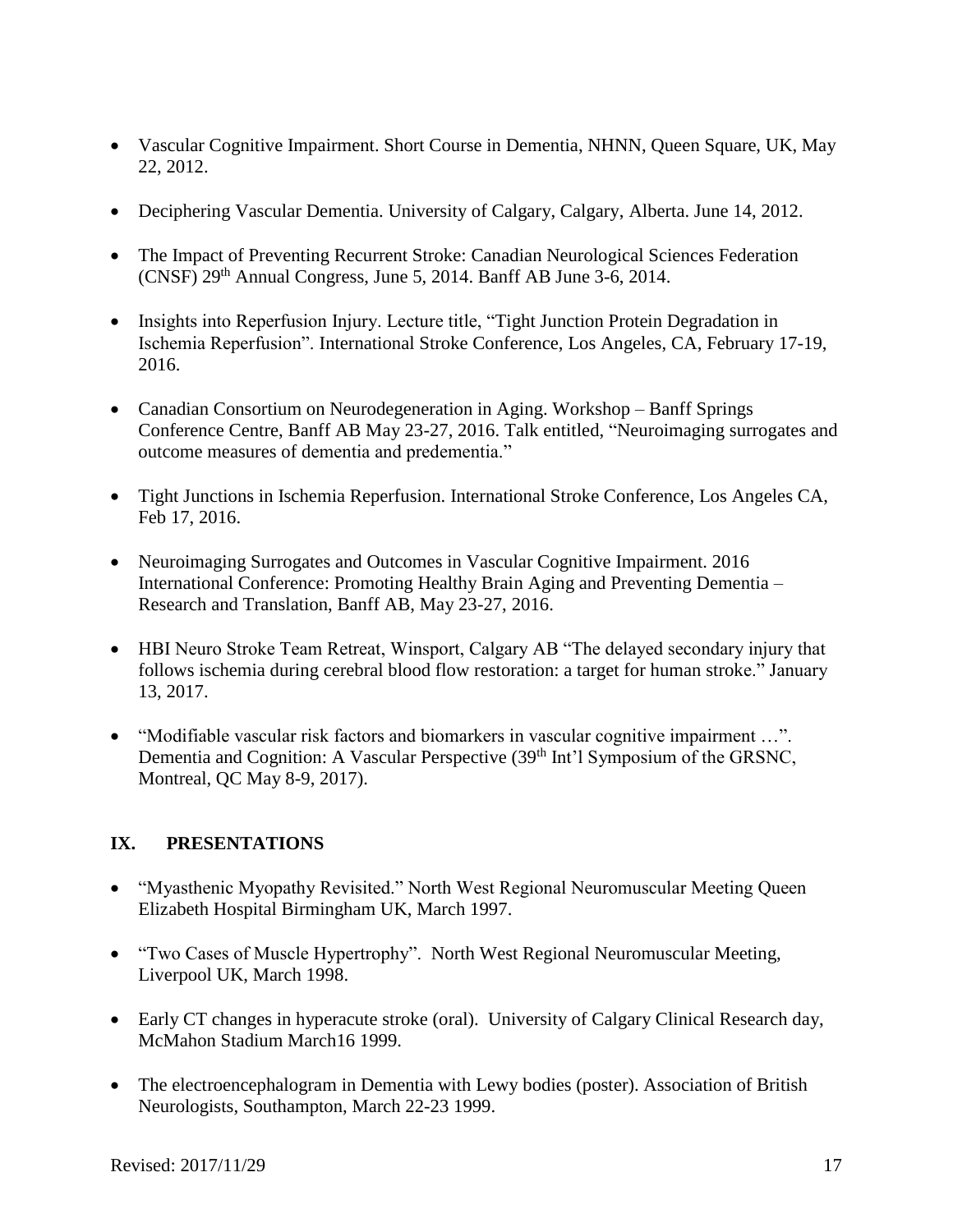- Intra-arterial thrombolysis in 5 cases of basilar artery thrombosis (platform). Canadian Congress of Neurological Sciences, Edmonton, Ca, June 16 1999.
- Thrombolysis in acute ischemic stroke: the Calgary experience (platform). Canadian Congress of Neurological Sciences, Edmonton, Ca, June 17 1999.
- The inter-observer reliability of the Alberta Stroke Program CT scoring system (poster). Canadian Congress of Neurological Sciences, Edmonton, Ca, June 17 1999.
- The use and validity of a quantitative CTscore in acute hemispheric stroke in predicting outcome prior to thrombolytic treatment. Association of British Neurologists, London. September 1999. (platform)
- Use and validity of a quantitative score in early cerebral ischemia. American Neurological Association. Seattle October 1999.
- The validity and reliability of a novel quantitative CT Score in predicting outcome prior to thrombolytic treatment. 25<sup>th</sup> International Stroke Conference. New Orleans, United States. February 2000. (platform)
- The hyperdense sylvian fissure branch sign: a marker of thromboembolic stroke.  $35<sup>th</sup>$ Canadian Congress of Neurological Sciences, Ottawa, Ca. June 2000. (platform)
- An analysis of patient eligibility for alteplase in acute ischemic stroke.  $35<sup>th</sup>$  Canadian Congress of Neurological Sciences, Ottawa, Ca June 2000. (platform)
- Why stroke patients don't receive alteplase? An analysis of patient eligibility: Implications of improving clinical impact by increasing future treatment numbers. American Neurological Association, September 2000 Boston, USA.
- A comparison of CT versus MR imaging in acute stroke using ASPECTS: Will the "new" replace the "old" as the preferred imaging modality? American Stroke Association Meeting, Ft Lauderdale, USA February 2001.
- The Role of Repeat CT for predicting fatal outcome following massive middle cerebral artery territory infarction. American Stroke Association Meeting, Ft Lauderdale, USA February 2001.
- Why stroke patients don't receive t-PA? An analysis of patient eligibility: implications for improving clinical impact by increasing future treatment numbers. American Stroke Association Meeting, Ft Lauderdale, USA February 2001.
- The hyperdense sylvian fissure branch sign: a marker of thromboembolic stroke. American Stroke Association Meeting, Ft Lauderdale, USA February 2001.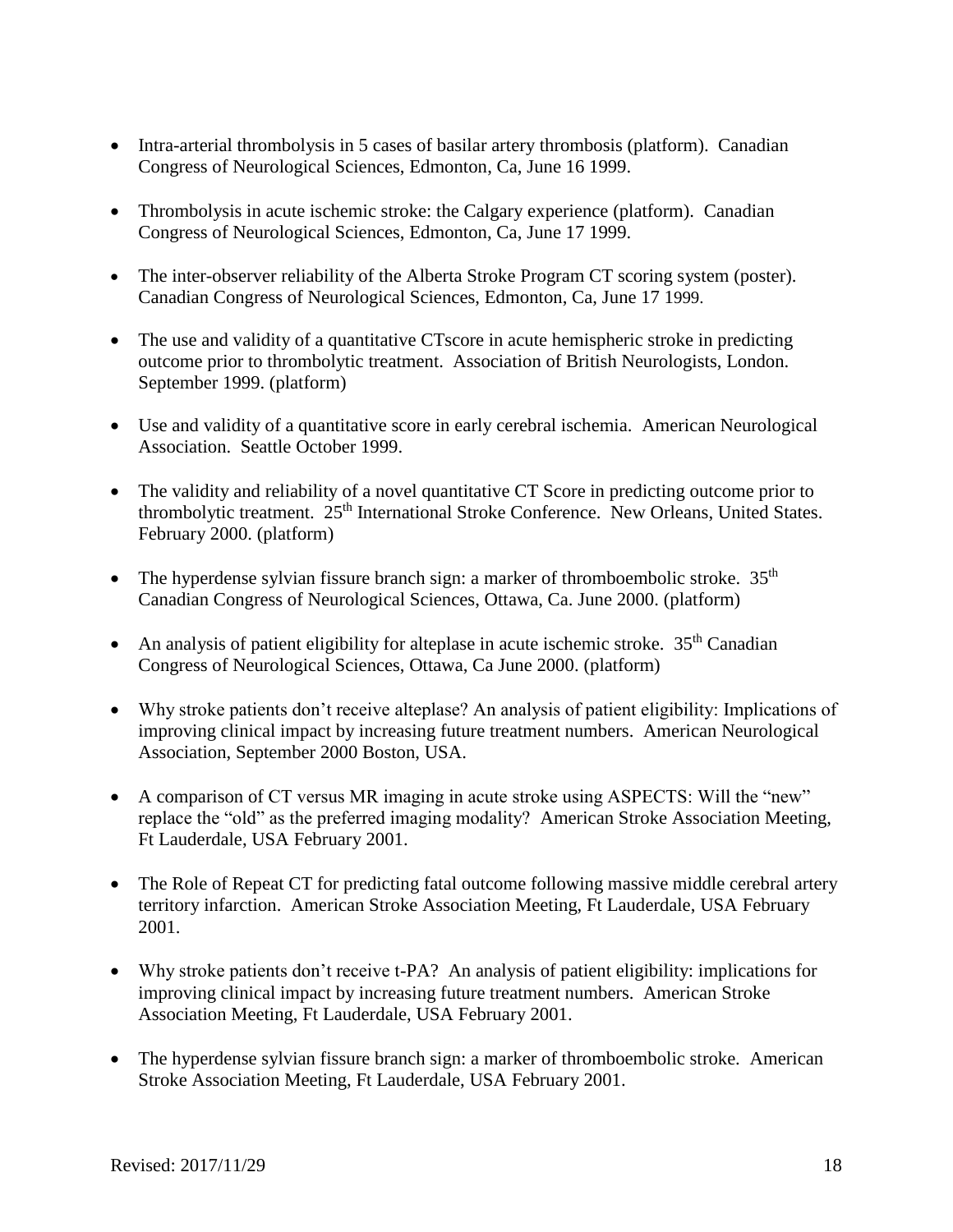- A comparison of CT versus MR imaging in acute stroke using a topographical quantitative system (ASPECTS). American Academy of Neurology, Philadelphia, USA, April 2001.
- The Role of Repeat CT for predicting fatal outcome following massive middle cerebral artery territory infarction. Canadian Conference of Neuroscience, Halifax, Canada, June 2001.
- A comparison of Computed Tomography with Diffusion Weighted Imaging in Hyperacute Stroke using a Systematic Quantitative System (ASPECTS). Association of British Neurologists, Durham, UK, September 2001.
- The probability of MRA flow signal abnormality with quantified CT ischemic change: Targets for future therapeutic trials. American Academy of Neurology, Denver, Colorado, USA, April 2002.
- Magnetic Resonance Molecular Imaging (MRMI) of Early Endothelial Activation in Focal Ischemia in Mice. ISMRM Molecular Imaging Workshop, Bordeaux, France 2003.
- Magnetic Resonance Molecular Imaging (MRMI) of Early Endothelial Activation in Focal Ischemia in Mice. American Neurological Association, San Francisco, USA, 2003.
- The Study of Temperature Regulation in a Mouse Model of Focal Ischemia: An Assessment of Behavioral Outcomes and Histological Injury. Neuroscience Meeting, San Diego, USA 2003.
- Magnetic Resonance Molecular Imaging of Activated Endothelium in Acute Stroke Using a Targeted Iron-Oxide Nanoparticle Contrast Agent. Brain 2007, Osaka, Japan.
- Quantified T1 and T2 as useful adjuncts to DWI for early infarct detection in permanent and transient MCAO. Accepted for poster presentation at the Brain '07: 23rd International Symposium on Cerebral Blood Flow and Metabolism at Osaka, Japan, May 20-24th 2007.
- Magnetic Resonance Molecular Imaging of Endothelial Activation in Acute Stroke in Wild Type and P-selectin Deficient Mice. European Stroke Conference, Nice, France, May 15, 2008 (oral presentation).
- Quantitative MRI reveals the elderly ischemic brain is susceptible to increased early bloodbrain barrier permeability following tissue plasminogen activator related to claudin 5 and occludin disassembly. European Stroke Conference, Barcelona, Spain, May 7, 2009 (oral presentation).
- Stroke Course Chair Canadian Neurological Society Federation, June 5, 2014.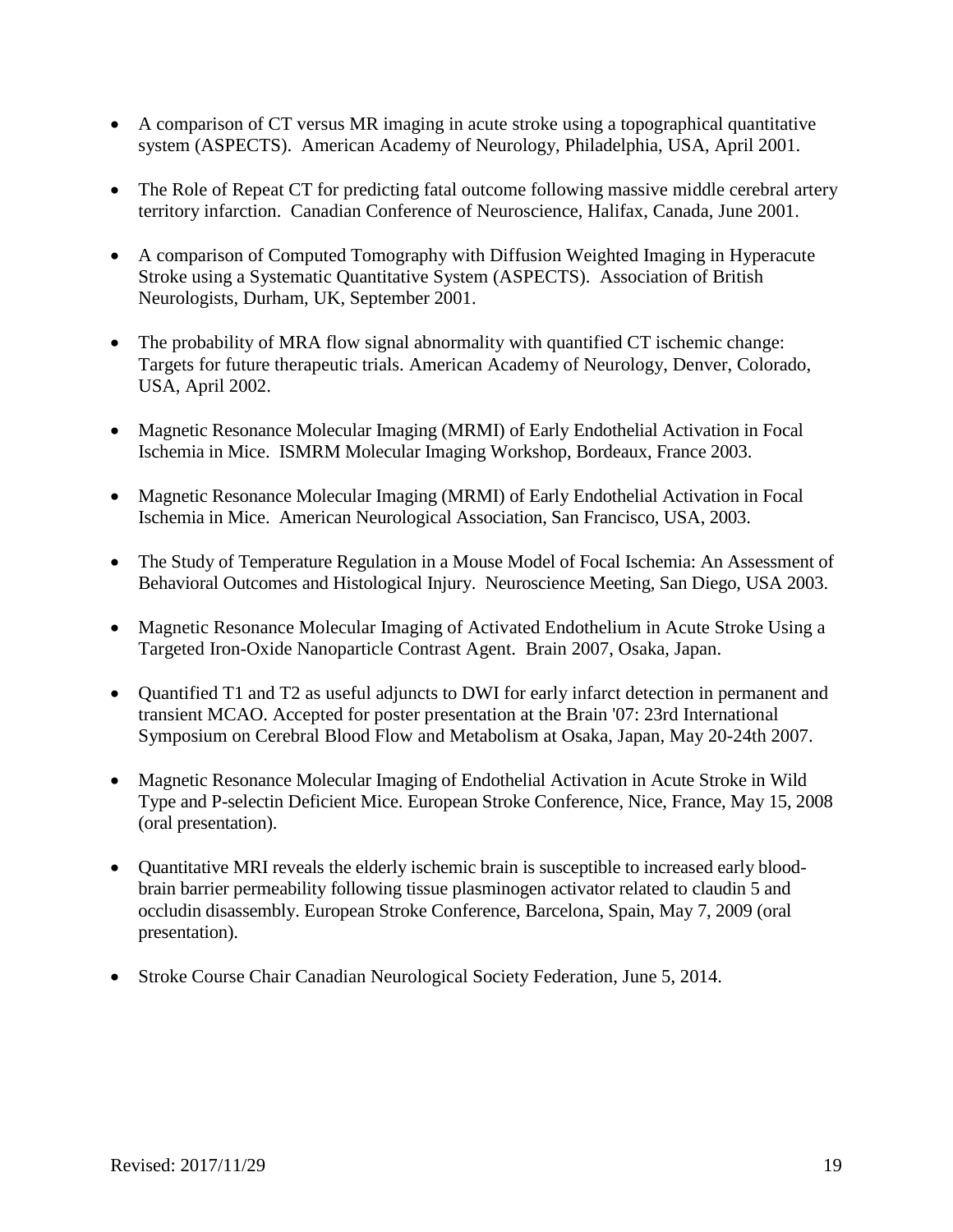# **X. PUBLICATIONS**

- 1. **Barber PA**, Schady W. A syndrome of lower cranial nerve palsies. *Journal of Neurology, Neurosurgery and Psychiatry* 1998; 65; 133. [Reviewed subject background and wrote manuscript]
- 2. **Barber PA**, Sieredzan KS, Schady WS. Sagittal sinus obstruction and tuberculosis abscess. *Acta Scandinavica Neurologica* 1999; 99(3): 202-203. [Reviewed subject background and wrote manuscript] (NOT on Web of Science website)
- 3. **Barber PA**, Varma AR, Lloyd JJ, Haworth B, Snowden JS, Neary D. The electroencephalogram in dementia with Lewy bodies. *Acta Scandinavica Neurologica* 2000; 101(1):53-56. [Reviewed subject background wrote manuscript]
- 4. Buchan AM, **Barber PA**, Karbalai HG, Demchuk AM, Hoyte KM, Klein GM, Feasby TE. Effectiveness of t-PA in acute ischemic stroke: outcome relates to appropriateness. *Neurology* 2000; 54:679-684. [Major contribution to study design, methodology, data collection, and wrote manuscript]
- 5. Alexandrov AV, Demchuk AM, Felberg RA, Christou I, **Barber PA**, Burgin WS, Malkoff M, WosnerGW, Grotta JC. Dramatic improvement during intravenous TPA infusion combined with 2MHz transcranial Doppler monitoring is associated with complete recanalization. *Stroke* 2000; 31:610-614. [Contributed to data collection and proof read manuscript]
- 6. Hill MD, **Barber PA**, Demchuk AM, Newcommon NJ, Green T, Buchan AM. The Calgary Regional Stroke Program: Building a brain attack team for Thrombolytic therapy in acute ischemic stroke. *Can Med Assc J* 2000; 162: 1589-1593. [Major contribution to study design, methodology, data collection, and wrote manuscript]
- 7. **Barber PA**, Alexandrov AV, Demchuk AM. Transcranial Doppler sonography in acute stroke. *Journal Neurol Neurosurg and Psychiatry* 2000; 68:532. [Major contribution. Reviewed subject background wrote manuscript]
- 8. **Barber PA**, Demchuk AM, Zhang J, Buchan AM for the ASPECTS Study Group. Validity and reliability of a quantitative CT score in hyperacute stroke predicts outcome before thrombolytic therapy. *Lancet* 2000; 355(9216):1670-1674. [Major contribution to study design, methodology, data collection, and wrote manuscript]
- 9. Hill MD, **Barber PA**, Demchuk AM, Buchan MD. Thrombolysis in acute stroke works. *BMJ* 2000; 321: 299. [Major contribution to literature search and background and co-wrote]
- 10. Hill MD, **Barber PA**, Takahashi, Demchuk AM, Feasby TE, Buchan AM. Anaphylactoid reactions during rtPA treatment of acute ischemic stroke. *CMAJ* 2000; 169:1281-1284. [Major contribution to study design, methodology, data collection, and wrote manuscript]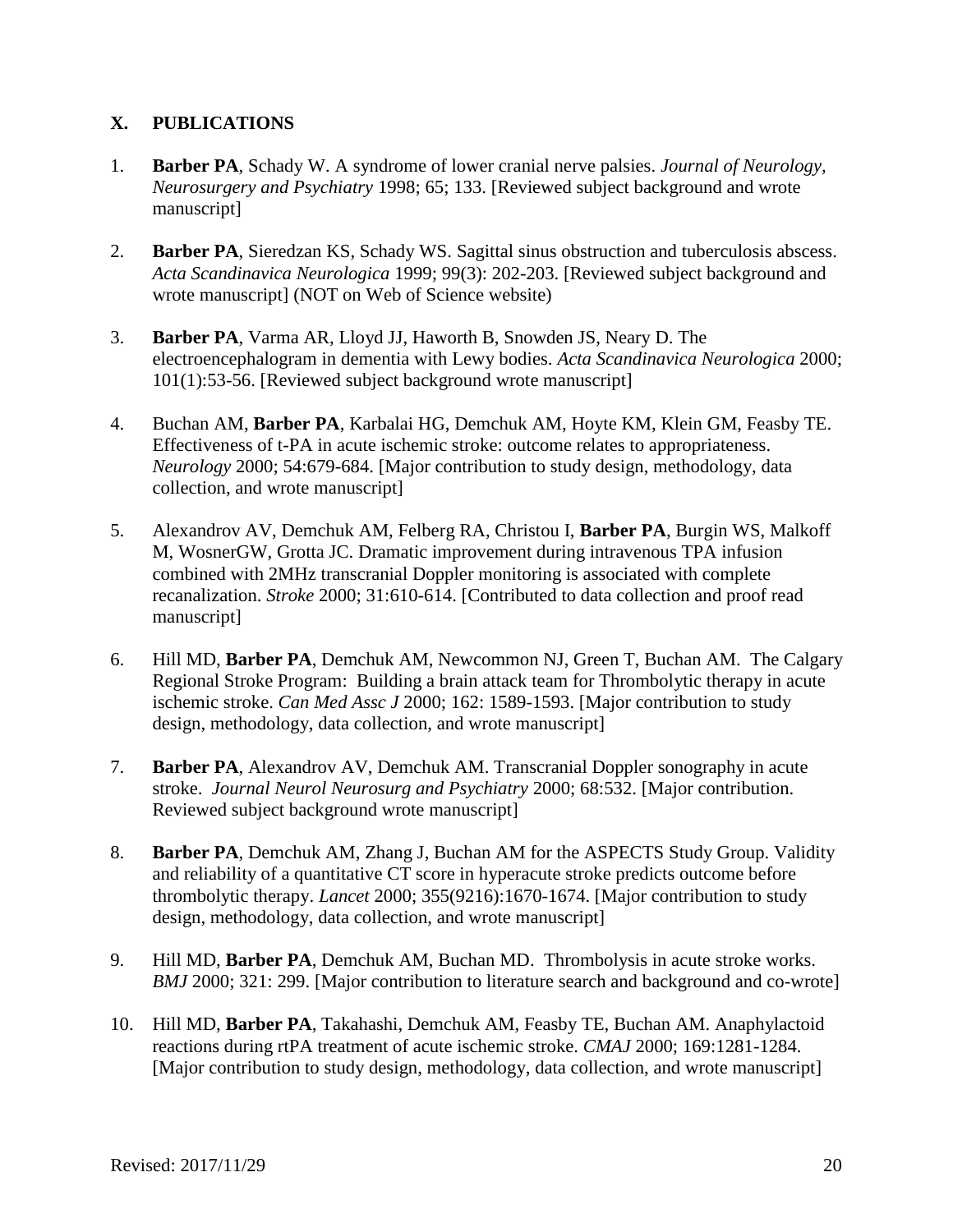- 11. **Barber PA**, Demchuk AM, Buchan AM. Intra-arterial therapy in acute stroke. *Lancet* 2000: 356; 1112. [Major contribution. Reviewed subject background wrote manuscript]
- 12. **Barber PA,** Hill MD, Demchuk AM, Buchan AM. Doubts, fears and misconceptions. What is the future of thrombolysis in acute stroke? *Canadian. Journal of Neurological Sciences* 2000; 27:283-287. [Major contribution to literature search and background and wrote manuscript]
- 13. **Barber PA**, Demchuk AM, Zhang J, Hudon ME, Pexman W, Hill MD, Buchan AM. The hyperdense sylvian fissure MCA "dot" sign. A CT marker of acute cerebral ischemia. *Stroke* 2001; 32:84-88. [Major contribution to study design, methodology, data collection, and wrote manuscript]
- 14. Demchuk AM, Burgin WS, Christou I, Felberg RA, **Barber PA**, Hill MD, Alexandrov AV. Thrombolysis in brain ischemia (TIBI) TCD flow grades predict clinical severity, clinical recovery and mortality in intravenous TPA treated patients. *Stroke* 2001; 32: 89-93. [Contributed to data collection and proof read manuscript]
- 15. Hill MD, **Barber PA**, Demchuk AM, Sevick RJ, Frayne R, Buchan AM. Symptomatic hemorrhage after alteplase therapy not due to silent ischemia. *BMC Neurology* 2001; 1: 1. [Contributed to data collection and proof read manuscript]
- 16. **Barber PA**, Zhang J, Demchuk AM, Hill MD, Buchan AM. Why are stroke patients excluded from TPA treatment? An analysis of patient eligibility. *Neurology* 2001; Apr 24;56(8):1015-20. [Major contribution to study design, methodology, data collection, and wrote manuscript]
- 17. **Barber PA**, Auer RN, Buchan AM, Sutherland GS. Understanding and managing stroke *Canadian Journal of Physiology and Pharmacology* 2001; 79(3):283-296. [Major contribution. Reviewed subject background wrote manuscript]
- 18. Pexman WJH, **Barber PA** , Hill MD , Sevick RJ, Demchuk AM, Hudon M, Hu WY, Buchan AM. Use of the Alberta Stroke Program Early CT Score (ASPECTS) for assessing CT scans in patients with acute stroke. *Am J Neuroradiol* 2001 Sep; 22(8):1534-42. [Major contribution to study design, methodology, data collection, and wrote manuscript]
- 19. Hill MD, **Barber PA**, Demchuk AM, Newcommon NJ, Cole-Haskayne A, Ryckborst K, Sopher L, Button A, Hu W, Hudon ME, Morrish W, Buchan AM. Acute IV-IA Revascularization Therapy for Severe Ischemic Stroke. *Stroke* 33:279-282, 2002. [Major contribution to study design, methodology, data collection, and wrote manuscript]
- 20. Hill MD, Zhang J, Buchan AM. Methodology for the Canadian Activase for Stroke Effectiveness Study (CASES). CASES Investigators. *Can J Neurol Sci* 2001; Aug;28:232-8. [**PA Barber** collaborator and contributed to data collection]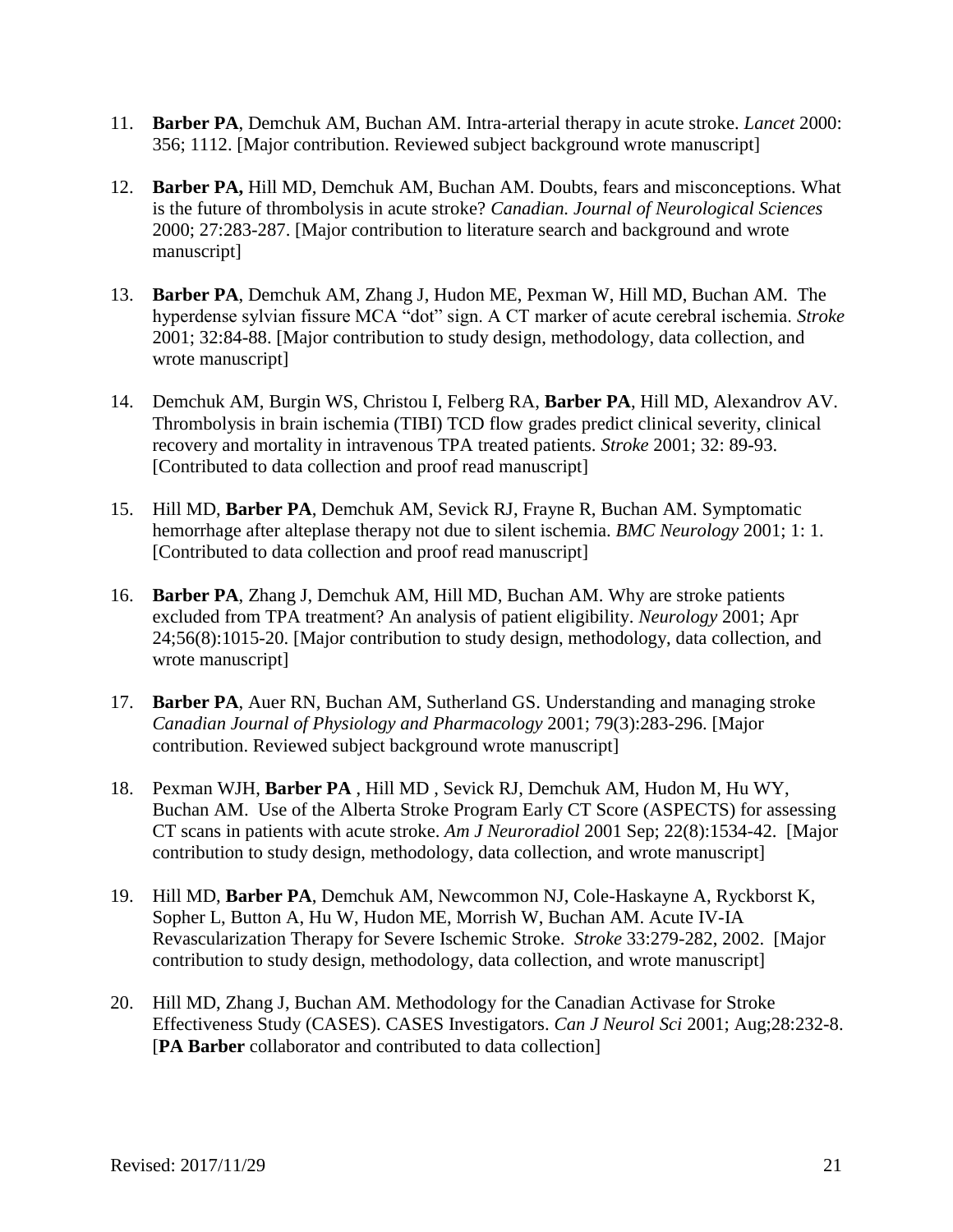- 21. Demchuk AM, Tanne D, Hill MD, Kasner SE, Hanson S, Grond M, Levine SR and the Multicentre tPA Stroke Survey Group. \* Predictors of good outcome after intravenous rt-PA for acute ischemic stroke: The multi-centre tPA acute stroke survey. *Neurology* 2001; 57:474-480. [\***PA Barber** collaborator]
- 22. Yang JJ, Hill MD, Morrish WF, Hudon ME, **Barber PA**, Demchuk, AM, Sevick RJ, Frayne R. Comparison of Pre- and Post-Contrast 3D TOF MR Angiography for Distal Intra-cranial Branch Occlusion in Acute Ischemic Stroke. *American Journal of Neuro Radiology* AJNR 2002 Apr; 23(4):557-67. [Major contribution to data collection and co-author]
- 23. Chauhan N, Zhao Z, **Barber PA**, Buchan AM. Experimental Ischemia Lessons in Clinical Stroke Medicine. *Curr Opin Neurol.* 2003 Feb; 16(1):65-71. [Major contribution. Reviewed subject background and co- wrote manuscript]
- 24. Hill MD, Lye T, Moss H, **Barber PA**, Demchuk, AM, Newcommon NJ, Green TL, Kenney C, Cole-Haskayne A, Buchan AM. Hemi-orolingual Angioedema after Alteplase Treatment of Stroke is Associated with Angiotensin Converting Enzyme Inhibitor Use. *Neurology*. 2003 May 13; 60(9):1525-7. [Major contribution to study design, methodology, data collection, and co-wrote Manuscript]
- 25. **Barber PA**, Zhang J, Kasner S, Krieger D, Demchuk AM. Computed tomographic parameters predicting fatal outcome in large middle cerebral artery infarction. *Cerebrovascular Disease* 2003; 16:230-235. [Major contribution to study design, methodology, data collection, analysis and wrote manuscript]
- 26. Coutts SB, Simon JE , Tomanek AI , **Barber PA**, Chan J,Hudon ME, Frayne R, Eliasziw M, Buchan AM, Demchuk AM**.** Reliability In Assessment of DWI/PWI Mismatch Implications for clinical trial design. *Stroke* 2003; 34: 1681 – 1683. [Major contribution to study design, data collection, and co-wrote]
- **27.** Coutts SB, **Barber PA**, Demchuk AM, Hill MD, Pexman W, Hudon ME, Buchan AM. Mild Neurological Symptoms despite Middle Cerebral Artery Occlusion. *Stroke* 2004; 35:469-471. [Major contribution to study design, methodology, data collection, and cowrote Manuscript]
- 28. Pexman JH, Hill MD, Buchan AM, Demchuk AM, **Barber PA**, Simon JE, Coutts SB. Hyperacute stroke: experience essential when reading unenhanced CT scans. *AJNR Am J Neuroradiol.* 2004 Mar;25:516.
- 29. Hoyte L, **Barber PA**, Hill MD. The rise and fall of NMDA antagonist for ischemic stroke. *Current Molecular Medicine* 2004;4:127-132. [Major contribution to the literature review and manuscript writing]
- 30. **Barber PA**, Demchuk AM, Hill MD, PexmanW, Hudon M, Frayne R, Buchan AM. The probability of middle cerebral artery MRA flow signal abnormality with quantified CT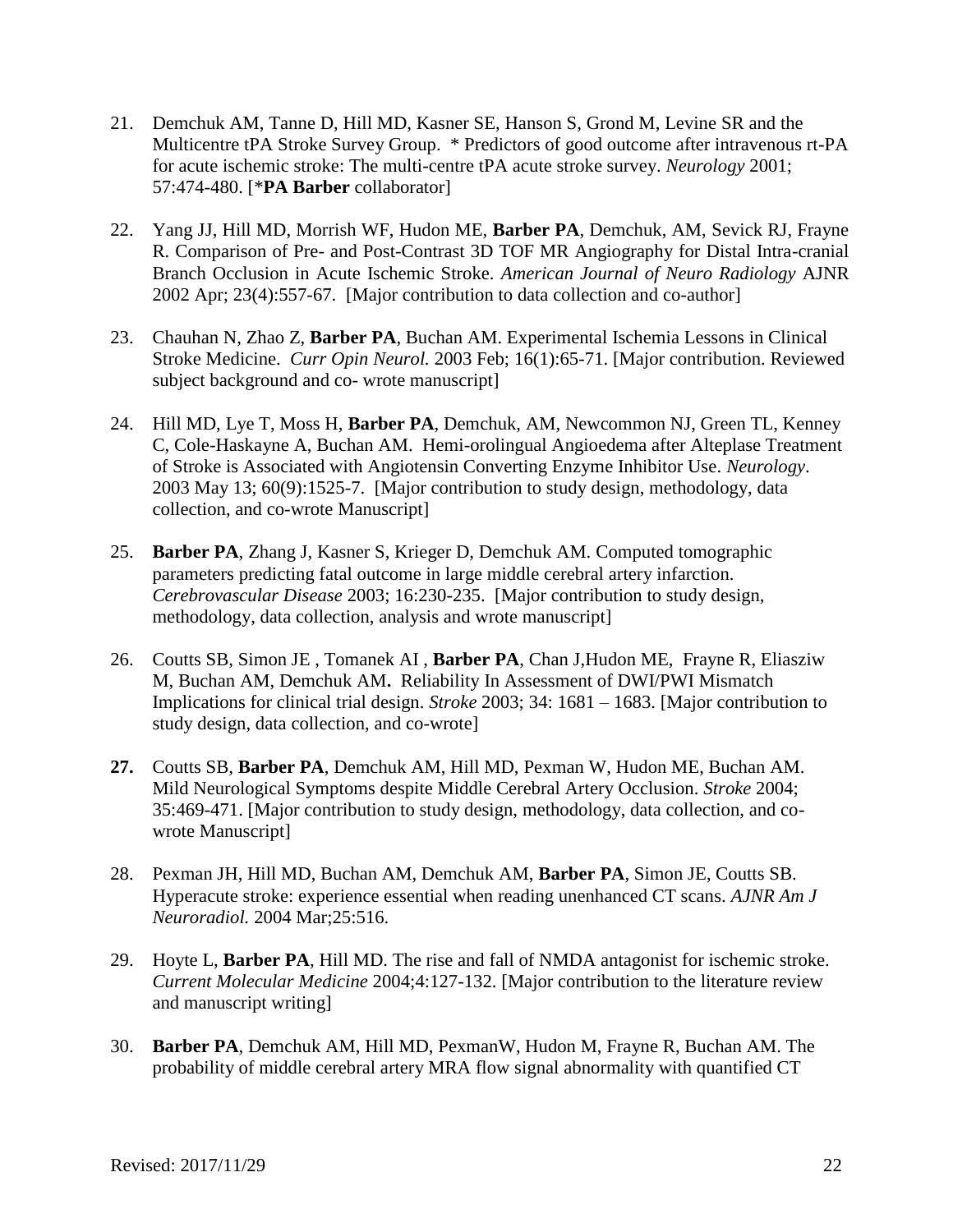ischemic change: Targets for future therapeutic studies. *JNNP* 2004;75:1426-30. [Major contribution to study design, methodology, data collection, and wrote manuscript]

- 31. Coutts SB, Hill MD, **Barber PA**, Hu WY, Simon JE, Fischer KL, Buchan AM, Demchuk AM for the VISION study group. Interobserver variation of ASPECTS in real time. *Stroke* 2004; 35:e103-105. [Major contribution to study design, methodology, data collection, and co-wrote manuscript]
- 32. **Barber PA**, Foniok T, Kirk D, Buchan AM, Sébastien Boutry , Muller R, Tuor UI. Magnetic Resonance Molecular Imaging (MRMI) of Early Endothelial Activation in Focal Ischemia in Mice. *Ann Neurol* 2004 56(1):116-20. [Major contribution to study design, methodology, data collection, and wrote manuscript]
- 33. **Barber PA**, Hoyte L, Colbourne F, Buchan AM. Temperature Regulated Model of Focal Ischemia in the Mouse: A Study with Histopathological and Behavioral Outcomes. *Stroke*  2004; 35: 1720-1725. [Major contribution to study design, methodology, data collection, and wrote manuscript]
- 34. Gagnon A, **Barber PA**. Hyperacute post-thrombolysis hematoma by MRI. *Neurology* 2004 Oct 26; 63(8):1534. [Major contribution to writing of manuscript and data collection]
- 35. Buchan AM, **Barber PA**. From Bench to Bedside: Evolving Experimental MRI Technology in Stroke. *Society of Neuroradiologists*. 2004: 133-137. (NOT on Web of Science website)
- 36. Saqqur M, Demchuk AM, Hill MD, Dean N, Schebel M, Kennedy J, **Barber PA**, Shuaib A. Bedside emergency transcranial Doppler diagnosis of severe carotid disease using orbital window examination. *J Neuroimaging*. 2005 Apr; 15(2): 138-43.
- 37. Coutts SB, Simon JE, Eliasziw M, Sohn CH, Hill MD, **Barber PA**, Palumbo V, Kennedy J, Roy J, Gagnon A, Scott JN, Buchan AM, Demchuk AM. Triaging transient ischemic attack and minor stroke patients using acute magnetic resonance imaging. *Ann Neurol.* 2005 Jun; 57(6): 848-54. PMID: 15929051.
- 38. **Barber PA**, Hill MD, Eliasziw M, Demchuk AM, Pexman JH, Hudon ME, Tomanek A, Frayne R, Buchan AM; ASPECTS Study Group. Imaging of the brain in acute ischaemic stroke: comparison of computed tomography and magnetic resonance diffusion-weighted imaging. *J Neurol Neurosurg Psychiatry.* 2005 Nov;76(11):1528-33. [Major contribution to study design, methodology, data collection, and wrote manuscript]
- 39. Demchuk AM, Hill MD, **Barber PA**, Silver B, Patel S, Levine SR; NINDS rtPA Stroke Study Group, NIH. Importance of early ischemic computed tomography changes using ASPECTS in NINDS rtPA Stroke Study. *Stroke* 2005 Oct;36(10):2110-5. Epub 2005 Sept 15.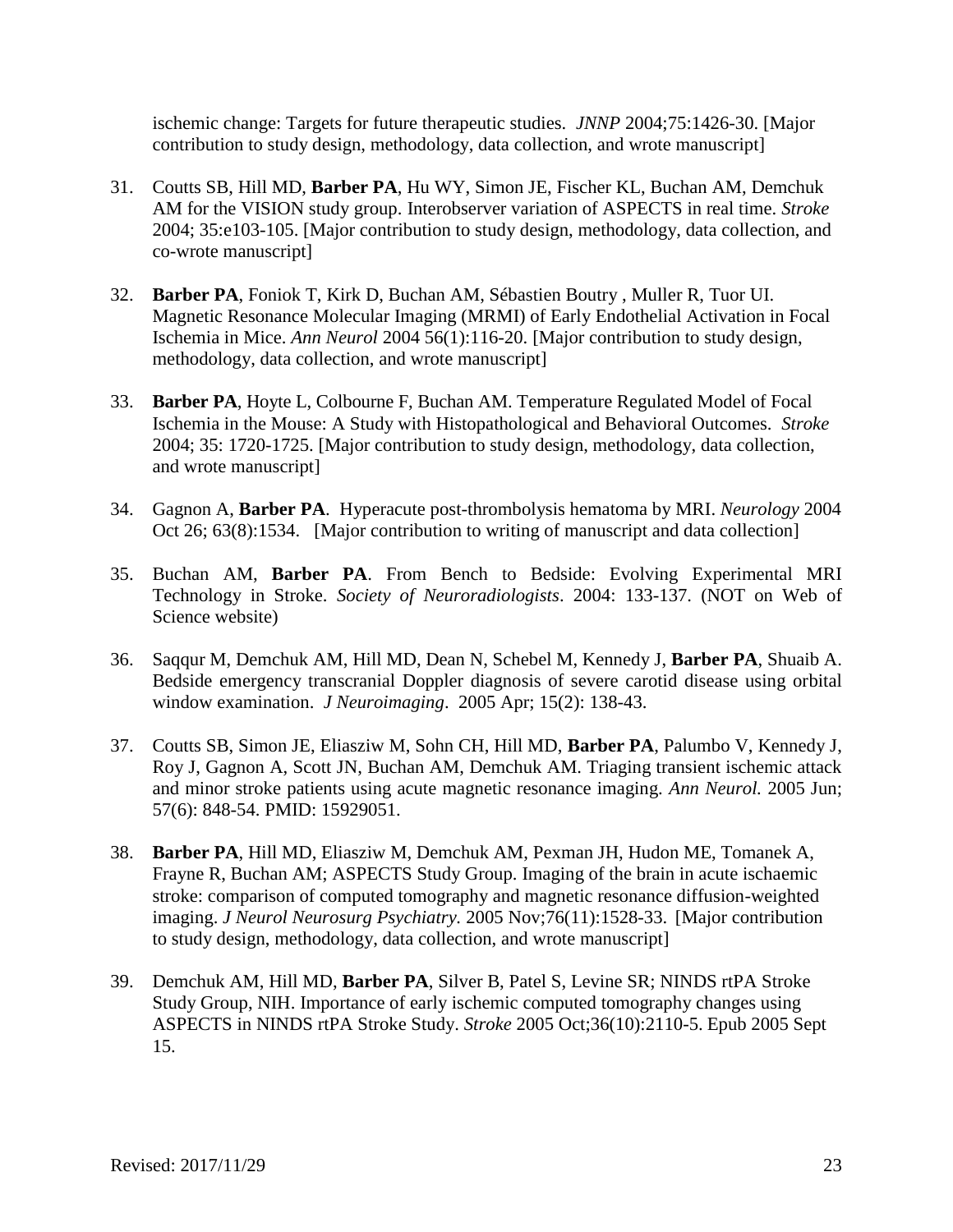- 40. **Barber PA**, Hoyte L, Foniok T, Kirk D, Buchan AM, Tuor U. Early T1 and T2-weighted MRI signatures of transient and permanent middle cerebral artery occlusion in a murine stroke model studied at 9.4 T. *Neuroscience Letters* 2005 388(1):54-9.
- 41. Pettersen JA, Hill MD, Demchuk AM, Morrish W, Hudon ME, Hu W, Wong J, **Barber PA**, Buchan AM. Intra-arterial thrombolysis for central retinal artery occlusion. *CJNS*  2005; Nov;32(4):507-11.
- 42. **Barber PA**, Powers W. MR DWI does not substitute for stroke severity scores in predicting stroke outcome. *[Neurology](javascript:AL_get(this,%20)* 2006 Apr 25;66(8):1138-9.
- 43. Pettersen JA, Pexman JH, **Barber PA,** [Demchuk AM, Buchan AM, Hill MD.](http://www.ncbi.nlm.nih.gov/entrez/query.fcgi?db=pubmed&cmd=Retrieve&dopt=Abstract&list_uids=16788017&query_hl=1&itool=pubmed_docsum) Insular cortical ischaemia does not independently predict acute hypertension or hyperglycaemia within 3 h of onset. *J Neurol Neurosurg Psychiatry* 2006; 77(7):885-7.
- 44. Toth C, Schmidt AM, Tuor UI, Francis G, Foniok T, Brussee V, Kaur J, Yan SF, Martinez JA, **Barber PA**, Buchan A, Zochodne DW. Diabetes, leukoencephalopathy and rage. *Neurobiol Dis.* 2006 Jun 29. [Epub ahead of print].
- 45. **Barber, PA**. Is diffusion-weighted imaging helpful in determining the source of stroke? [Commentary]. *Nature Clinical Practice Neurology* 2006 Aug 01; 2, 424-425.
- 46. Subramaniam, S, Peutz V, Dwiazlowksi, I, **Barber PA**. Cerebral Microhemorrhages in a patient with a mycotic aneurysm: Relevance of T2\*-GRE in SBE. *Neurology* 2006 Nov 14;67(9):1697.
- 47. Subramaniam S, Demchuk AM, Watson T, **Barber PA**, Hill MD. Unexpected Post Hemorrhagic Hydrocephalus in Patients Treated with rFVIIa. *Neurology* 2006 26;67(6):1096.
- 48. Dzialowski I, Pexman JHW, **Barber PA**, Demchuk AM, Buchan AM, Hill MD on behalf of the CASES Investigators. Asymptomatic hemorrhage after thrombolysis may not be benign: Prognosis by hemorrhage type in the CASES registry. *Stroke* 2007; 38:75-79.
- 49. Hoyte LC, Papadakis M, **Barber PA**, Buchan AM. Improved regional cerebral blood flow is important for the protection seen in a mouse model of late phase ischemia preconditioning. *Brain Research* 2006; 1121(1):231-7.
- 50. Sun,HS , Feng, ZP, **Barber, PA**, Buchan AM, French RJ. Kir6.2-containing ATP-sensitive potassium channels protect cortical neurons from ischemic/anoxic injury in vitro and in vivo. *Neuroscience* 2007; 144(4):1509-15.
- 51. Gofton T, **Barber PA**. Anterior Spinal Artery Stroke at the Cervical Medullary Junction. *CJNS* 2006 Nov; 33(4):418-20.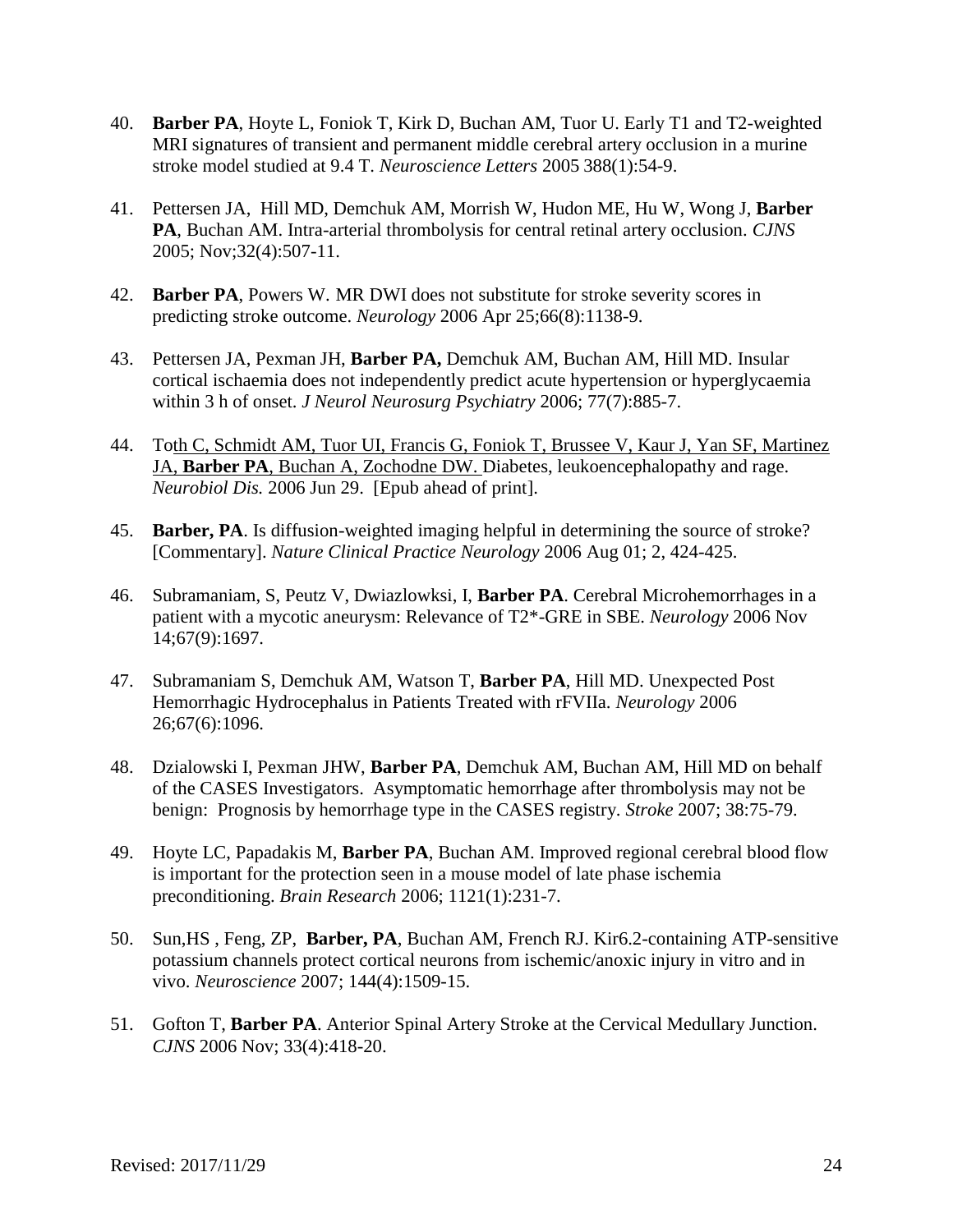- 52. Filfil R, Jin A, Tolkatchev D, Tonan<sub>1</sub> K, Gingras R, **Barber PA**, Ni F. Development of Polyvalent Peptide-Conjugated Magnetic Nanoparticles (MNPs) for Targeted In-Vivo Imaging of Micro-Thrombi. *Proceedings for the Society of Peptides* 2007.
- 53. Puetz V, Sylaja PN, Coutts SB, Hill MD, Dzialowski I, Mueller P, Becker U, Urban G, O'Reilly C, **Barber PA**, Sharma P, Goyal M, Gahn G, von Kummer R, Demchuk AM. [Extent of hypoattenuation on CT angiography source images predicts functional outcome in](http://www.ncbi.nlm.nih.gov/pubmed/18617663?ordinalpos=6&itool=EntrezSystem2.PEntrez.Pubmed.Pubmed_ResultsPanel.Pubmed_DefaultReportPanel.Pubmed_RVDocSum)  [patients with basilar artery occlusion.](http://www.ncbi.nlm.nih.gov/pubmed/18617663?ordinalpos=6&itool=EntrezSystem2.PEntrez.Pubmed.Pubmed_ResultsPanel.Pubmed_DefaultReportPanel.Pubmed_RVDocSum) *Stroke* 2008 Sep;39(9):2485-90.
- 54. Puetz V, Dzialowski I, Hill MD, Subramaniam S, Sylaja PN, Krol A, O'Reilly C, Hudon ME, Hu WY, Coutts SB, **Barber PA**, Watson T, Roy J, Demchuk AM. [Intracranial](http://www.ncbi.nlm.nih.gov/pubmed/18811738?ordinalpos=5&itool=EntrezSystem2.PEntrez.Pubmed.Pubmed_ResultsPanel.Pubmed_DefaultReportPanel.Pubmed_RVDocSum)  [thrombus extent predicts clinical outcome, final infarct size and hemorrhagic transformation](http://www.ncbi.nlm.nih.gov/pubmed/18811738?ordinalpos=5&itool=EntrezSystem2.PEntrez.Pubmed.Pubmed_ResultsPanel.Pubmed_DefaultReportPanel.Pubmed_RVDocSum)  [in ischemic stroke: the clot burden score.](http://www.ncbi.nlm.nih.gov/pubmed/18811738?ordinalpos=5&itool=EntrezSystem2.PEntrez.Pubmed.Pubmed_ResultsPanel.Pubmed_DefaultReportPanel.Pubmed_RVDocSum) *Int J Stroke* 2008 Nov; 3(4):230-6.
- 55. Demchuk AM, Khan, F, Hill MD, **Barber PA**, Silver B, Patel S, Levine SR; NINDS rt-PA Stroke Study Group. Importance of leukoaraiosis on CT for tissue plasminogen activator decision making: evaluation of the NINDS rt-PA Stroke Study. *Cerebrovasc Dis*. 2008; 26(2):120.
- 56. Zhu HF, Newcommon NN, Cooper ME, Green TL, Seal B, Klein G, Weir NU, Coutts SB, Watson T, **Barber PA**, Demchuk AM, Hill MD. [Impact of a stroke unit on length of](http://www.ncbi.nlm.nih.gov/pubmed/19008467?ordinalpos=4&itool=EntrezSystem2.PEntrez.Pubmed.Pubmed_ResultsPanel.Pubmed_DefaultReportPanel.Pubmed_RVDocSum)  [hospital stay and in-hospital case fatality.](http://www.ncbi.nlm.nih.gov/pubmed/19008467?ordinalpos=4&itool=EntrezSystem2.PEntrez.Pubmed.Pubmed_ResultsPanel.Pubmed_DefaultReportPanel.Pubmed_RVDocSum) *Stroke* 2009 Jan; 40(1):18-23.
- 57. Filfil R, Jin A, Tolkatchev D, Tonan1 K, Gingras R, **Barber PA**, Ni F. Development of polyvalent peptide-conjugated magnetic nanoparticles for targeted in-vivo imaging of micro-thrombi. *Adv Exp Med Biol.* 2009; 611:415-6.
- 58. Kaur J, Tuor UI, Zhao Z, Petersen J, Jin AY, **Barber PA.** Quantified T1 as an adjunct to apparent diffusion coefficient for early infarct detection: a high-field magnetic resonance study in a rat stroke model. *Int J Stroke* 2009; June 4(3):159-68.
- 59. Jin A.Y, Tuor U.I, Rushforth D, Filfil R, Kaur J, Ni F, Tomanek B, **Barber PA.** Magnetic resonance molecular imaging of post-ischemia neuroinflammation with a P-selectin targeted iron oxide nanoparticle. *Contrast Media Mol Imaging* 2009 Nov-Dec; 4(6):305-11.
- 60. Qiao M., Zhang Z., **Barber PA**, Foniok T, Sun S, Tuor UI. Development of a model of recurrent stroke consisting of a mild transient stroke followed by a second moderate stroke in rates. *J. Neurosci Methods* 2009 Nov 15;184(2):244-50.
- 61. Zhao Z, Tuor U, **Barber PA**. Chronic treatment with Losartan and Cerebral Ischemic Tolerance. *J Exp Stroke Transl.* Med 2(2): 32-40, 2009. (NOT on Web of Science website)
- 62. Jin AY, Tuor UI, Rushforth D, Kaur J, Muller RN, Petterson JL, Boutry S, **Barber PA.**  Reduced blood brain barrier breakdown in P-selectin deficient mice following ischemic stroke: a future therapeutic target for treatment of stroke. *BMC Neurosc* 2010 Feb 2;11:12.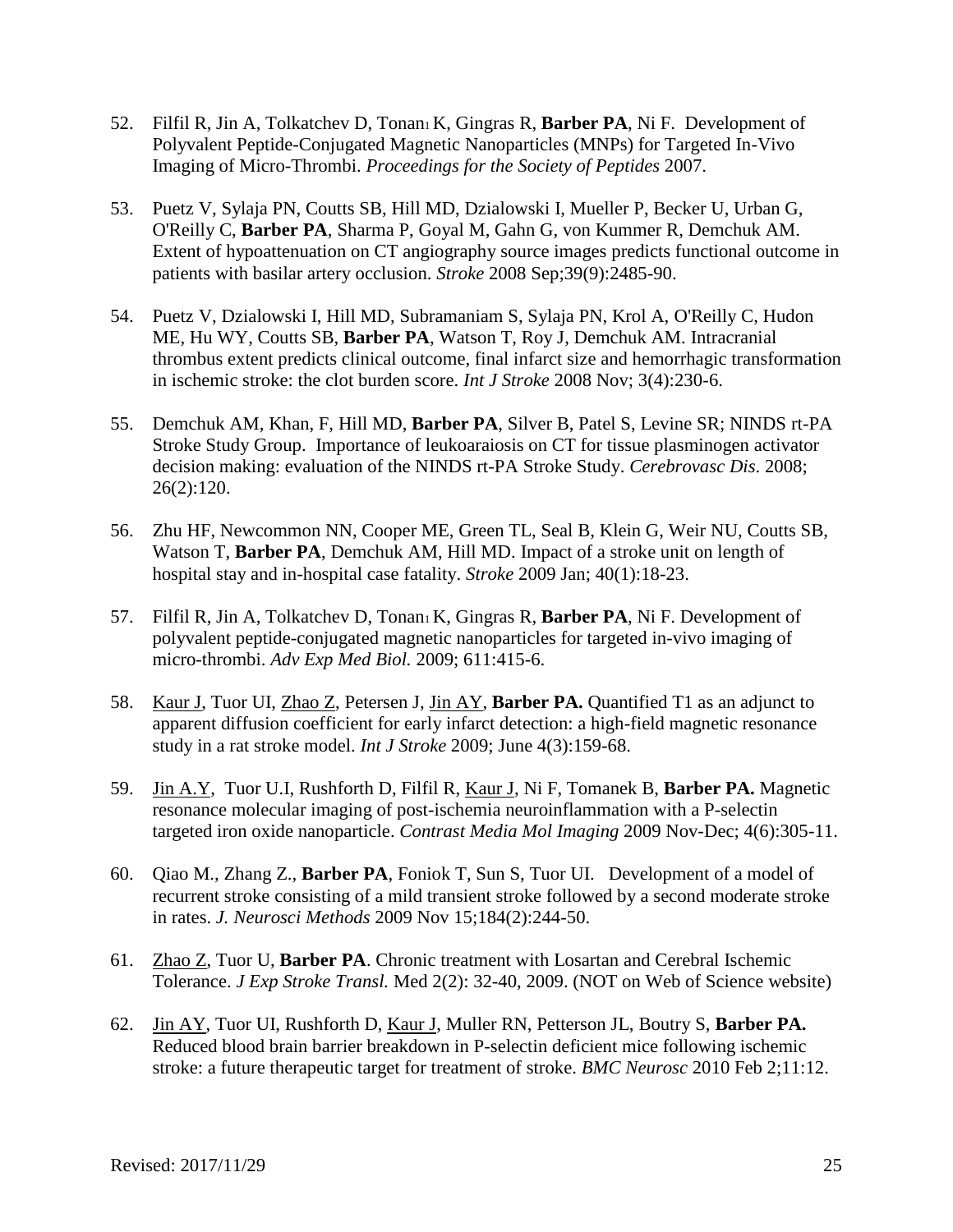- 63. Shobha N, Bhatia R, **Barber PA**. [Dental procedures and stroke: a case of vertebral artery](http://www.ncbi.nlm.nih.gov/pubmed/20633337)  [dissection.](http://www.ncbi.nlm.nih.gov/pubmed/20633337) *J Can Dent Assoc*. 2010: 76:a82.
- 64. **Barber PA**, Wechsler LR. The ischemic penumbra: from celestial body to imaging technology. *Neurology* 2010 Sep 7;75(10):844-5.
- 65. Kaur J, Tuor U, Zhoa Z, **Barber PA**. Quantitative MRI reveals the elderly ischemic brain is susceptible to increased early blood-brain barrier permeability following tissue plasminogen activator related to claudin 5 and occludin disassembly. *J Cereb Blood Flow Metab.* 2011 Sep 01;31(9):1874-85. (PMID: 21610723)
- 66. Bhatia R, Bal SS, Shobha N, Menon BK, Tymchuk S, Puetz V, Dzialowski I, Coutts SB, Goyal M, **Barber PA**, Watson T, Smith EE, Demchuk AM; Calgary CTA Group. CT angiographic source images predict outcome and final infarct volume better than noncontrast CT in proximal vascular occlusions. *Stroke* 2011 Jun;42(6):1575-80.
- 67. [Coutts SB,](http://www.ncbi.nlm.nih.gov/pubmed?term=%22Coutts%20SB%22%5BAuthor%5D) [Hill MD,](http://www.ncbi.nlm.nih.gov/pubmed?term=%22Hill%20MD%22%5BAuthor%5D) [Eliasziw M,](http://www.ncbi.nlm.nih.gov/pubmed?term=%22Eliasziw%20M%22%5BAuthor%5D) [Fischer K,](http://www.ncbi.nlm.nih.gov/pubmed?term=%22Fischer%20K%22%5BAuthor%5D) [Demchuk AM;](http://www.ncbi.nlm.nih.gov/pubmed?term=%22Demchuk%20AM%22%5BAuthor%5D) for the [VISION study group.](http://www.ncbi.nlm.nih.gov/pubmed?term=%22VISION%20study%20group%22%5BCorporate%20Author%5D) Final 2 year results of the vascular imaging of acute stroke for identifying predictors of clinical outcome and recurrent ischemic eveNts (VISION) study. *BMC Cardiovasc Disord.* 2011 Apr 23;11:18.
- 68. Demchuk AM, Dowlatshahi D, Rodriguez-Luna D, Molina CA, Blas YS, Dzialowski I, Kobayashi A, Boulanger JM, Lum C, Gubitz G, Padma V, Roy J, Kase CS, Kosior J, Bhatia R, Tymchuk S, Subramaniam S, Gladstone DJ, Hill MD, Aviv RI; PREDICT/Sunnybrook ICH CTA study group. Prediction of haematoma growth and outcome in patients with intracerebral haemorrhage using the CT-angiography spot sign (PREDICT): a prospective observational study. *Lancet Neurol.* 2012 Apr;11(4):307-14.
- 69. Clark D, Tuor UI, Thompson R, Institoris A, Kulynych A, Zhang X, Kinniburgh DW, Bari F, Busija DW, **Barber PA**. Protection against recurrent stroke with resveratrol: endothelial protection. PLoS One. 2012;7(10):e47792. Epub 2012 Oct 17.
- 70. **Barber PA**, Rushforth D, Agarwal S, Tuor UI. Infrared optical imaging of matrix metalloproteinases (MMPs) up regulation following ischemia reperfusion is ameliorated by hypothermia. *BMC Neurosci.* 2012 Jun 28; 13:76.
- 71. Hill MD, Kenney C, Dzialowski I, Boulanger JM, Demchuk AM, **Barber PA**, Watson TW, Weir NU, Buchan AM. Tissue Window in Stroke Thrombolysis study (TWIST): a safety study. *Can J Neurol Sci.* 2013 Jan;40(1):17-20. PubMed PMID: 23250122
- 72. **Barber PA.** Magnetic resonance imaging of ischemia viability thresholds and the neurovascular unit. *Sensors* 2013 May 27;13(6):6981-7003.
- 73. Phan TG, Demchuk A, Srikanth V, Silver B, Patel SC, **Barber PA**, Levine SR, Hill MD. The NINDS rt-PA Stroke Study Group. Proof of concept study: relating infarct location to stroke disability in the NINDS rt-PA trial. *Cerebrovasc Dis.* 2013;35(6):560-5.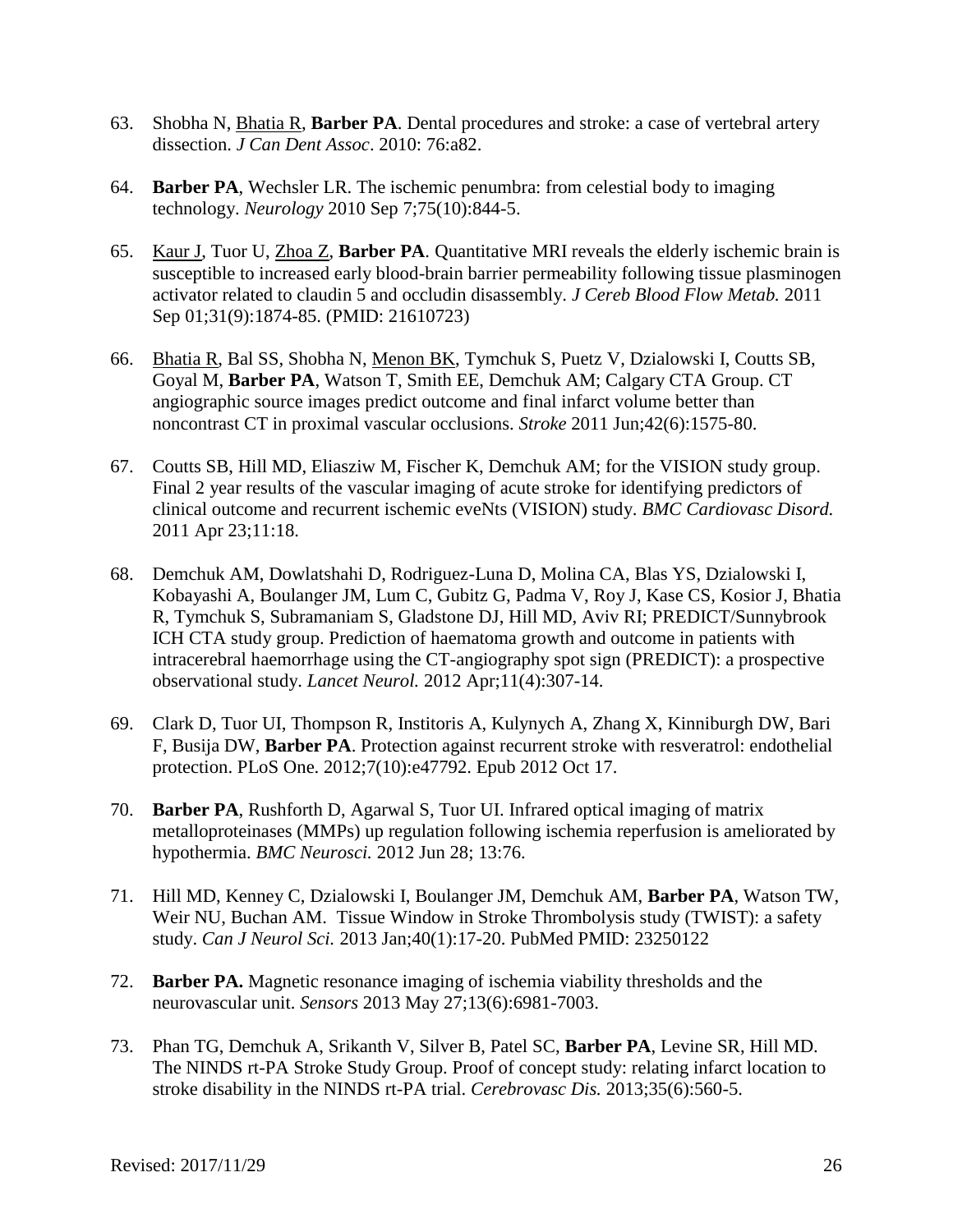- 74. Camden MC, Hill MD, Demchuk AM, Poppe AY, Shobha N, **Barber PA**, Coutts SB. Historic stroke motor severity score predicts progression in tia/minor stroke. *Can J Neurol Sci.* 2014 Jan;41(1):19-23.
- 75. Gladstone DJ, Spring M, Dorian P, Panzov V, Thorpe KE, Hall J, Vaid H, O'Donnell M, Laupacis A, Côté R, Sharma M, Blakely JA, Shuaib A, Hachinski V, Coutts SB, Sahlas DJ, Teal P, Yip S, Spence JD, Buck B, Verreault S, Casaubon LK, Penn A, Selchen D, Jin A, Howse D, Mehdiratta M, Boyle K, Aviv R, Kapral MK, Mamdani M; EMBRACE Investigators and Coordinators. Atrial fibrillation in patients with cryptogenic stroke. *N Engl J Med.* 2014 Jun 26;370(26):2467-77. [**Barber PA** collaborator]
- 76. Bhatia R, Shobha N, Menon BK, Bal BP, Kochar P, Palumbo V, Wong JH, Morrish WF, Hudon ME, Hu W, Coutts SB, **Barber PA**, Watson T, Goyal M, Demchuk AM, Hill MD. Combined full-dose IV and endovascular thrombolysis in acute ischemic stroke. *Int J Stroke* 2014 Dec;9(8):974-9. (PMID: 23013039)
- 77. Coutts SB, Dubuc V, Mandzia J, Kenney C, Demchuk AM, Smith EE, Subramaniam S, Goyal M, Patil S, Menon BK, **Barber PA**, Dowlatshahi D, Field T, Asdaghi N, Camden MC, Hill MD; TEMPO-1 Investigators. Tenecteplase-tisssue-type plasminogen activator evaluation for minor ischemic stroke with proven occlusion. *Stroke* 2015 Mar 03;46(3):769- 74. (PMID: 25677596)
- 78. Goyal M, Demchuk AM, Menon BK, Eesa M, Rempel JL, M. Thornton J, Roy D, Jovin TG, Willinsky RA, Sapkota BL, Dowlatshahi D, Frei D, Kamal NR, Montanera WJ, Poppe AY, Ryckborst KJ, Silver FL, Shuaib A, Tampieri D, Williams D, Bang OY, Baxter BW, Burns PA, Choe H, Heo JH, Holmstedt CA, Jankowitz B, Kelly M, Linares G, Mandzia JL, Shankar J, Sohn SI, Swartz RH, **Barber PA**, Coutts SB, Smith EE, Morrish WF, Weill A, Subramaniam S, Mitha AP, Wong JH, Mark Lowerison MW, Sajobi TT, Hill MD; **ESCAPE Trial Investigators**. Randomized assessment of rapid endovascular treatment of ischemic stroke. *N Engl J Med.* 2015 Mar 12;372(11):1019-30. (PMID: 25671798)
- 79. [Demchuk AM,](http://www.ncbi.nlm.nih.gov/pubmed/?term=Demchuk%20AM%5BAuthor%5D&cauthor=true&cauthor_uid=25546514) [Goyal M,](http://www.ncbi.nlm.nih.gov/pubmed/?term=Goyal%20M%5BAuthor%5D&cauthor=true&cauthor_uid=25546514) [Menon BK,](http://www.ncbi.nlm.nih.gov/pubmed/?term=Menon%20BK%5BAuthor%5D&cauthor=true&cauthor_uid=25546514) [Eesa M,](http://www.ncbi.nlm.nih.gov/pubmed/?term=Eesa%20M%5BAuthor%5D&cauthor=true&cauthor_uid=25546514) [Ryckborst KJ,](http://www.ncbi.nlm.nih.gov/pubmed/?term=Ryckborst%20KJ%5BAuthor%5D&cauthor=true&cauthor_uid=25546514) [Kamal N,](http://www.ncbi.nlm.nih.gov/pubmed/?term=Kamal%20N%5BAuthor%5D&cauthor=true&cauthor_uid=25546514) [Patil S,](http://www.ncbi.nlm.nih.gov/pubmed/?term=Patil%20S%5BAuthor%5D&cauthor=true&cauthor_uid=25546514) [Mishra S,](http://www.ncbi.nlm.nih.gov/pubmed/?term=Mishra%20S%5BAuthor%5D&cauthor=true&cauthor_uid=25546514) [Almekhlafi M,](http://www.ncbi.nlm.nih.gov/pubmed/?term=Almekhlafi%20M%5BAuthor%5D&cauthor=true&cauthor_uid=25546514) [Randhawa PA,](http://www.ncbi.nlm.nih.gov/pubmed/?term=Randhawa%20PA%5BAuthor%5D&cauthor=true&cauthor_uid=25546514) [Roy D,](http://www.ncbi.nlm.nih.gov/pubmed/?term=Roy%20D%5BAuthor%5D&cauthor=true&cauthor_uid=25546514) [Willinsky R,](http://www.ncbi.nlm.nih.gov/pubmed/?term=Willinsky%20R%5BAuthor%5D&cauthor=true&cauthor_uid=25546514) [Montanera W,](http://www.ncbi.nlm.nih.gov/pubmed/?term=Montanera%20W%5BAuthor%5D&cauthor=true&cauthor_uid=25546514) [Silver FL,](http://www.ncbi.nlm.nih.gov/pubmed/?term=Silver%20FL%5BAuthor%5D&cauthor=true&cauthor_uid=25546514) [Shuaib A,](http://www.ncbi.nlm.nih.gov/pubmed/?term=Shuaib%20A%5BAuthor%5D&cauthor=true&cauthor_uid=25546514) [Rempel J,](http://www.ncbi.nlm.nih.gov/pubmed/?term=Rempel%20J%5BAuthor%5D&cauthor=true&cauthor_uid=25546514) [Jovin T,](http://www.ncbi.nlm.nih.gov/pubmed/?term=Jovin%20T%5BAuthor%5D&cauthor=true&cauthor_uid=25546514) [Frei D,](http://www.ncbi.nlm.nih.gov/pubmed/?term=Frei%20D%5BAuthor%5D&cauthor=true&cauthor_uid=25546514) [Sapkota B,](http://www.ncbi.nlm.nih.gov/pubmed/?term=Sapkota%20B%5BAuthor%5D&cauthor=true&cauthor_uid=25546514) [Thornton JM,](http://www.ncbi.nlm.nih.gov/pubmed/?term=Thornton%20JM%5BAuthor%5D&cauthor=true&cauthor_uid=25546514) [Poppe A,](http://www.ncbi.nlm.nih.gov/pubmed/?term=Poppe%20A%5BAuthor%5D&cauthor=true&cauthor_uid=25546514) [Tampieri D,](http://www.ncbi.nlm.nih.gov/pubmed/?term=Tampieri%20D%5BAuthor%5D&cauthor=true&cauthor_uid=25546514) [Lum C,](http://www.ncbi.nlm.nih.gov/pubmed/?term=Lum%20C%5BAuthor%5D&cauthor=true&cauthor_uid=25546514) [Weill](http://www.ncbi.nlm.nih.gov/pubmed/?term=Weill%20A%5BAuthor%5D&cauthor=true&cauthor_uid=25546514)  [A,](http://www.ncbi.nlm.nih.gov/pubmed/?term=Weill%20A%5BAuthor%5D&cauthor=true&cauthor_uid=25546514) [Sajobi TT,](http://www.ncbi.nlm.nih.gov/pubmed/?term=Sajobi%20TT%5BAuthor%5D&cauthor=true&cauthor_uid=25546514) [Hill MD;](http://www.ncbi.nlm.nih.gov/pubmed/?term=Hill%20MD%5BAuthor%5D&cauthor=true&cauthor_uid=25546514) **[ESCAPE Trial Investigators](http://www.ncbi.nlm.nih.gov/pubmed/?term=ESCAPE%20Trial%20Investigators%5BCorporate%20Author%5D)**. Endovascular treatment for Small Core and Anterior circulation Proximal occlusion with Emphasis on minimizing CT to recanalization times (ESCAPE) trial: methodology. *[Int J Stroke](http://www.ncbi.nlm.nih.gov/pubmed/25546514)*. 2015 Apr;10(3):429-38. doi: 10.1111/ijs.12424. Epub 2014 Dec 25.
- 80. Gladstone DJ, Dorian P, Spring M, Panzov V, Mamdani M, Healey JS, Thorpe KE; EMBRACE Steering Committee and Investigators; EMBRACE Steering Committee or Operations Committee. Atrial Premature Beats Predict Atrial Fibrillation in Cryptogenic Stroke: Results From the EMBRACE Trial. *Stroke* 2015 Apr;46(4):936-41. PMID: 25700289 [\***Barber PA** collaborator]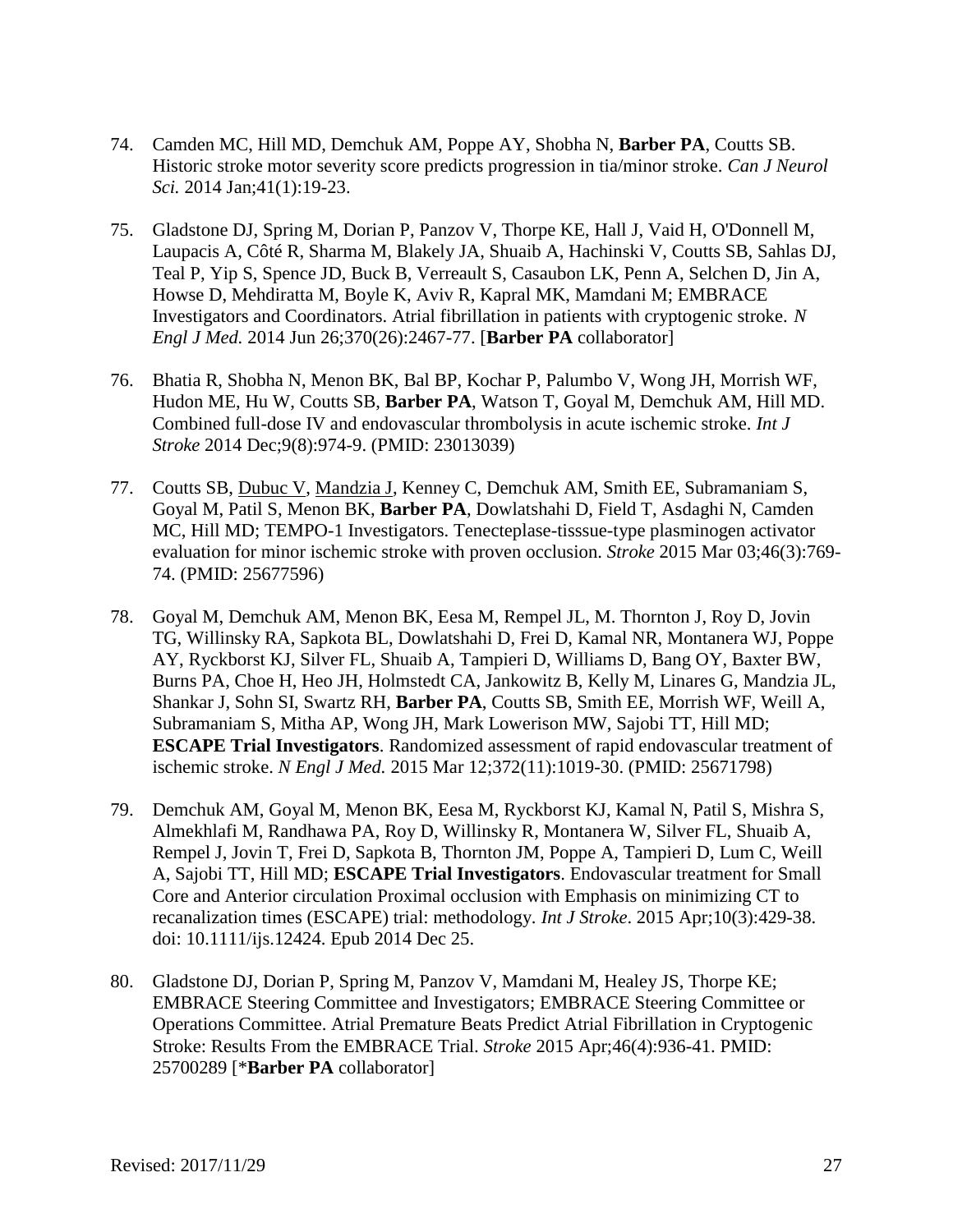- 81. Cechmanek B, Tuor UI, Rushforth D, **Barber PA**. Very mild hypothermia (35°C) postischemia reduces infarct volume and blood/brain barrier breakdown following tPA treatment in the mouse. *Ther Hypothermia Temp Manag.* 2015 Dec 03;5(4):203-8. (PMID: 26075540)
- 82. Ryan NS, Biessels GJ, Kim L, Nicholas JM, **Barber PA**, Walsh P, Gami P, Morris HR, Bastos-Leite AJ, Schott JM, Beck J, Mead S, Chavez-Gutierrez L, de Strooper B, Rossor MN, Revesz T, Lashley T, Fox NC. Genetic determinants of white matter hyperintensities and amyloid angiopathy in familial Alzheimer's disease. *Neurobiol Aging*. 2015 Dec 03;36(12):3140-51. (PMID: 26410308)
- 83. Au K, Appireddy, R, **Barber PA**. Multifocal cerebral and bilateral middle cerebellar peduncle infarctions in CADASIL. *Can J Neurol Sci.* 2016 Jul; 43(4):574-5 (PMID: 26956688)
- 84. Kosior RK, Tuor UI, **Barber PA**. Magnetic Resonance Imaging of the Ischemic Core: Systematic Evaluation of Preclinical and Human Data. *J Cerebr Blood F Met* 2015.
- 85. Mandzia JL, Smith EE, Horton M, Hanly P, **Barber PA**, Godzwon C, Donaldson E, Asdaghi N, Patel S, Coutts SB. Imaging and Baseline Predictors of Cognitive Performance in Minor Ischemic Stroke and patients with transient ischemic attack at 90 days. *Stroke.* 2016 Mar;47(3):726-31. (PMID: 26846862)
- 86. Al-Ajlan FS, Goyal M, Demchuk A, Minhas P, Sabiq F, Assis Z, Willinsky R, Montanera W, Rempel J, Shuaib A, Thornton J, Williams D, Roy D, Poppe A, Jovin T, Sapkota B, Baxter B, Krings T, Silver F, Frei D, Fanale C, Tampieri D, Teitelbaum J, Lum C, Dowlatshahi D, Shankar J, **Barber PA**, Hill M, and Menon B, ESCAPE Trial Investigators. Intra-arterial therapy and Post-Treatment Infarct Volumes: Insights from the ESCAPE Randomized Controlled Trial. *Stroke* 2016 Mar;47(3):777-81. (PMID: 26892284)
- 87. Ganesh A, Al-Ajlan F, Sabiq F, Assis Z, Rempel JL, Butcher K, Thornton J, Kelly P, Roy D, Poppe AY, Jovin TG, Devlin T, Baxter BW, Krings T, Casaubon LK, Frei DF, Choe H, Tampieri D, Teitelbaum J, Lum C, Mandzia J, Phillips SJ, Bang OY, Almekhlafi MA, Coutts SB, **Barber PA**, Sajobi T, Demchuk AM, Eesa M, Hill MD, Goyal M, and Menon BK; ESCAPE Trial Investigators. Infarct in a New Territory after Treatment Administration in the ESCAPE Randomized Controlled Trial (Endovascular Treatment for Small Core and Anterior Circulation Proximal Occlusion with Emphasis on Minimizing CT to Recanalization Times). *Stroke* 2016 Dec 03;47(12):2993-2998. (PMID: 27834743)
- 88. d'Esterre CD, Trivedi A, Pordeli P, Boesen M, Patil S, Ahn SH, Najm M, Fainardi E, Shankar JJS, Rubiera M, Almekhlafi MA, Mandzia J, Khaw AV, **Barber P**, Coutts S, Hill MD, Demchuk AM, Sajobi T, Forkert ND, Goyal M, Lee T-Y, and Menon BK. Regional Comparison of Multi-phase Computed Tomographic Angiography and Computed Tomographic Perfusion for Prediction of Tissue Fate in Ischemic Stroke. *Stroke* 2017 Apr 03;48(4);939-945. (PMID 28292870)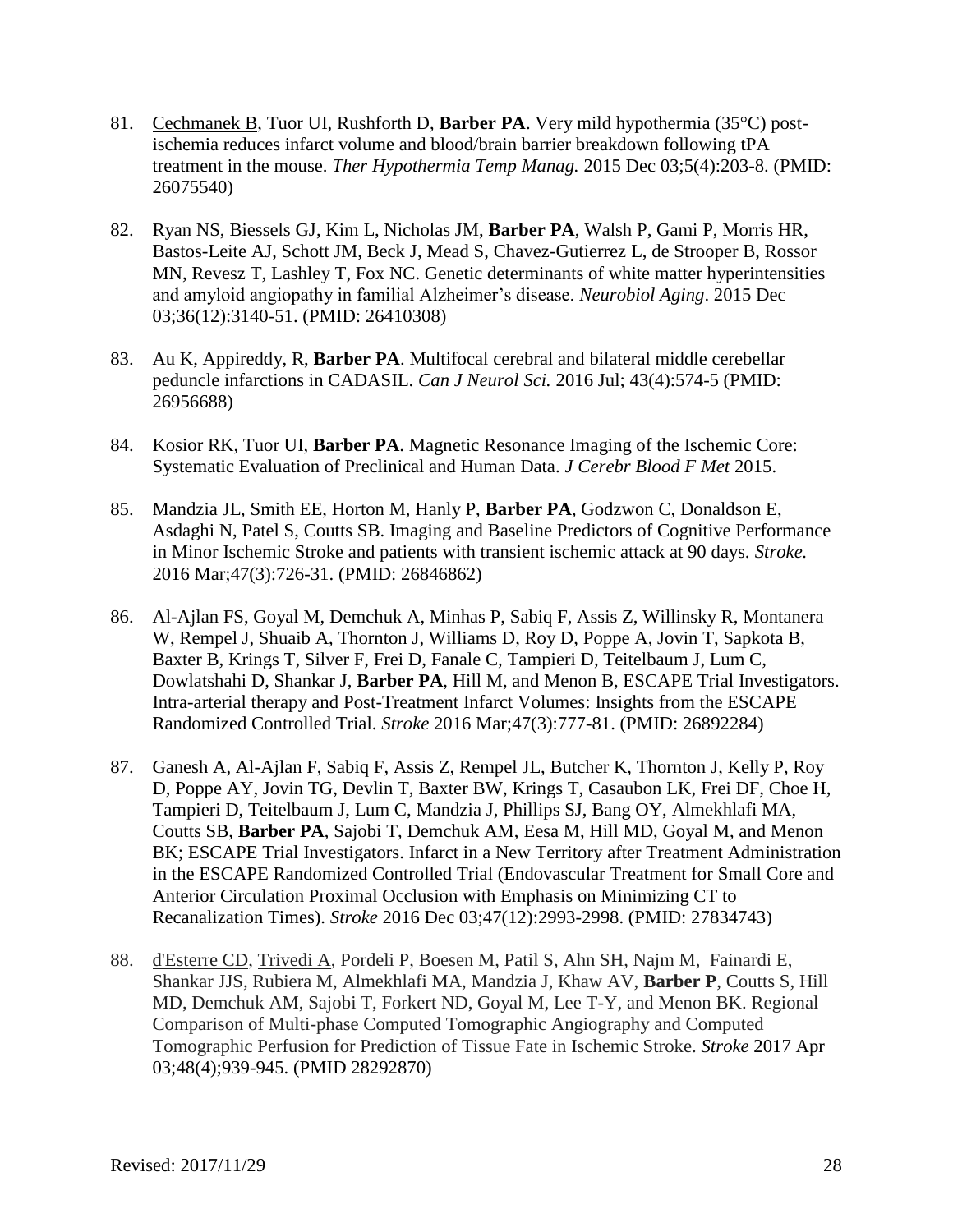- 89. Smith EE, Cieslak A, **Barber P**, Chen J, Chen YW, Donnini I, Edwards JD, Elbayoumi H, Frayne R, Field TS, Hagedus J, Hanganu V, Ismail Z, Kanji J, Nakajima M, Noor R, Peca S, Sahlas D, Sharma M, Sposato L, Swartz RH, Zerna C, Black S, Hachinski V. Therapeutic Strategies and Drug Development for Vascular Cognitive Impairment. *J Am Heart Assoc* 2017 May 5;6(5):1-12. (PMID: 28476873)
- 90. Tariq S, **Barber PA**. Dementia Risk and Prevention by Targeting Modifiable Vascular Risk Factors. *J Neurochem* 2017 Jul 22 (PMID: 28734089)
- 91. Sheikh F, Ismail Z, Mortb, ME, Barber P, Cieslak A, Fischer K, Granger R, Hogan D B, Mackie A, Maxwell CJ, Menon B, Mueller P, Patry D, Pearson D, Quickfall J, Sajobi T, Tse E, Wang M and Smith EE, for the PROMPT registry investigators. Prevalence of mild behavioral impairment in mild cognitive impairment and subjective cognitive decline, and its association with caregiver burden. *International Psychogeriatrics* (2017 Sept) Cambridge University Press, pp. 1–12. (PMID 28879833)
- 92. Sah RG, d'Esterre CD, Hill MD, Hafeez M, Tariq S, Forkert ND, Demchuk AM, Goyal M, **Barber PA**. Diffusion-Weighted MRI Stroke Volume Following Recanalization Treatment is Threshold-Dependent. *Clin Neuroradiol* 2017 Oct 19. (PMID: 29051996)
- 93. Sah RG, d'Esterrre C, Hill M, Hafeez M, Tariq S, Forkert ND, Frayne R, Demchuk A, Goyal M, **Barber P**. Early DWI Infarct Growth Occurs Despite Reperfusion in Acute Ischemic Stroke: Implications for Neuroprotective Trials. *Stroke* 2017 **(Under Revision)**
- 94. Sah RG, Khan S, Forkert ND, Hafeez M, Tariq S, Tsang A, d'Esterre CD, **Barber PA**. Assessing the lesion heterogeneity using MR diffusion-weighted and quantitative T2 imaging. *Stroke* 2017 (**Submitted**)
- 95. Reid M, Famuyide A, Sah RG, Evans J, Hafeez M, Najm M, Menon B, Demchuk A, Goyal M, d'Esterre C, **Barber PA**. Can mCTA parenchymal enhancement and mCTA collateral score improve the selection of patients for endovascular therapy? *Stroke* 2017 (**Submitted**)
- 96. Hill M, Baxter, Krings, Silver, Frei, Fanale, Tampieri, Teitelbaum, Iancu, Shankar, **Barber P**, Demchuk A, Goyal M, and Menon B. Time for a time window extension: insights from late presenters in the ESCAPE trial. *AJNR* (**Accepted** – due to be published in Jan 2018)
- 97. Munir, AM, Ursenbach J, Wang M, Zamboni G, Griffanti L, Sah RG, Tariq S, Smith EE, Frayne R, Sajobi TT, Coutts SB, **Barber P**. Longitudinal Brain Atrophy Rates in Transient Ischemic Attack and Minor Ischemic Stroke Patients and Cognitive Profiles. *IJS* 2017 **(Submitted)**

### **Non peer reviewed publications (reviews, book chapters)**

1. Hill MD, **Barber PA**, Demchuk AM, Buchan AM. Time is brain: post marketing experience with Alteplase (tPA) for acute ischemic stroke. Today's Therapeutic Trends18 (4);285-305, 2000.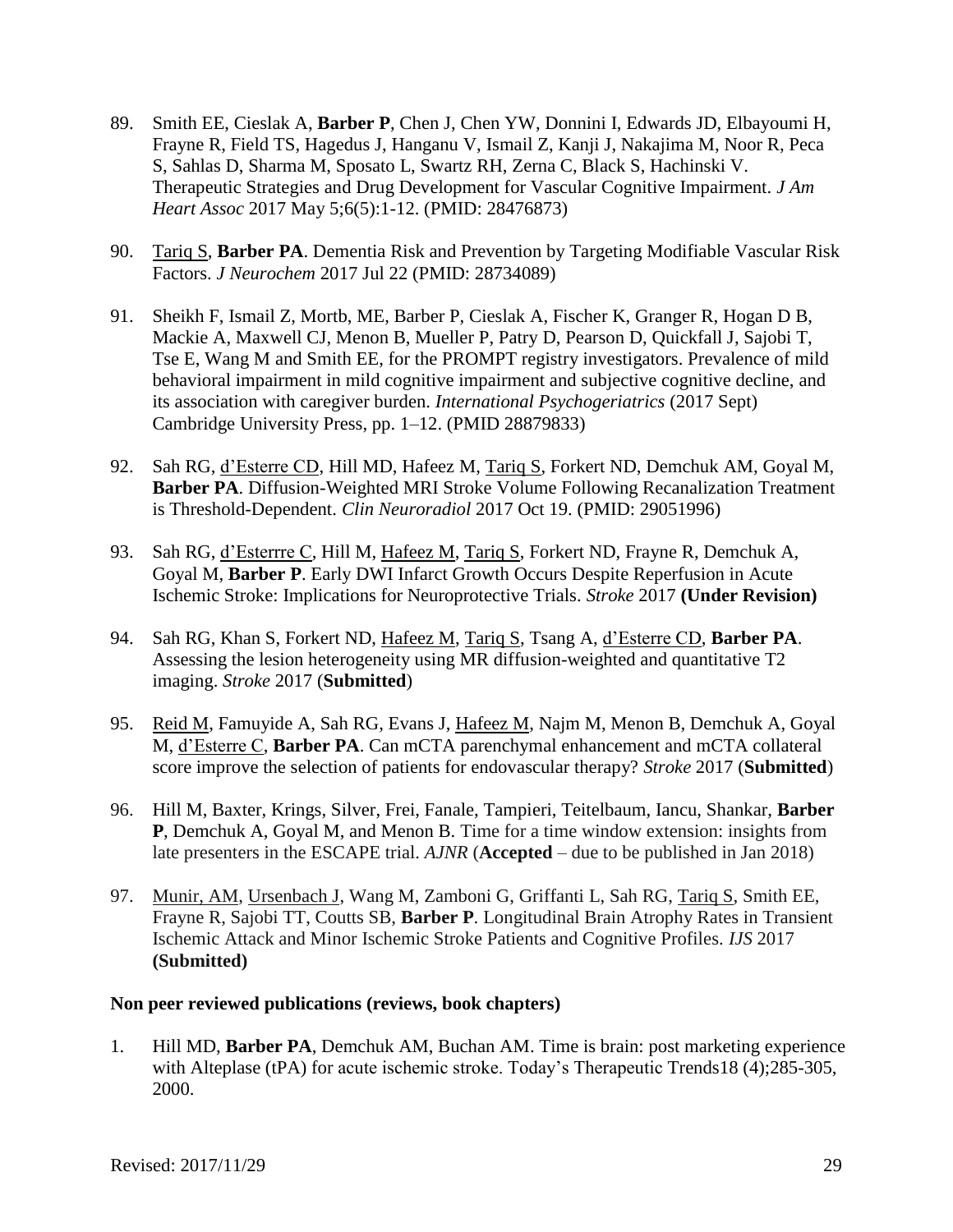- 2. **Barber PA**, Demchuk AM, Hirt L, Buchan AM. The Biochemistry of Ischemic Stroke. Advances in Neurology: Ischemia Stroke, Vol 92, February 2003 Chapter 18:151-164; Publisher – Lippincott Williams & Wilkins).
- 3. **Barber PA**, Bruederlin B, Buchan AM. Experimental neuroprotection: translation to human stroke trials. Maturation Phenomenon in Cerebral Ischemia V, 2004:137-156
- 4. Pillai, SN, **Barber PA**. Thrombolysis for Acute Ischemic Stroke in the Elderly- a Review. Geriatrics and Aging 2006
- 5. **Barber PA** Neuroprotective Approaches for the Ischemic Cascade: A Good Hiding to Nothing? Stroke Rounds April 2008 (Part 1)
- 6. **Barber PA**, Inflammatory Mediators and Dysfunction of the Neurovascular Unit following Ischaemia Reperfusion. In: Neuroinflammation and CNS Disorders published by Wiley Blackwell 2014 April 01.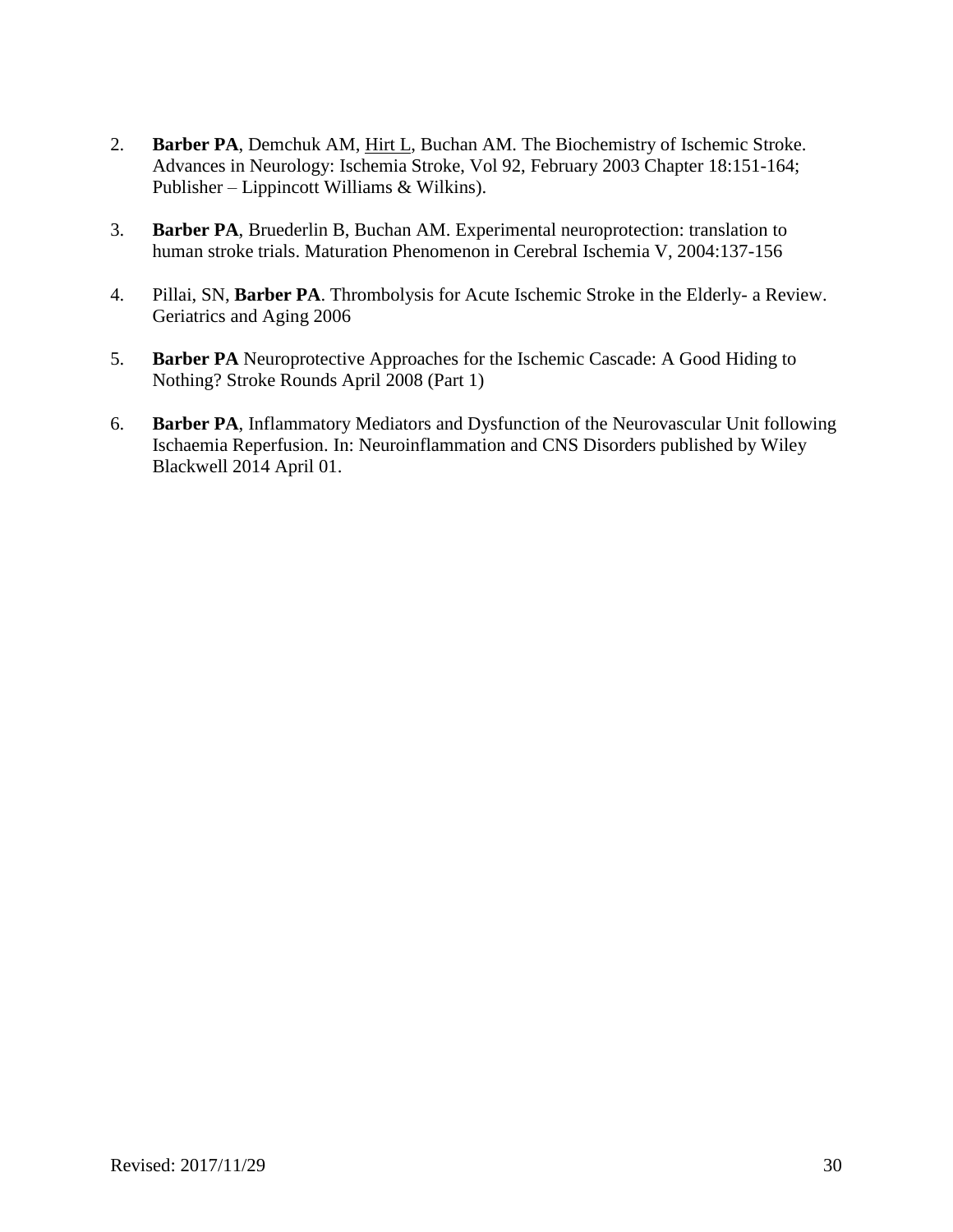# **ABSTRACTS – published**

- 1. **Barber PA**, Varma AR, Lloyd JJ, Haworth B, Snowden JS, Neary D. The electroencephalogram in dementia with Lewy bodies. *Journal of Neurology Neurosurgery*, and Psychiatry supplement 1999; 67:267
- 2. **Barber PA**, Klein GM, Hudon M, Hu W, Newcommon NJ, Buchan AM. Intra-arterial thrombolysis in five patients with basilar artery thrombosis. *Canadian Journal of Neurological Science* 1999; 26; Suppl.1 S10
- 3. **Barber PA**, Newcommon, Zhang J, Karbalai H, Buchan AM. Thrombolytic treatment in acute stroke: the Calgary experience. *Canadian Journal of Neurological Science* 1999; 26; suppl.1-S26
- 4. **Barber PA**, Zhang J, Hu W, Newcommon, Buchan AM. The interobserver reliability of the Alberta Stroke Program CT Scoring System. *Canadian Journal of Neurological Science* 1999; 26; suppl.1-S63
- 5. **Barber PA**, Demchuk AM, Zhang J, Grotta JC, Buchan AM. The use and validity of a quantitative CTscore in acute hemispheric stroke in predicting outcome prior to thrombolytic treatment. *Journal of Neurology, Neurosurgery and Psychiatry* 2000; 68:261
- 6. **Barber PA**, Zhang J, Buchan AM. Use and validity of a quantitative score in early cerebral ischemia. *Annals of Neurology* 1999
- 7. **Barber PA**, Demchuk AM, Zhang J, Sevick R, Hu W, Hudon M, Scott J, KuaraD, Grotta JC, Buchan AM. The validity and reliability of a novel quantitative CT Score in predicting outcome prior to thrombolytic treatment. *Stroke* 2000; 31:275
- 8. Hill MD, **Barber PA**, Buchan AM. Canadian Activase Stroke Effectiveness Study. *Stroke* 2000; 31:315
- 9. Demchuk AM, Christou I, Felberg RA**, Barber PA**, Malkoff M, Alexandrov AV. Thrombolysis in Brain Ischemia (TIBI) flow grades predict likelihood of recanalization and recovery in intravenous tPA treated patients. *Stroke* 2000; 31:275
- 10. Demchuk AM, Felberg RA, Christou I, Wein TH**, Barber PA**, Malkoff M, Grotta JC. Combined intravenous and intra-arterial thrombolytic therapy for severe stroke. *Stroke* 2000; 31:283. (platform)
- 11. Alexandrov AV, Demchuk AM, Felberg RA, Christou I**, Barber PA**, Burgin S, Malkoff M, Wojner AW, Grotta JC. Dramatic improvement during intravenous tPA infusion combined with 2 MHz TCD monitoring is associated with early recanalization. *Stroke* 2000; 31:284. (platform)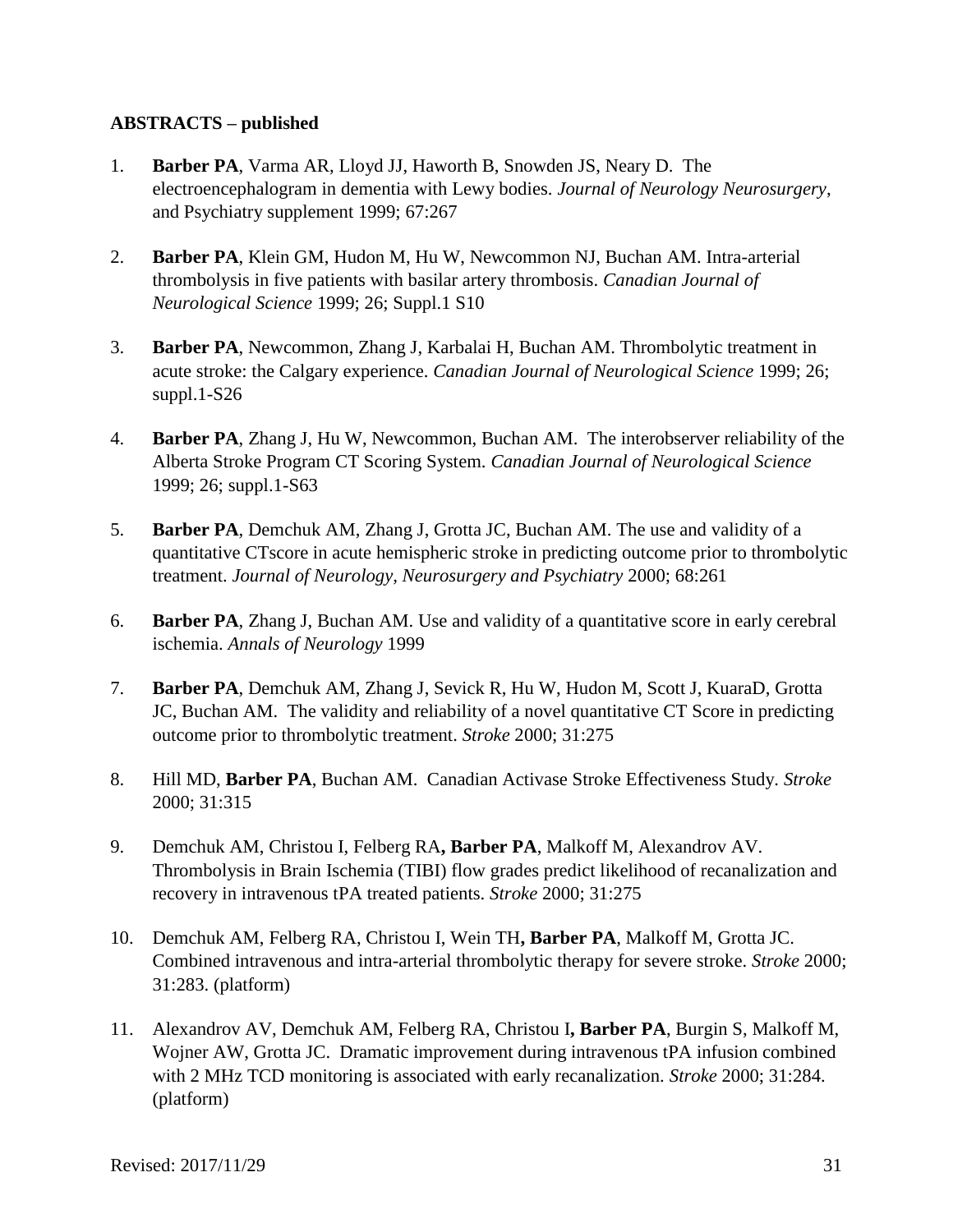- 12. Frayne R, Sevick RJ, Demchuk AM, **Barber PA**, Hill MD, Cole Haskayne, Curtis S, Buchan AM. Acute stroke imaging at 3T. *Proc. Intl. Soc. Mag. Reson. Med.* 8 (2000). (Poster)
- 13. Teal P, Hill MD, Buchan AM for the CASES Study Group. Canadian Activase for Stroke Effectiveness Study (CASES). *Neurology* 2000; 54(suppl 3); A390. (Presented at AAN Meeting San Diego, April 2000) (platform)
- 14. **Barber PA**, Demchuk AM, Hudon ME, Pexman W, Hill MD, Zhang, Buchan AM. The hyperdense sylvian fissure branch sign: a marker of thromboembolic stroke. *Canadian Journal of Neuroscience* 2000; 27: S24. (platform)
- 15. **Barber PA**, Zhang J, Demchuk, Hill MD, Cole Haskayne A, Newcommon N, Buchan AM. An analysis of patient eligibility for alteplase in acute ischemic stroke. *Canadian Journal of Neuroscience* 2000; 27:S25
- 16. Canadian Activase Stroke Effectiveness Study (CASES). *Canadian Journal of Neurosciences* 2000; 27:S25
- 17. Buchan AM, Hill MD for the CASES Investigators. The Canadian Activase for Stroke Effectiveness Study (CASES). *Cerebrovasc Dis* 2000; 10(Suppl 2):81. (Presented at European Stroke Meeting, Vienna 2000)
- 18. **Barber PA**, Zhang J, Demchuk AM, Hill MD, Cole-Haskayne A, Newcommon N, Virji H, Buchan AM. Why don't stroke patients receive alteplase? An analysis of patient eligibility: implications for improving clinical impact by increasing patient numbers. *Ann Neurol* (suppl) 2000
- 19. Phillip S, Gubitz G, Hill MD, Buchan AM for the CASES Investigators. The Canadian Activase for Stroke Effectiveness Study (CASES). *Ann Neurol* (suppl) 2000
- 20. **Barber PA**, Demchuk AM, Hudon ME, Pexman W, Hill MD, Zhang, Buchan AM. The hyperdense sylvian fissure branch sign: a marker of thromboembolic stroke. (World Congress of Stroke, Melbourne Australia)
- 21. Demchuk AM, Burgin WS, Felberg RA, Christou I, **Barber PA**, Hill MD, Beaupre D, Alexandrov AV. TCD TIBI Classification Correlates with Clinical Severity, Flow Recovery and Short Term Outcome in Intravenous TPA Treated Stroke Patients. (World Congress of Stroke, Melbourne Australia)
- 22. Hill MD, **Barber PA**, Demchuk AM, Pexman JPW, Buchan AM, for the CASES Investigators. Baseline ASPECT scores predict extent of stroke: interim CT analysis of CASES. *Stroke* 2001; 32: 319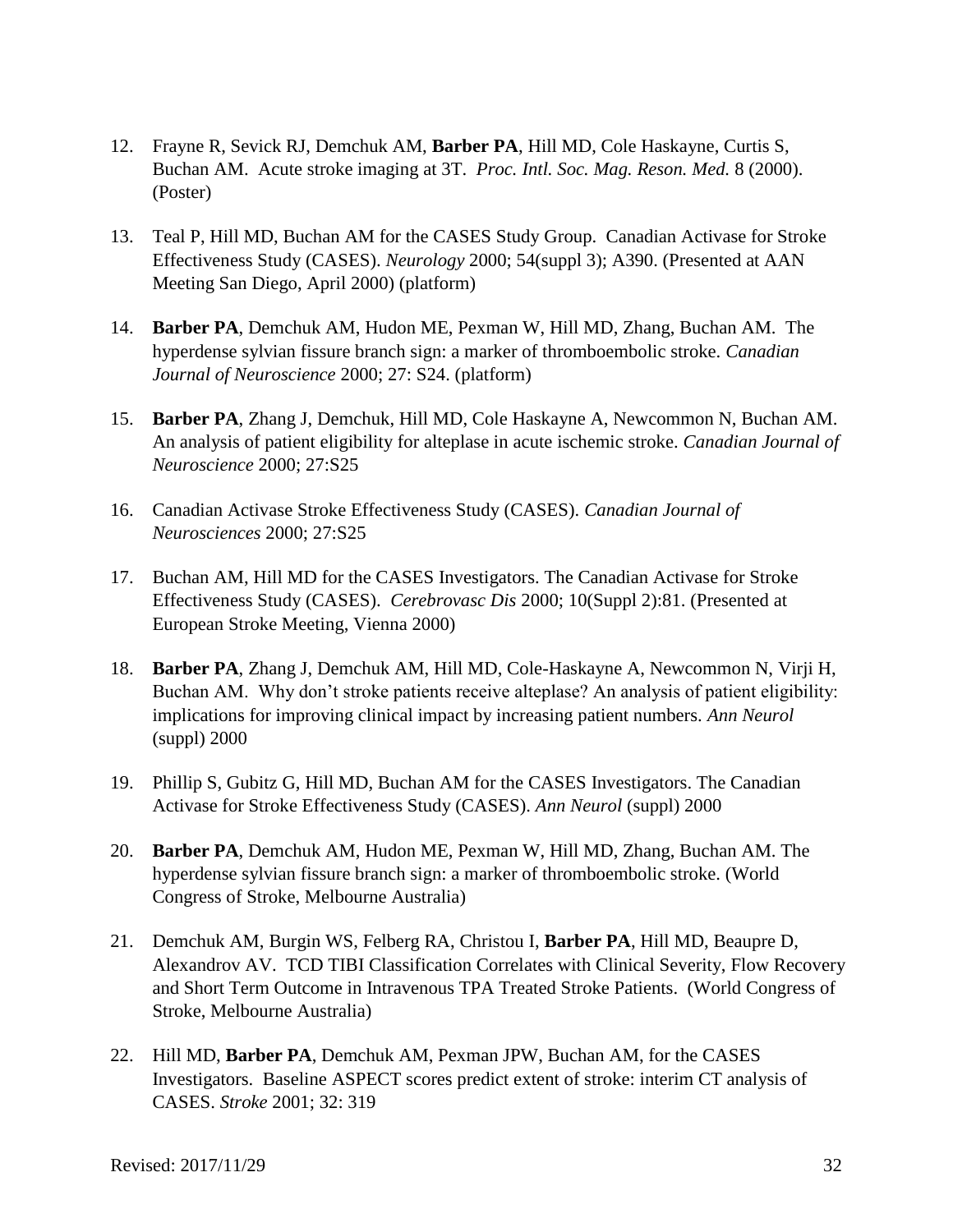- 23. **Barber PA**, Demchuk AM, Hill MD, Pexman W, Hudon ME, Tomanek A, Beaupre D,Frayne R, Buchan AM. A comparison of CT versus MR imaging in acute stroke using ASPECTS: Will the "new" replace the "old" as the preferred imaging modality? *Stroke*  2001; 32:325
- 24. **Barber PA**, Zhang J, Kasner S, Krieger D, Demchuk AM. The Role of Repeat CT for predicting fatal outcome following massive middle cerebral artery territory infarction. *Stroke*  2001; 32:346
- 25. **Barber PA**, Zhang J, Demchuk AM, Hill MD, Cole Haskayne A, Newcommon N, Virji H, Buchan AM. Why stroke patients don't receive t-PA? An analysis of patient eligibility: implications for improving clinical impact by increasing future treatment numbers. *Stroke* 2001; 32:372
- 26. **Barber PA**, Zhang J, Kasner S, Krieger D, Demchuk AM. The Role of Repeat CT for predicting fatal outcome following massive middle cerebral artery territory infarction. *Stroke*  2001; 32:381
- 27. Demchuk AM, Hill MD, Buchan AM, CASES Study Group. The Canadian Activase for Stroke Effectiveness Study (CASES). *Stroke* 2000; 31:315. (Poster)
- 28. Hill MD, Newcommon N, **Barber PA**, Demchuk AM, Cole-Haskayne A, Buchan AM. Intra-arterial therapy following intravenous alteplase for acute ischemic stroke. *Stroke* 2001; 32: 382
- 29. Demchuk AM, Beaupre D, **Barber PA**, Hill MD, Button A, Morrish W, Hudon M. A stroke neurologist/nurse TCD operated acute stroke service can reliably identify MCA occlusion when compared to MRA. *Stroke* 2001; 32:246
- 30. Burgin WS, Wojner AW, Demchuk AM, Felberg RA, **Barber PA**, Hill MD, Malkoff M, El-Mitwalli A, Piyawat P, Newcommon N, Button A. Validity and Reliability of the Thrombolysis in Brain Infarction (TIBI) Flow Grades. *Stroke* 2001; 32:324
- 31. Hill MD, Buchan AM for the CASES Investigators. The Canadian Activase for Stroke Effectiveness Study (CASES): Interim results. *Stroke* 2001; 32: 337
- 32. Frayne R, Sevick RJ, Hudon M, Morrish W, Demchuk AM, **Barber PA**, Hill MD, Buchan AM. Intracranial TOF in Hyper-acute Stroke. XII International Workshop on Magnetic Resonance Angiography, Lyon, France. (platform)
- 33. Ryder RC, Cole-Haskayne A, Sevick R, Demchuk A, Hill M, **Barber P**, Buchan A, Frayne R. Cerebral Blood Volume: Possible Predictor of Clinical Deficit in Acute Stroke. *Proc ISMRM*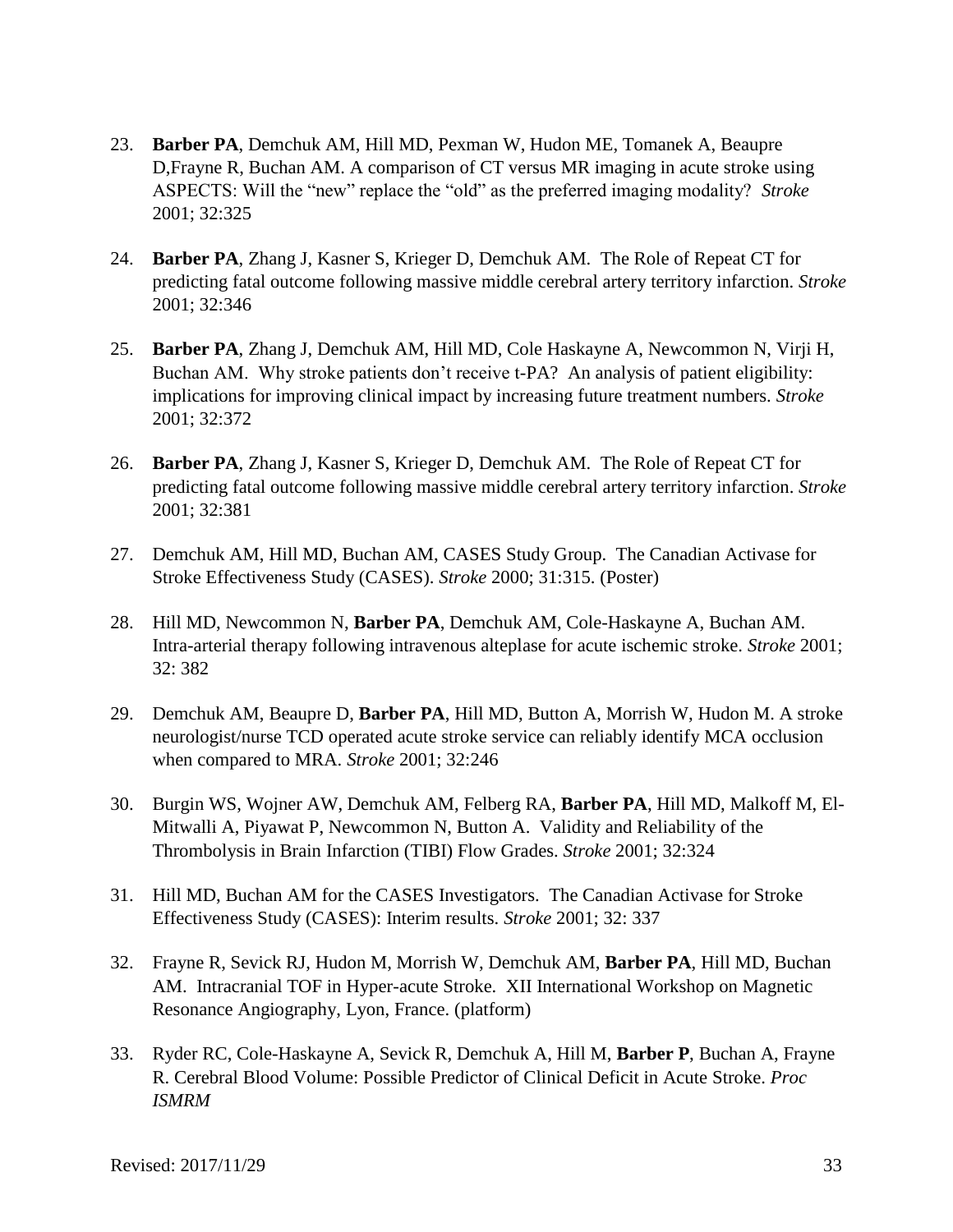- 34. **Barber PA**, Hill MD, Demchuk AM, Pexman W, Hudon ME, Buchan AM. A comparison of CT versus MR Imaging in Hyperacute Stroke using a Topographical Quantitative Scoring System (ASPECTS). *Neurology* 2001; 56:A260
- 35. Sevick RJ, Frayne R, Demchuk AM, **Barber PA**, Hill MD, Buchan AM. Evaluation of acute stroke with high field MR. RSNA 2000, 86<sup>th</sup> Scientific Assembly and Annual Meeting, Chicago, Illinois, 2000
- 36. Frayne R, Sevick RJ, Hudon M, Morrish W, Demchuk AM, **Barber PA**, Hill MD, Buchan AM "Intracranial TOF in Hyper-Acute Stroke" Proceedings of XII International Workshop on Magnetic Resonance Angiography, Canadian Cardiovascular Meeting, Vancouver, BC, 2000
- 37. Demchuk AM, Hill MD, Buchan AM, and the CASES Investigators. The Canadian Activase for Stroke Effectiveness Study
- 38. Ryder RC, Cole-Haskayne A, Sevick RJ, Demchuk AM, Hill MD, **Barber PA**, Newcommon NJ, Buchan AM, Frayne R. Relative Cerebral Blood Volume Changes in Acute Stroke
- 39. **Barber PA**, Zhang J, Demchuk AM, Hill MD, Buchan AM. Multicentre Experience of Large Middle Cerebral Artery Infarction: The Role of CT for Predicting Fatal Outcome. *CJNS* 2001
- 40. Tomenek A, Mitchel R, **Barber PA**, Hill MD, Buchan AM. Serial Multimodal Magnetic Resonance Imaging Study of Acute Stroke. *CJNS* 2001
- 41. **Barber PA**, Hill MD, Demchuk AM, Pexman W, Hudon ME, Buchan AM. A comparison of CT versus Diffusion Weighted Imaging in Hyperacute Stroke Using a Topographical Quantitative Scoring System (ASPECTS). *JNNP* 2001
- 42. Hill MD, Lye T, Moss H, **Barber PA**, Newcommon N, Green T, Kenney C, Cole- Haskayne A, Buchan AM.Hemi-orolingual Angioedema After Alteplase Treatment of Stroke is Associated with Angiotensin Converting Enzyme Inhibitor Use. *Stroke* 33 2002
- 43. Hill MD, **Barber PA**, Demchuk AM, Buchan AM, Pexman W, Hu W, Hudon M, Morrish W, Schebel M, Gray S, Resenowsky L. Validation of the ASPECT Score as a predictor of outcome: Analysis of the ATLANTIS–B Study. *Stroke* 33 2002
- 44. Hill MD, Buchan AM and the CASES Investigators. The Canadian Activase for Stroke Effectiveness Study (CASES): Final Results. *Stroke* 33 2002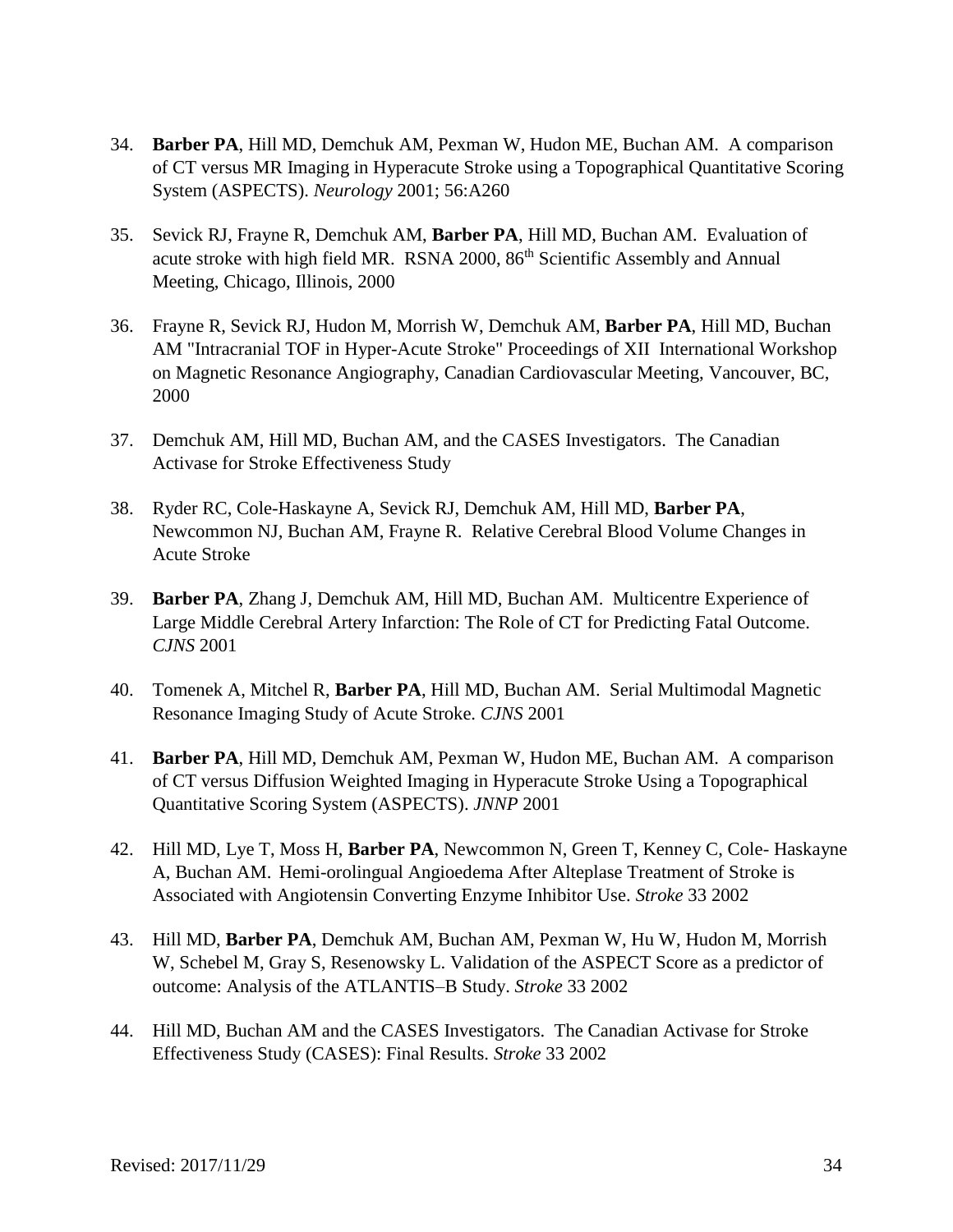- 45. **Barber PA**, Demchuk AM, Hill MD, Pexman JHW, Hudon M and Buchan AM for the ASPECTS Study Group. What is the Significance of the Hyperdense Middle Cerebral Artery and Sylvian Fissure "Dot" Sign in Acute Stroke Care? A CT study with Magnetic Resonance Angiography correlation. *Stroke* 33 2002
- 46. Demchuk AM, Schebel M, Beaupre D, Buchan AM, Frayne R, Morrish W, Hudon M, Pexman JHW, **Barber PA**, Hill.M. A Novel Magnetic Resonance Angiographic Scale is Reliable in Detecting ICA/MCA Flow Abnormalities in Acute Stroke*. Stroke* 33 2002
- 47. Demchuk AM, Saqqur M, Schebel M, Button A, **Barber PA**, Krams M, Shuaib A. Prospective Monitoring for Recanalization in an Acute Stroke Clinical Trial Using Digital Transcranial Power Motion Mode Doppler. *Stroke* 33 2002
- 48. Mitchell R, Tomanek A, Simon J, Ryder R, Frayne R, Sevick R, **Barber PA**, Demchuk AM Buchan AM. Reliable Computer Assisted Measurement of Stroke Lesion Volumes. *Stroke* 2002
- 49. Saqqur M, Demchuk AM, Schebel M, Bukhari A, Dean N, Romanchuk H, Button A, Khan K, **Barber PA**, Kennedy J, Shuaib A Reversed ophthalmic artery flow is very specific for critical ICA stenosis or occlusion using Power-M mode Doppler. *Stroke* 33 2002
- 50. Warren D, **Barber PA**, Zhao Z, Buchan AM. MK 801 Protects Tissue Activator Mediated Neuroexitotoxicity in Permanent Focal Ischemia. *Stroke* 33 2002
- 51. Sinclair L, Kenney C, Button A, Ryckborst K, Hu W, Morrish WM, Hudon M, **Barber PA**, Demchuk AM, Buchan AM Hill MD. Complication Rates after Internal Carotid Stenting in High-Risk, Symptomatic Patients. *Stroke* 33 2002
- 52. **Barber PA**, Demchuk AM, Hill MD, Pexman JHW, Buchan AM. The probability of a MRA flow signal abnormality with quantified CT ischemic change: Targets for future therapeutic trials. *Neurology* 2000
- 53. Coutts S, **Barber PA**, Demchuk AM, Hill MD, Buchan AM. The persistent ischemic attack: a relapsing resolving syndrome *Neurology* 2002
- 54. Klein G, **Barber PA**, Warren D, Buchan AM. TPA toxicity may be mediated via L-arginine induced NO neurotoxicity in rodent permanent MCA occlusion. *Neurology* 2002
- 55. Kennedy J, Morrish W, Hu W, Wong JH, Hudon M, Demchuk AM, Diggle J, **Barber PA**, Hill MD, Buchan AM. A Prolonged Time Window exists for Mechanical Revascularisation guided by Diffusion/ Perfusion Magnetic Resonance Imaging Mismatch. *Neurology* 2002
- 56. Zhao Z, Chauhan N, **Barber PA**, Buchan AM. Neurogenesis in Hippocampal CA1 neuronal ischemic brain injury. *Stroke* 2003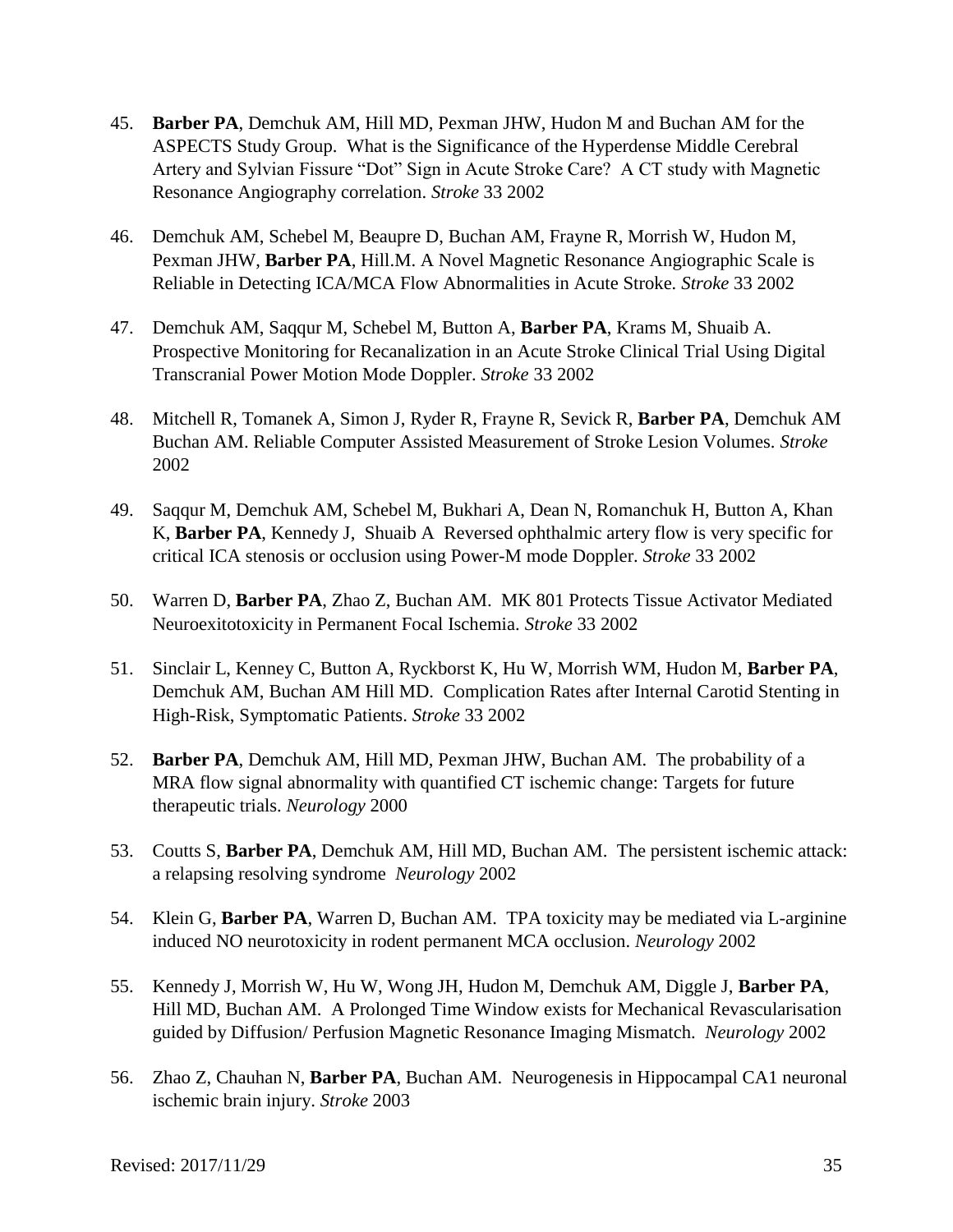- 57. Simon J, Mitchell R, Frayne R, Eliasziw M, Cole-Haskayne A, Hill MD, Tomanek AI, **Barber PA**, Coutts SB, Sevick R, Buchan AM, Demchuk AM. Recanalization, regardless of tPA use, improves clinical outcome and reduces infarct growth on MRI in stroke patients. *Stroke* 2003
- 58. Coutts S, Simon JE, Tomanek AI, **Barber PA**, Hudon ME, Chan J, Frayne R, Mitchell RJ, Eliasziw M, Buchan AM, Demchuk AM. Reliability in Assessment of DWI-PWI Mismatch. *Stroke* 2003
- 59. Moss HE, Hill MD, Demchuk AM, **Barber PA**, Kennedy J, Simon JE, Coutts SB, Tomanek AI, Newcommon NJ, Buchan AM.TIA Reference Unit: Rapid Investigation and Management of TIA. *Stroke* 2003
- 60. Coutts SB, Wong JH, Sutherland JH, Hu W, **Barber, PA**, Hudon ME, Morrish W, Watson T, Demchuk AM, Buchan AM, Hill MD. Hyperperfusion syndrome: more than one disease? *Stroke* 2003
- 61. **Barber PA**, Hill MD, Demchuk AM, Pexman JHW, Hudon ME, Tomanek AI, Frayne RR, Buchan AM. CT compared with diffusion-weighted imaging in acute middle cerebral artery stroke using a systematic quantitative score (ASPECTS). *Neuroradiology* 2003; 45: 119
- 62. Coutts SB, Simon JE, Tomanek AI, **Barber PA**, Chan J, Hudon ME, Frayne R, Eiasziw M, Mitchell R, Buchan AM, Demchuk AM. Is assessment of percentage DWI/PWI mismatch reliable? Implications for clinical trial design. *Neurology* 2003; 60:A515
- 63. **Barber PA**, Hoyte L, Kirk D, Foniok T, Buchan AM, Tour UI. Early T1 and T2 weighted MRI signatures of transient and permanent middle cerebral artery occlusion in a murine stroke model. *Cerebral Blood Flow Metabolism* 2003. (Brain 03 Meeting Calgary)
- 64. **Barber PA**, Foniok T, Kirk D, Buchan AM, Sébastien Boutry, Muller R, Tuor UI. Magnetic Resonance Molecular Imaging (MRMI) of Early Endothelial Activation in Focal Ischemia in Mice. *J Molecular Imaging* 2003
- 65. **Barber PA**, Foniok T, Boutry S, Muller R, Tuor UI. Magnetic Resonance Molecular Imaging (MRMI) of Early Endothelial Activation in Focal Ischemia in Mice. *Ann Neurol* 2003
- 66. Subramaniam S, **Barber PA**, Hoyte L, Buchan AM, Dyck RH. Pre-synaptic Zinc Dynamics in Permanent and Transient Focal Ischemia. *Ann Neurol* 2003
- 67. **Barber PA**, Hoyte L, Buchan AM. The Study of Temperature Regulation in a Mouse Model of Focal Ischemia: An Assessment of Behavioral Outcomes and Histological Injury. *J Neuroscience* 2003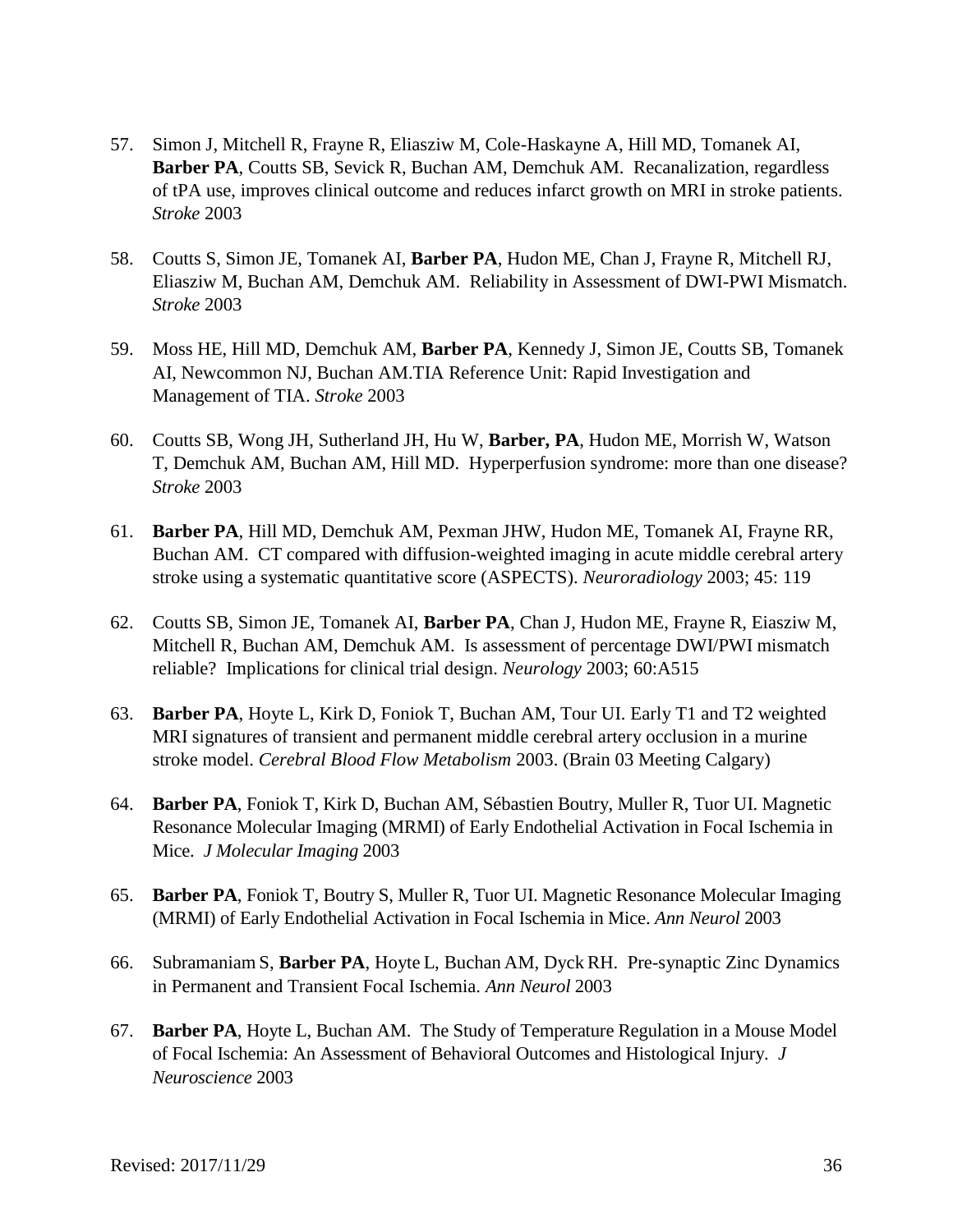- 68. Toth C, Tuor U, Brussee V, Hoyte L, Kaur J, Cunningham S, **Barber P**, Buchan A, Zochodne D. Evidence of Magnetic Resonance Imaging T1- and T2 Weighted Abnormalities in the Experimental Diabetic Mouse Brain. *J Neuroscience* 2003
- 69. Coutts SB, Hill MD, **Barber PA**, Hu WY, Simon JE, Fischer KL, Buchan AM, Demchuk AM for the VISION study group. (2004) The Alberta Stroke Program Early CT Score (ASPECTS) Performed in Real Time shows good agreement with expert rating. *Stroke*:35, 266-267
- 70. Hoyte L, **Barber PA**, Buchan AM. Ischemic preconditioning: protection due to an increased local cerebral blood flow? Program No 457.3. *Society for Neuroscience* (2004)
- 71. Sun HS, Feng ZP, Fu Y, Zhao Z, **Barber P**, Hoyte L, Buchan A, Miki T Seino S, Lu Y, French RJ. KATP channels protect cortical neurons from ischemic injury both in vitro and in vivo. Program No. 1020.12. *Society for Neuroscience* 2004
- 72. Demchuk AM, Hill MD, **Barber PA**, Silver B, Patel S, Levine SR. Importance of Early Ischemic CT Changes Using ASPECTS in NINDS rtPA Stroke Study*. Stroke* 2005; 36(2): 448. (Presented at ASA Meeting 2005 New Orleans)
- 73. Coutts SB, Simon JE, Sohn CH, Eliasziw M, Hill MD, **Barber PA**, Palumbo V, Kennedy J, Roy J, Gagnon A, Scott JN Buchan AM, Demchuk AM. Presence of DWI Lesion on Acute MRI in Minor Stroke and TIA Patients Predicts Recurrent Stroke and Clinical Outcome. *Stroke* 2005; 36(2): 425. (Presented at ASA Meeting 2005 New Orleans)
- 74. Dzialowski I, Krol A, Roy J, Hill MD, Subramaniam S, **Barber PA**, Coutts SB, Boulanger JM, Demchuk AM. CT angiography determined intracranial occlusion predicts response to thrombolysis in acute ischemic stroke. *Stroke* 2006; 37: 654. (presented at the ASA meeting Kissimmee, FL 2006)
- 75. Dzialowski I, Subramaniam S, Krol A, Roy J, Hill MD, **Barber PA**, Boulanger JM, Watson T, Coutts SB, Demchuk AM. Non-contrast CT Early Ischemic Changes Underestimate Ischemic Core in the Presence of an Intracranial Arterial Occlusion. *Cerebrovasc Dis* 2006; (presented at the ESC meeting, Brussels, BG 2006)
- 76. Dzialowski I, **Barber PA**, Pexman JHW, Demchuk A, Buchan AM, Hill MD for the CASES Investigators. Extent of Hemorrhagic Transformation on CT after Thrombolysis Predicts Outcome in the Canadian Alteplase for Stroke Effectiveness Study (CASES). *Cerebrovasc Dis* 2006. (presented at the ESC meeting, Brussels, BG 2006)
- 77. Dzialowski I, Krol A, Roy J, Hill MD, **Barber PA**, Boulanger JM, Coutts SB, Subramaniam S, Demchuk AM. Intracranial Occlusion on CT Angiography Predicts Poor Outcome in Acute Ischemic Stroke. *Cerebrovasc Dis* 2006. (presented at the ESC meeting, Brussels, BG 2006)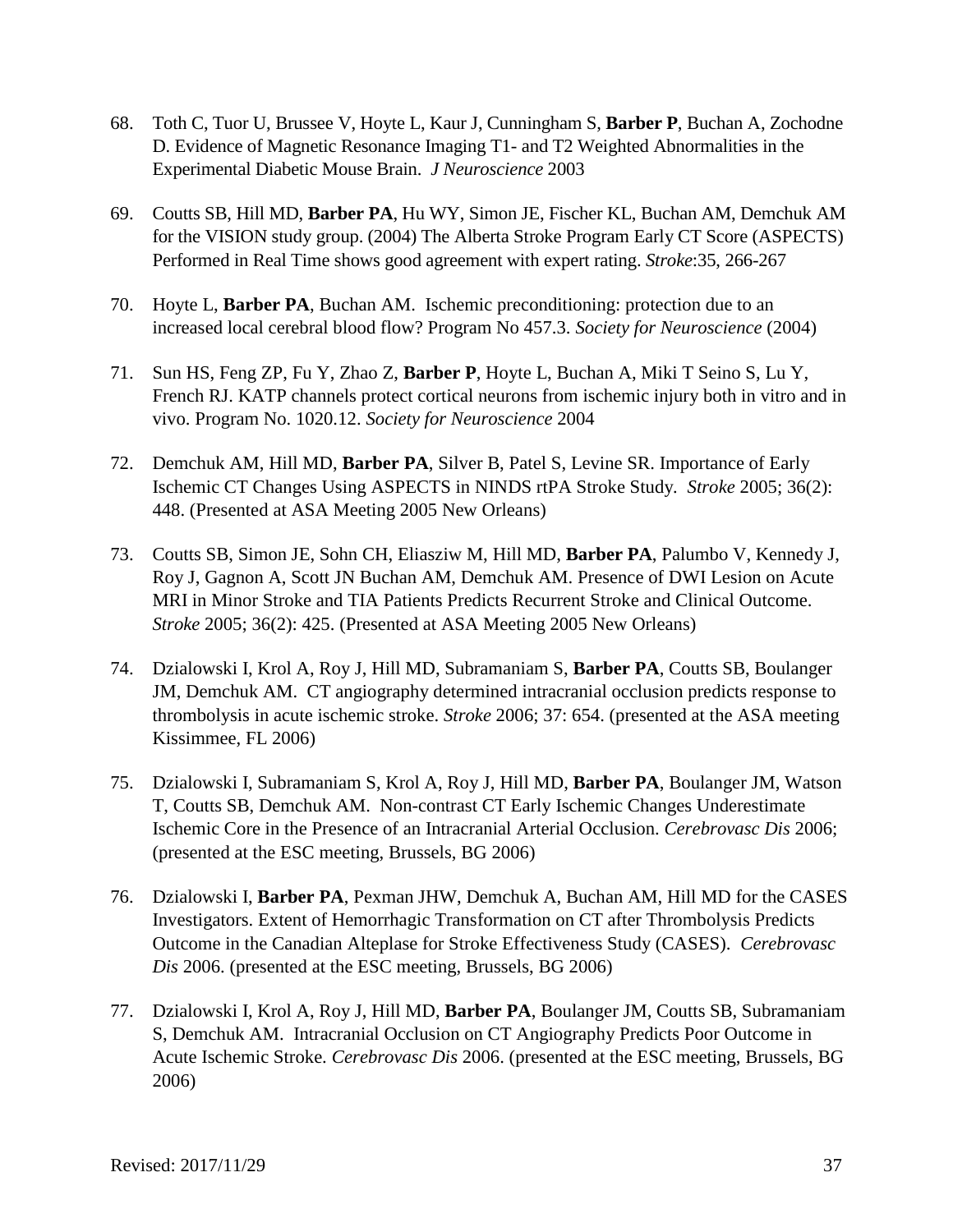- 78. Kaur J, Tuor U, Zhao Z, Assem H, Lee-Petersen JI, Foniok T, and. **Barber PA** Quantified T1 and T2 as useful adjuncts to DWI for early infarct detection in permanent and transient MCAO. Accepted for poster presentation at the Brain '07: 23rd International Symposium on Cerebral Blood Flow, Metabolism and Function and the at Osaka, Japan, May 20-24th 2007
- 79. Kaur J, Tuor U, Zhao Z, Assem H, Lee-Petersen JI, Foniok T, **Barber PA**. Quantified T1 and T2 as useful adjuncts to DWI for early infarct detection in permanent and transient MCAO. Accepted for oral presentation at the 42nd Congress of the Canadian Neurological Sciences Federation, June 19 - 22, 2007, Edmonton Alberta, Canada
- 80. Jin AY, Rushforth D, Filfil R, Tuor U, Ni F, Foniok T, Kirk D, Bhambra J, **Barber PA**. Magnetic Resonance Molecular Imaging of Endothelial Activation in Acute Stroke with a Novel Iron-Oxide Nanoparticle Contrast Agent. (Oral presentation). European Stroke Conference 2007, Glasgow, UK
- 81. Jin AY, Rushforth D, Filfil R, Tuor U, Ni F, Foniok T, Kirk D, Deka K, **Barber PA**. Molecular Imaging of Endothelial Activation in Acute Stroke Using A Targeted Iron-Oxide Nanoparticle Contrast Agent (Electronic poster presentation). ISMRM 2007, Berlin, **Germany**
- 82. Jin AY, Rushforth D, Filfil R, Tuor U , Ni F, Foniok T, Kirk D, Deka K, **Barber PA**. Magnetic Resonance Molecular Imaging of Activated Endothelium in Acute Stroke Using a Targeted Iron-Oxide Nanoparticle Contrast Agent. Brain'07, Osaka, Japan
- 83. Jin AY, Rushforth D, Filfil R, Tuor U, Ni F, Foniok T, Kirk D, Bhambra J, **Barber PA**. Magnetic Resonance Molecular Imaging of Activated Endothelium in Acute Stroke Using a Targeted Iron-Oxide Nanoparticle Contrast Agent. CNSF Congress 2007, Edmonton, Alberta, Canada
- 84. Jin AY, Rushforth D, Filfil R, Tuor U, Ni F, Foniok T, Kirk D , Bhambra J, **Barber PA**. Molecular Imaging of Endothelial Activation in Acute Stroke Using A Targeted Iron Oxide Nanoparticle Contrast Agent. (Poster presentation). International Stroke Conference 2007, San Francisco, USA
- 85. **Barber PA**. Molecular MRI for Stroke: An Update (Invited presentation). 7<sup>th</sup> Cerebral Brain Vascular Conference, Ottawa, Canada, June 21<sup>st</sup>-26<sup>th</sup> 2007
- 86. Kaur J, Lee-Petersen J, Tuor U I, Zhao Z, **Barber PA**. BBB dysfunction following transient MCAO: Exacerbation with tPA therapy. Presented at the  $7<sup>th</sup>$  Cerebral Vascular Biology Conference held in Ottawa from Jun 24-28, 2007
- 87. Kaur J, Lee-Petersen J, **Barber PA**. Resveratrol pre-treatment ameliorates CA1 neuronal injury associated with transient forebrain ischemia in rats. *J Neuroscience* 2007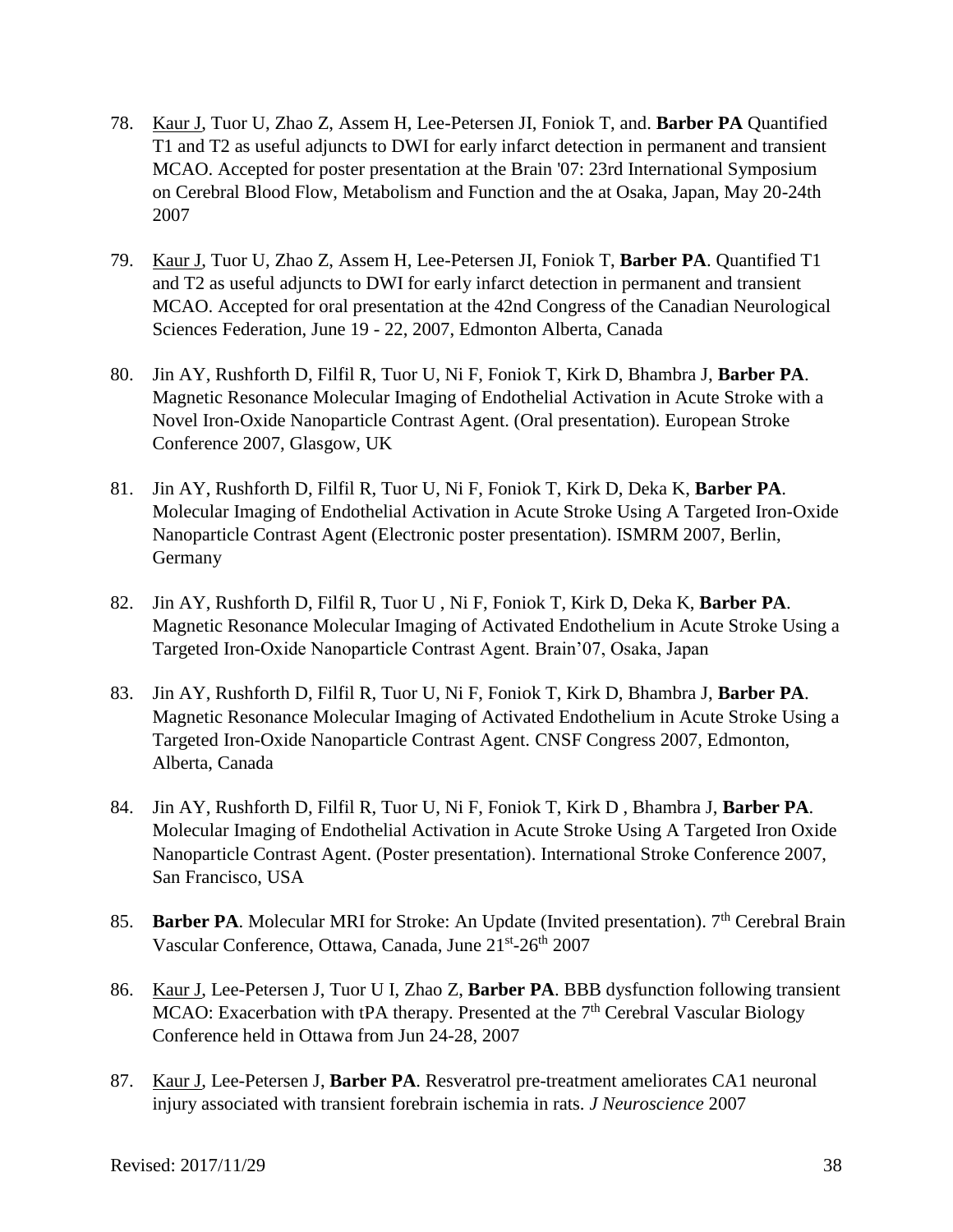- 88. Tuor UI, Kaur J, Petersen-Lee J, Zhao Z, **Barber PA**. Increased BBB permeability following transient MCAO with tPA therapy. *J Neuroscience* 2007
- 89. Jin AY, Rushforth D, Fifil R, Kaur J, Lee Petersen J, Foniok T, Deka K, Kirk D, Ni F, Tuor UI, **Barber PA.** Magnetic resonance molecular imaging of endothelial activation in acute stroke with a novel iron oxide nanoparticle contrast agent. Accepted for presentation at the  $37<sup>th</sup>$  annual meeting of the Society for Neuroscience to be held in San Diego from Nov 3-7, 2007
- 90. Kaur J, Lee-Petersen J, Sunderani ZF, **Barber PA**. Resveratrol pre-treatment and amelioration of CA1 neuronal injury associated with transient forebrain ischemia in rats (submitted for presentation at the international Stroke Meeting, New Orleans February 2007)
- 91. Kaur J, Tuor UI, Lee-Petersen J, Zhao Z, Sunderani ZF, **Barber PA**. tPA treatment following transient middle cerebral artery occlusion in the rat: Monitoring BBB dysfunction using histological and Magnetic Resonance Imaging methods. (submitted for presentation at the international Stroke Meeting, New Orleans February 2007)
- 92. Puetz V, Sylaja PN, Hill MD, Coutts SB, Dzialowski I, Mueller P, Becker U, **Barber PA**, Goyal M, Sharma P, Gahn G, von Kummer R, Demchuk AM. CT angiography source images predict functional outcome in basilar artery occlusion: the posterior circulation Acute Stroke Prognosis Early CT Score. (submitted for presentation at the international Stroke Meeting, New Orleans February 2007)
- 93. Jin AY, Tuor UI, Kaur J, Rushforth D, Boutry S, Foniok T, Muller RN, Tomanek B, **Barber PA**. Magnetic Resonance Molecular imaging of adhesion molecule expression in wild type and p-selectin deficient mice. ISMRM May 3-9, 2008. (Oral Presentation – Toronto ON)
- 94. Jin AY, Tuor UI, Kaur J, Rushforth D, Boutry S, Foniok T, Muller RN, Tomanek B, **Barber PA**. Magnetic Resonance Molecular imaging of adhesion molecule expression in wild type and p-selectin deficient mice. European Stroke Conference 2008. (Oral Presentation – Nice, France, May 13-16, 2008)
- 95. Qiao M, Zhang Z, **Barber PA**, Barua D, Foniok T, Kirk D, Sun S, Tuor UI. Development of a Rat Model of Recurrent Stroke Consisting of a Mild Stroke followed by a Second Stroke. *Soc. Neuroscience* 2008
- 96. Qiao M, Zhao Z, **Barber PA**, Barua D, Foniok T, Kirk D, Sun S, Tuor UI. A model of Recurrent Stroke: MRI and Histological changes in Rats subjected to an initial minor and subsequent moderate insult. *Journal of Cerebral Blood Flow & Metabolism* 2009 (Brain 09, Chicago 2009)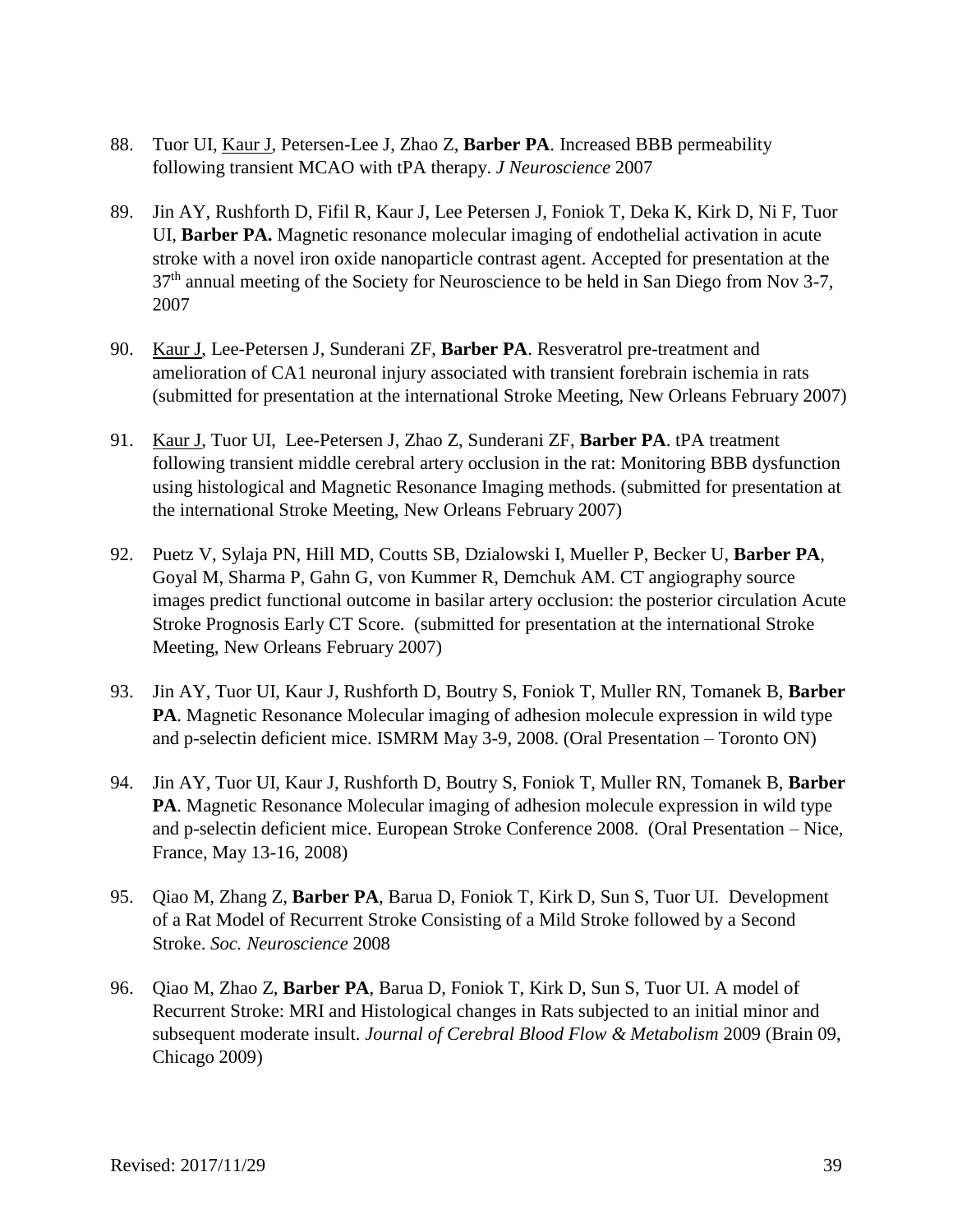- 97. Sang JHK, Tuor UI, Muller R, Foniok T, **Barber PA.** In vitro Molecular MRI to determine contrast sensitivity of GD DTPA Slex Binding to P selectin. E poster ISMRM. 2009
- 98. Kaur J, Tuor U, Zhoa Z, Pedersen J, **Barber PA.** Magnetic Resonance Imaging of Tissue Plasminogen-Activator Induced Toxicity following Ischemic Stroke: Influence of Aging. *J Neuroscience* 2009
- 99. Kaur J, Tuor U, Zhoa Z, Pedersen J, **Barber PA**. Aging Enhanced Tissue Plasminogen-Activator Induced Toxicity following Ischemic Stroke Detected using Magnetic Resonance Imaging. European Stroke Conference, Barcelona, Spain, May 25-28, 2010 (oral presentation) *Cerebrovascular Disease* 2010
- 100. Bathia R, Bal SP, Menon BK, Shobha N, Puetz V, Dzialowski I, Steffenhagen N, Tymchuk S, Idris S, Coutts SB, **Barber P**, Watson T, Smith EE, Demchuk AM. "CTASI-ASPECTS is more predictive of Final Aspects and Neurological Outcome than NCCT-ASPECTS in Acute Ischemic Stroke Caused by Proximal Vessel Occlusions" *Cerebrovasc Dis.* 2010; Vol. 29 (Suppl 2). (Platform)
- 101. Jin AY, Tuor UI, Rushforth D, Kaur J, Muller RN, Petterson JL, Boutry S, **Barber PA**. Reduced blood brain barrier breakdown in P-selectin deficient mice following transient ischemic stroke: a future therapeutic target for treatment of stroke. *BMC Neurosci* 2010 Feb2;11:12.
- 102. Bal SP, Bhatia R, Shobha N, Menon BK, Puetz V, Dzialowski I, Tymchuk S, Idris S, Coutts SB, **Barber P**, Watson T, Smith EE, Demchuk AM. "CTA-SI Aspects is Superior to NCCT Aspects for Prediciting Final Infarct Extent in Patients with CT Scans <90 Minutes from Onset." *Cerebrovasc Dis* 2010; Vol. 29 (Suppl 2). (Poster)
- 103. S Bal, R.K. Kosior, M.L. Lauzon, R. Frayne, U. Tuor, **P.A. Barber**. Acute Quantitated T1 and T2 MRI of acute ischemic stroke in humans. (presented at Brain 2011)
- 104. **Barber PA**, Rushforth D, Agrawal S, Tuor UI. Infrared Optical Imaging of matrix metalloproteinases (MMPs) up regulation following Ischemia reperfusion is ameliorated by hypothermia. (presented at Brain 2011) *BMC Neurosci.* 2012; 13:76.
- 105. Zhao Z, **Barber PA**, Stys P. The alpha 2-adrenergic antagonist atipamezole reduces cerebral ischemic damage, Canadian Stroke Congress 2012.
- 106. Mandzia J, Smith EE, Horton M, Hanly P, **Barber PA**, Godzwon C, Donaldson E, Asdaghi N, Patel S, Aram H, Coutts SB. Imaging and Baseline Predictors of cognitive performance in minor stroke and TIA patients at 90 days. *Stroke* 2013;44: e182 (4th Canadian Stroke Congress, Montreal, Quebec, Canada. October 2013)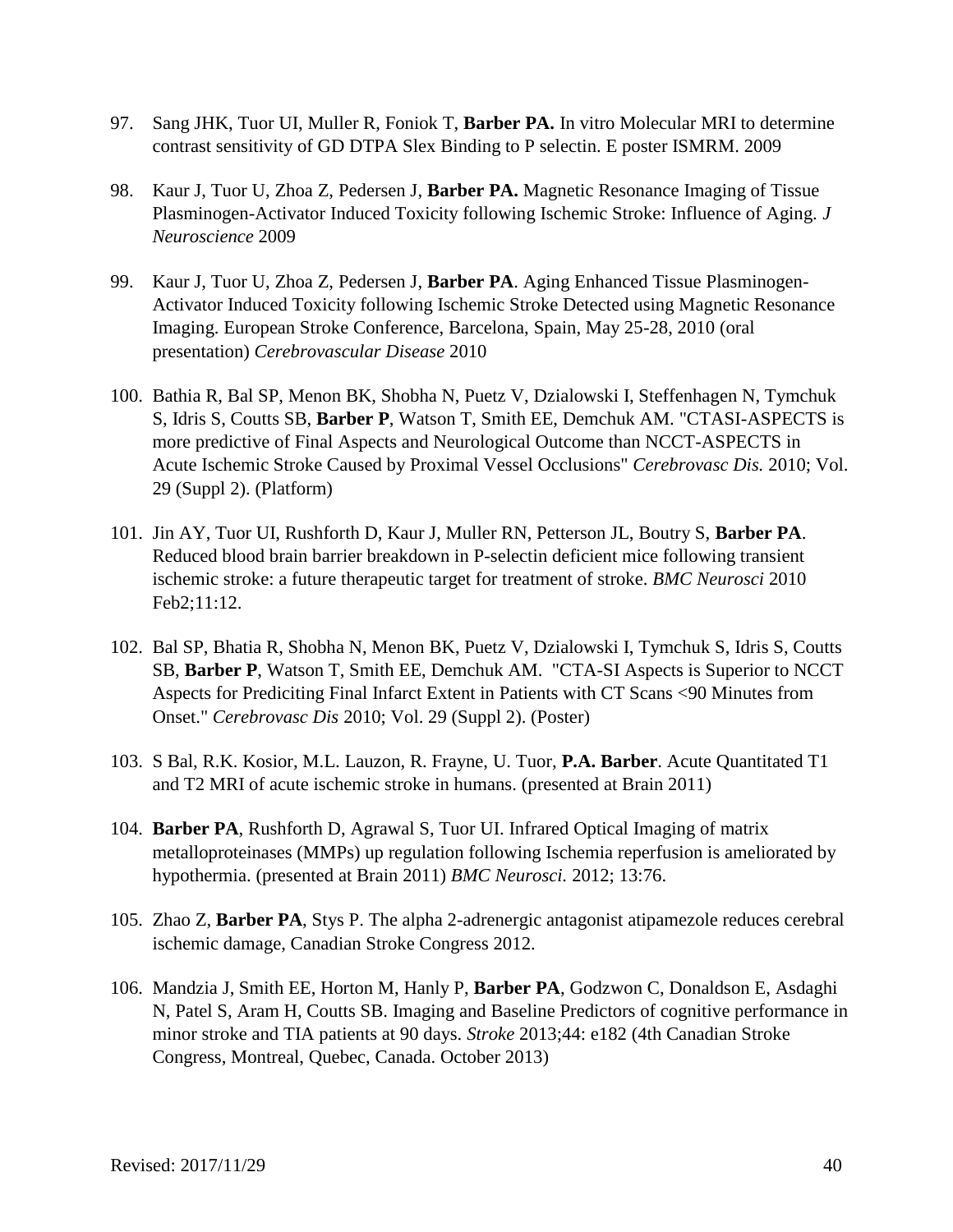- 107. Mandzia JL, Smith EE, Horton M, Hanly P, **Barber PA**, Godzwon C, Donaldson E, Asdaghi N, Patel S, Modi J, Aram H, Coutts SB. Imaging and Baseline Predictors of cognitive performance in minor stroke and TIA patients at 90 days. *Cerebrovasc Dis.* 2013; Jul 01;35(S3):416 (Poster presentation – European Stroke Conference London UK May 28, 2013)
- 108. Mandzia JL, Smith EE, **Barber PA**, Godzwon C, Donaldson E, Aram H, Coutts SB. Detailed Ninety Day Cognitive Performance in Patients with minor stroke and transient ischemic attack (TIA). *Cerebrovasc Dis.* 2013; 35(S3):422 (Poster presentation – European Stroke Conference London UK May 28, 2013)
- 109. Phan TG, Demchuk A, Srikanth V, Silver B, Patel SC, **Barber PA**, Levine SR, Hill MD. Relating ASPECTS infarct location to stroke disability in the NINDS rt-PA trial: proof of concept study using penalized logistic regression. *Cerebrovasc Dis.* 2013 (European Stroke Conference, London UK May 28, 2013)
- 110. Mishra S, Kosior RK, Nambia V, Luison L, Frayne R, Tuor U, **Barber PA**. Quantitated T1 and T2 MRI in acute ischemic stroke: A step towards a "Tissue Window" Therapeutic Paradigm. (European Stroke Conference May 28, 2013) (*poster presentation)*
- 111. Kosior R, Mahajan A, Trivedi A, Frayne R, **Barber PA**. Quantitative T2 Imaging is an Important Addition to Diffusion MRI in Acute Ischemic Stroke. (Accepted for oral presentation at the European Stroke Conference, 2014)
- 112. Kosior R, Mahajan A, Trivedi A, Frayne R, **Barber PA**. Quantitative T2 Imaging is an Important Addition to Diffusion MRI in Acute Ischemic Stroke. (Accepted for presentation at the Canadian Neurological Sciences Federation meeting Banff, Alberta, June 2014)
- 113. Cechmanek B, Tuor I, Rushforth D, **Barber PA**. Very mild hypothermia (35°C) reduces infarct volume and blood brain barrier breakdown following tPA treatment during ischemia reperfusion in the mouse. (Accepted for presentation at the Canadian Neurological Sciences Federation meeting, Banff, Alberta, June 2014)
- 114. Coutts SB, **Barber PA**, Cole-Haskayne A, Demchuk AM, Dubuc V, Engbers J, Hill MD, Kashyap D, Suddes M, for the Calgary Stroke Program. CT angiography (CTA) based triage of TIA patients is safe and reduces hospital admissions. *Int J Stroke* 2014 Oct 01; Vol 9 (Suppl. 3); (Poster presentation at the WSC meeting Oct 2014, Istanbul, Turkey)
- 115. Coutts SB, **Barber PA**, Cole-Haskayne AL, Kashyap D, Dubuc V, Engbers J, Demchuk AM, Hill MD, Suddes M. CT Angiography(CTA) Based Triage of TIA Patients is Safe and Reduces Hospital Admissions. *Stroke* 2014 Oct 01;45 (12 suppl): e10. (Presented at the Canadian Stroke Congress, Vancouver, BC. Oct 2-6, 2014)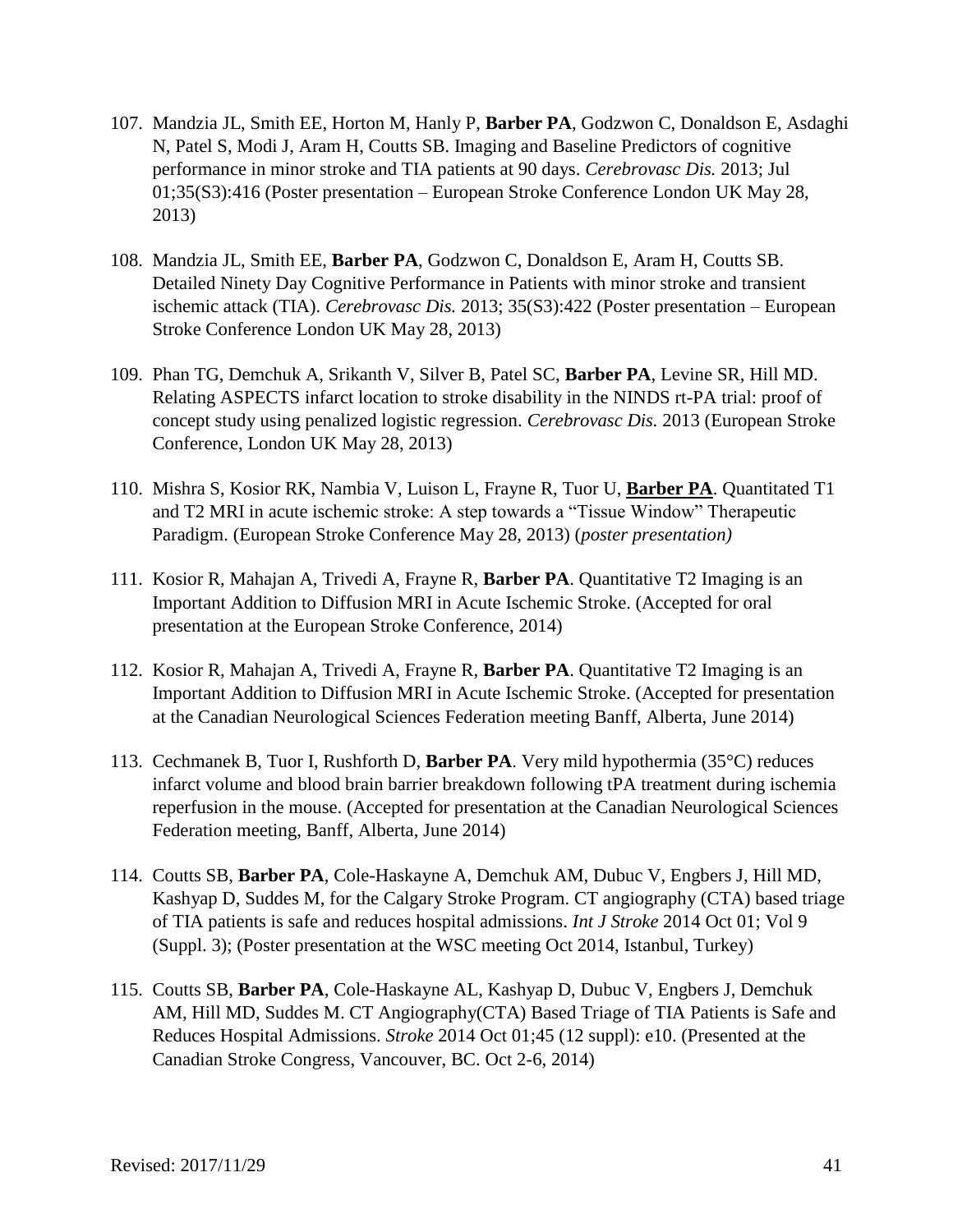- 116. Coutts SB, Dubuc V, Mandzia J, Kenney C, Demchuk AM, Smith EE, Subramaniam S, Goyal M, Patil S, Menon BK, **Barber PA**, Dowlatshahi D, Field TS, Asdaghi N, Camden MC, Hill MD. Thrombolysis for minor ischemic stroke with proven acute symptomatic occlusion using TNK-tPA (TEMP-1). (Presented as a poster presentation at the ESOC, Glasgow, Scotland. April 17-19, 2015)
- 117. Blayney S, Hill MD, **Barber PA**, Demchuk AM, Engbers J, Coutts SB. Triage of TIA clinic referrals using clinical features identifies true vascular events. (Presented as a poster presentation at the ESOC, Glasgow, Scotland. April 17-19, 2015)
- 118. Munir MA, Zamboni G, Griffanti L, Zhang Y, Tariq S, Smith E, Frayne R, Sajobi T, Coutts S, **Barber PA**. TIA and minor stroke patients experience higher brain atrophy rates than healthy controls. VasCog 2015 Sept 12 (Oral presentation at the International Meeting of the Society of Vascular Cognitive Impairment, Tokyo Sept 12-16, 2015)
- 119. Munir MA, Zamboni G, Griffanti L, Zhang Y, Tariq S, Smith E, Frayne R, Sajobi T, Coutts S, **Barber PA**. Cognitive Decline at 3 years in TIA and Minor Stroke Patients. (Oral presentation at the International Meeting of the Society of Vascular Cognitive Impairment, Tokyo Sept 12-16, 2015)
- 120. Tuor UI, Qiao M, Zhao Z, **Barber PA**, Foniok T, and Rushforth D. Brain Injury Following Recurrent Cerebral Ischemia: Effect of Recovery Time Between Ischemic Insults. Brain Vancouver 2015 Sept (Poster presentation) (Oral presentation at the Proceedings of the XXVII International Symposium on Cerebral Blood Flow and Metabolism, Vancouver BC Jun 27-30, 2015)
- 121. Famuyide AO, d'Esterre CD, Qazi E, Najm M, Khan K, Menon BK, **Barber P**. Delayed Phase Blood Pool Assessment of Multiphase-CTA in Acute Stroke Provides Further Information Beyond Non-Contrast CT. Stroke 2016 Feb 17 (Presented at the International Stroke Conference Feb 17-19, 2016, Los Angeles USA)
- 122. Sah RG, Khan S, Mahajan A, Forkert ND, Hafeez M, Tsang A, d'Esterre CD, **Barber PA**. Rate of Infarct Growth in Acute Ischemic Stroke is Independent of Apparent Diffusion Coefficient Threshold. (International Stroke Conference Feb 17-19, 2016, Los Angeles USA). (*poster presentation*)
- 123. Mahajan A, Campeau S, Sah RG, Carlson HL, Khan S, Tsang A, Zhang Y, Kirton A, Coutts S, **Barber PA**. Detecting Diseased Tissue in Normal Appearing White Matter of Transient Ischemic Attack and Minor Stroke Patients Using Texture Analysis. (International Stroke Conference Feb 17-19, 2016, Los Angeles USA). *(poster presentation)*
- 124. Sah RG, Khan S, Mahajan A, Forkert ND, Tsang A, Hafeez M, Tariq S, d'Esterre CD, **Barber PA**. Assessing acute infarct growth and evolution using apparent diffusion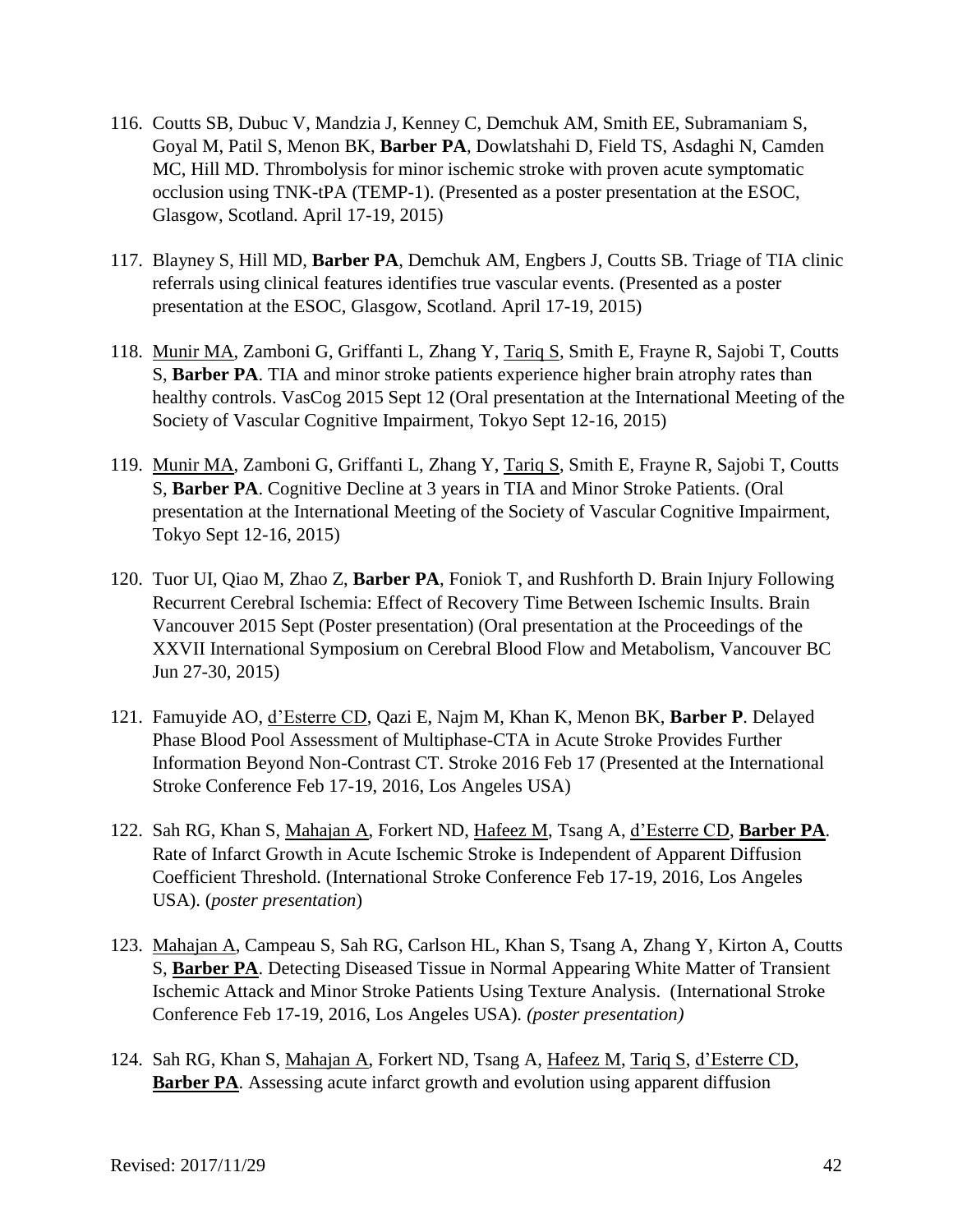coefficient and quantitative R2 imaging. Stroke 2016 Feb 17 (International Stroke Conference Feb 17-19, 2016, Los Angeles USA). *(poster presentation)*

- 125. Tuor UI, Zhao Z, **Barber PA**, Qiao M. Recurrent mild cerebral ischemia: enhanced brain injury following acute compared to subacute recurrence in the rat. *BMC Neurosci* 2016 May 26;17(1):28. doi: 10.1186/s 12868-016-0263-x. (PubMed PMID: 27230275)(Accepted for oral presentation at The 11<sup>th</sup> World Congress on Brain Injury, The Hague, The Netherlands Mar 2016).
- 126. Sah RG, Khan S, Forkert ND, Hafeez M, Tariq S, Tsang A, d'Esterre CD, **Barber PA**. Growth of ischemic Stroke using DWI and Quantitative R2 Imaging to Characterize Infarct Evolution. ESOC May 10-12, 2016, Barcelona, Spain (poster presentation).
- 127. Sah RG, Khan S, Forkert ND, Hafeez M, Tariq S, Tsang A, Santos E, d'Esterre CD, **Barber PA**. Magnetic resonance imaging in acute ischemia: percentage volume change per hour of infarct growth is independent of apparent diffusion coefficient thresholds. ESOC May 10-12, 2016, Barcelona, Spain **(**poster presentation**).**
- 128. Tsutsui S, Roychoudhury S, Ota T, Jones M, Ismail Z, Cieslak A, Poulin MJ, **Barber P**, Smith EE, Stys PK. Novel detection technique of early Alzheimer's disease from blood using fluorescence spectral microscopy. *Prion* 2016, Tokyo, Japan, May 10-13, 2016 (poster presentation).
- 129. Campeau S, **Barber P**, Carlson H, Zhang Y, Sah RG, Tariq S, Tsang A, Mahajan A, Khan S. Longitudinal analysis of microstructure and tissue homogeneity white matter among patients with TIA and minor stroke. Campus Alberta Neuroscience 2016 International Conference – Promoting Healthy Brain Aging and Preventing Dementia, Research and Translation, Banff AB, May 24-27, 2016 (poster presentation).
- 130. Tsutsui S, Roychoudhury S, Ota T, Jones M, Ismail Z, Cieslak A, Poulin MJ, **Barber P**, Smith EE, Stys PK. Detection of early Alzheimer's disease from blood using novel microspectroscopy. *Alzheimer's & Dementia, The Journal of the Alzheimer's Association*, 2016 Jul 01;12 (Supplement 7)):184-185. Alzheimer's Association International Conference (AAIC), Toronto, ON, Canada, July 24-28, 2016 (oral presentation),
- 131. Tariq S, Tsang A, Ursenbach J, Dutta NR, Andersen LB, Longman RS, Frayne R, **Barber PA**. "Diffusion Tensor Imaging of White Matter Tracts in Transient Ischemic Attack Patients." International Stroke Conference. Houston, Texas, February 22-24, 2017, ISC Program Booklet (poster presentation).
- 132. Sah RG, Khan S, Forkert ND, Hafeez M, Tariq S, Tsang A, **d'Esterre CD**, **Barber PA**. Diffusion-weighted Imaging of Early Secondary Lesion Growth after Endovascular Therapy or Thrombolysis in Patients with Ischemic Stroke. European Stroke Organization Conference. Prague, Czech Republic, May 15-18, 2017 (poster presentation)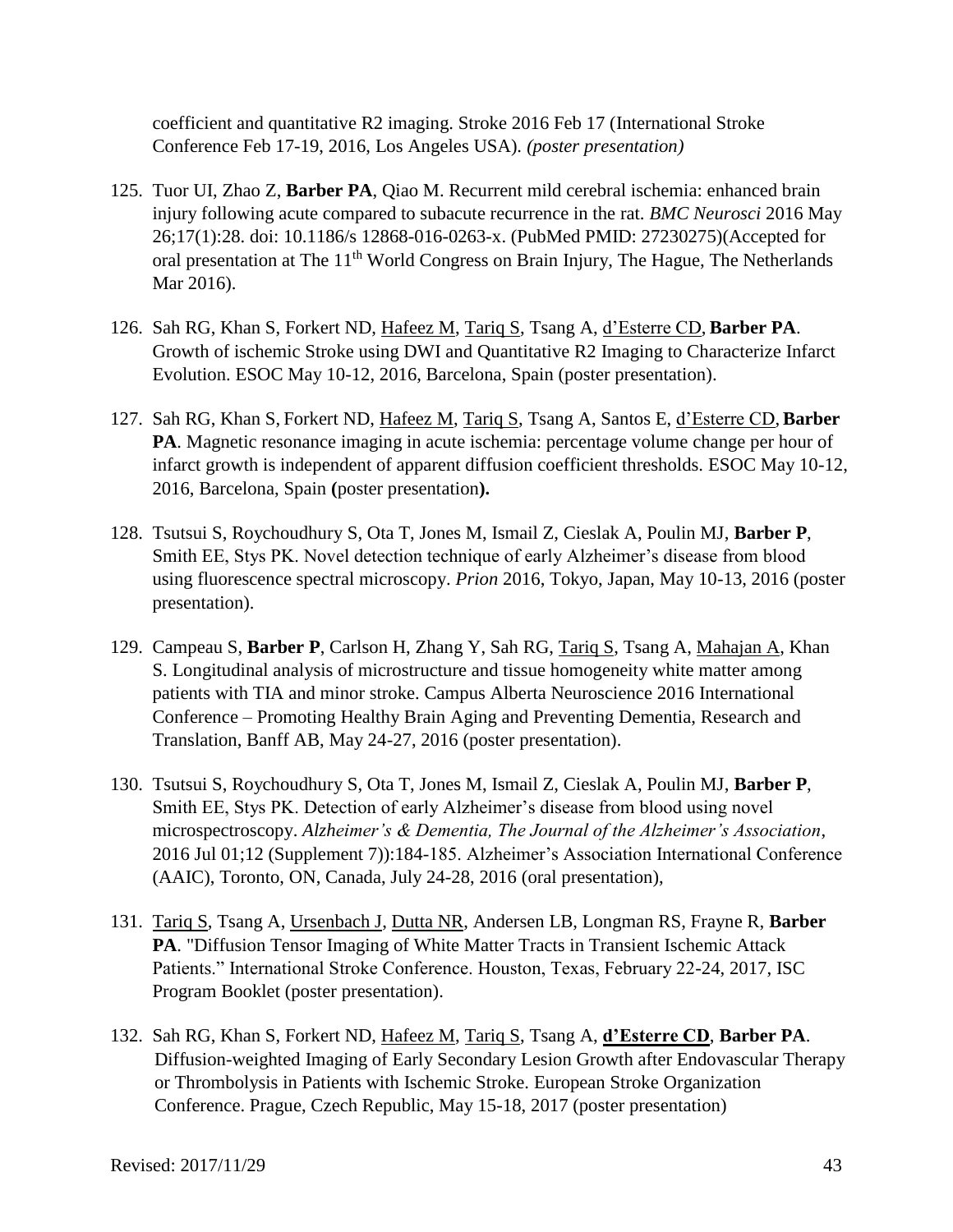133.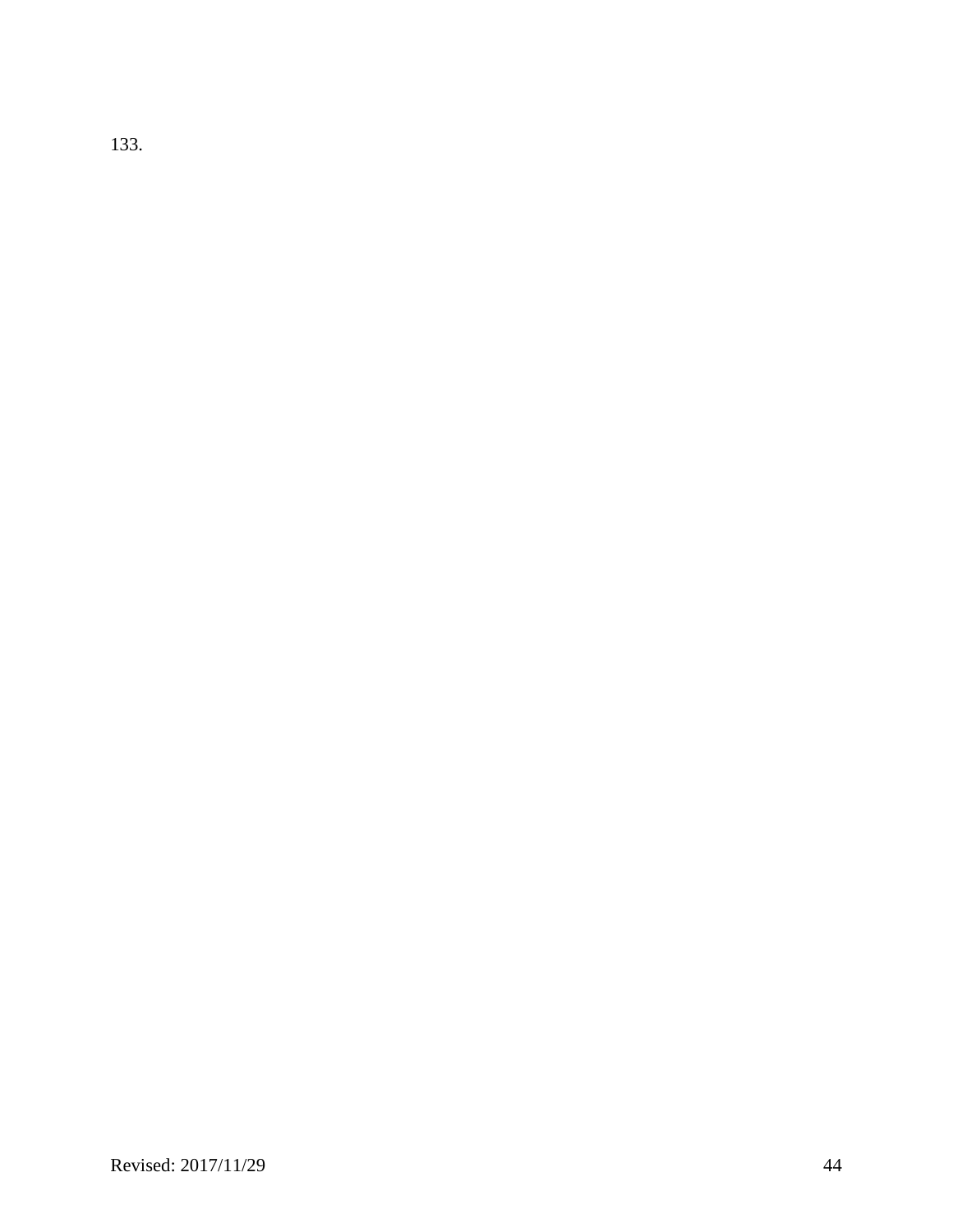# **XI. RESEARCH**

### **Research Directions of the Research Group and Research Collaborations**

A prerequisite of my clinical and research contributions has been my ability to work with others, and adapt quickly and reflectively with my team at the Calgary Stroke Program. Personal research awards (CIHR, HSFC, and AHFMR Clinician Scientist 2005-2012), and the Henry J.M. Barnett Research Scholarship (HSFC 2005) would not have been possible without this teamwork. My research contributions are summarized as follows:

#### **Acute Stroke Treatment and Imaging**

When Calgary became the first Canadian jurisdiction to provide clot-busting treatment the majority of patients were unable to receive tPA for acute ischemic stroke because they did not reach hospital soon enough (Barber PA, Neurology 2001-407 citations). It was clear that alternative methods of treatment assessment were required independent of time of onset. We developed the Alberta Stroke Program Early CT Score (ASPECTS) (Barber PA, Lancet 2000- 599 citations; Pexman et al, AJNR 2001-214 citations; Demchuk, Stroke 2005-130 citations, Barber PA, JNNP 2005-129 Citations); it has become the standard requirement for patient selection in clinical stroke trials (ESCAPE Trials: Goyal et al, N Engl J Med 2015 - 1001 citations).

#### **Quantitated MRI of Ischemia Reperfusion Injury in Animal Models**

We have studied MRI microvascular injury (Barber PA Neuroscience Letters 2005-27citations, Barber PA International Journal of Stroke 2009- 17 citations) during ischemia reperfusion, and their mechanisms (Hoyte et al, Current Molecular Medicine 2003-89 citations). We have shown that early BBB permeability measured by MRI during ischemic stroke is increased age and tPA, implicating the importance of tight junction dysfunction in reperfusion injury (Kaur J JCBFM 2011-14 citations). Our work revealed that hypothermia is a modifier of ischemia reperfusion injury (Barber PA Stroke 2004-44 citations), and hypothermia reduces inflammation independent of stroke lesion size (Barber et al BMC Neurosci 2012-17 citations). I provided an invited lecture titled "Tight Junctions Proteins in Ischemia Reperfusion" at the International Stroke Conference, Los Angeles, USA February 2016.

#### **Molecular MRI of Neuroinflammation**

At high field MR imaging we studied microvascular injury (Barber PA, Neuroscience Letters 2005; Jin et al, BMC Neurosci 2010-33 citations) during ischemia reperfusion. We explored the causes of reperfusion by imaging the inflammatory response using ligand targeted MRI contrast agents (Barber PA Ann Neurol 2004-54 citations; Jin et al Contrast Media Mol Imaging. 2009-24 citations).

#### **Transient Ischemic Attack (TIA) and Vascular Cognitive Impairment.**

Our research has modified clinical practice with emphasis on rapid clinical and neurovascular imaging of TIA and stroke (Coutts et al, Ann Neurol. 2005-133 citations). We have developed animal models of TIA and have shown resveratrol cytoprotection following recurrent stroke (Clark et al PLoS One 2012-29 citations). TIA patients do manifest cognitive impairment (Mandzia et al, Stroke 2016) which supports the research questions of the PREVENT study. I